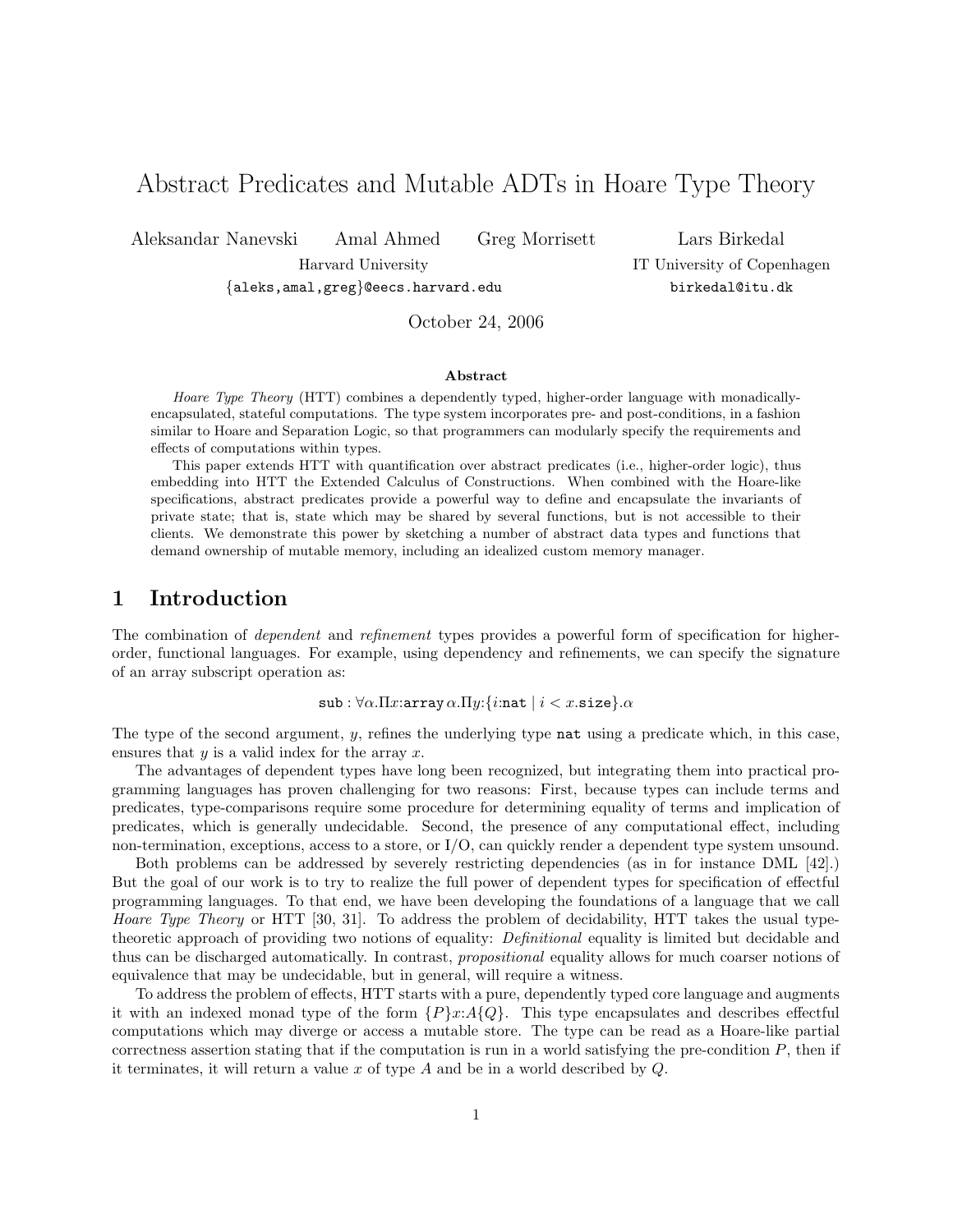Importantly, Q can depend not only upon the return value x, but also the initial and final stores making it possible to capture relational properties of stateful computations in the style of Standard Relational Semantics well-known in the research on Hoare Logic for first-order languages [12].

In our previous work, we described a polymorphic variant of HTT where predicates were restricted to first-order logic and used the McCarthy array axioms to model memory. The combination of polymorphism and first-order logic was sufficient to encode the connectives of separation logic, making it possible to use concise, small-footprint specifications for programs that mutate state. We established the soundness of the type system through a novel combination of denotational and operational techniques.

HTT was not the first attempt to define a program logic for reasoning about higher-order, effectful programs. For instance, Yoshida, Honda and Berger [43, 4] and Krishnaswami [18] have each constructed program logics for higher-order, ML-like languages. However, we believe that HTT has two key advantages over these and other proposed logics: First, HTT supports strong (i.e., type-varying) updates of mutable locations. In contrast, all other program logics for higher-order programs (of which we are aware) require that the types of memory locations are invariant. This restriction makes it difficult to model stateful protocols as in the Vault programming language [8], or low-level languages such as TAL [29] and Cyclone [16] where memory management is intended to be coded within the language.

The second advantage is that HTT integrates specifications into the type system instead of having a separate program logic. We believe this integration is crucial as it allows programmers (and meta-theorists) to reason contextually, based on types, about the behavior of programs. Furthermore, the integration makes it possible to uniformly abstract over re-usable program components (e.g., libraries of ADTs and first-class objects.) Indeed, through the combination of its dependent type constructors, polymorphism, and indexed monad, HTT already provides the underlying basis of first-class modules with specifications.

However, truly reusable components require that their internal invariants are appropriately abstracted. That is, the interfaces of components and objects need to include not only abstract types, but also abstract specifications. Thus it is natural to attempt to extend HTT with support for predicate abstraction (i.e., higher-order logic), which is the focus of this paper.

More specifically, we describe a variant of HTT that includes the Extended Calculus of Constructions [21] (modulo minor changes described in Section 9). This allows terms, types, and predicates to all be abstracted within terms, types, and predicates respectively.

There are several benefits of this extension. First, higher-order logic can formulate almost any predicate that may be encountered during program verification, including predicates defined by induction and coinduction. Second, we can reason within the system, about the equality of terms, types and predicates, including abstract types and predicates. In the previous version of HTT [30], we could only reason about the equality of terms, whereas equality on types and predicates was a judgment (accessible to the typechecker), but not a proposition (accessible to the programmer). The extension endows HTT with the basis of firstclass modules [22, 13] that can contain types, terms, and axioms. Internalized reasoning on types is also important in order to fully support strong updates of mutable locations. Third, higher-order logic can define many constructs which in the previous version had to be primitive. For instance, the definition of heaps can now be encoded within the language, thus simplifying some aspects of the meta theory.

However, the most important benefit, which we consider the main contribution of this paper is that abstraction over predicates suffices to represent private state within types. Private state can be hidden from the clients of a function or a datatype, by existentially abstracting over the state invariant. Thus, libraries for mutable state can provide precise specifications, yet have sufficient abstraction mechanisms that different implementations can share a common signature.

At the same time, hiding local state by using such a standard logical construct like existential abstraction, ensures that we can scale the language to support dependent types and thus also expressive specifications. This is in contrast to most of the previous work on type systems for local state, which has been centered around the notion of ownership types (see for example [1] and [19] and the extensive references therein), where supporting dependency may be significantly more difficult, if not impossible.

We demonstrate these ideas with a few idealized examples including a module for memory allocation and deallocation.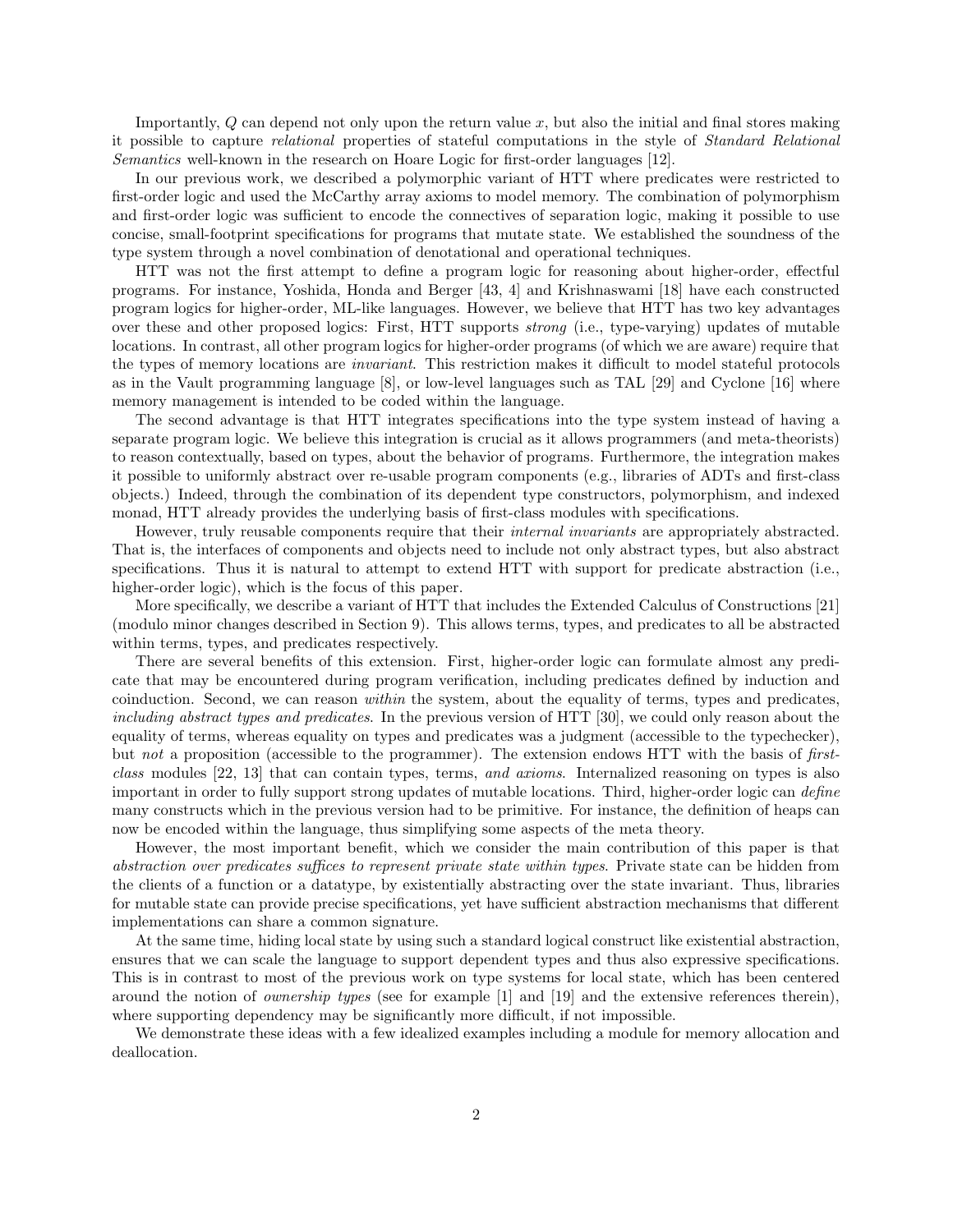# 2 Overview

The type system of HTT is structured so that typechecking can be split into two independent phases. In the first phase, the typechecker ignores the expressive specifications in the form of pre- and postconditions, and only checks that the program satisfies the underlying simple types. At the same time, the first phase generates the verification conditions that will imply the functional correctness of the program. In the second phase, the generated conditions are discharged.

We emphasize that the second phase may be implemented in many different ways, offering a range of correctness assurances. For example, the verification conditions may be discharged in interaction with the programmer, or checked against a supplied formal proof, or passed to a theorem prover which can automatically prove or disprove some of the conditions, thus discovering bugs. The verification conditions may even be ignored if the programmer does not care about the benefits (and the cost) of full correctness, but is satisfied with the assurances provided by the first phase of typechecking.

In order to support the split into phases, HTT supports two notions of equality. The first phase uses definitional equality which is weak but decidable, and the second phase uses propositional equality which is strong, but may undecidable.

The split into two different notions of equality leads to a split in the syntax of HTT between the fragment of pure terms, containing higher-order functions and pairs, and the fragment of impure terms, containing the effectful commands for memory lookup and strong update as well as the conditionals, and recursion (memory allocation and deallocation can be defined). The expressions from the effectful fragment can be coerced into the pure one by monadic encapsulation [27, 28, 17, 39]. The encapsulation is associated with the type of Hoare triples  $\{P\}x:A\{Q\}$ , which are monads indexed by predicates P and Q [30].

The syntax of our extended HTT is presented in the following table.

|                          |                | Types $A, B, C ::= K   \text{nat}   \text{bool}   \text{prop}   1   \text{mono}   \Pi x:A, B   \Sigma x:A, B   \{P\}x:A\{Q\}   \{x:A, P\}$                                                                                                                                                                                                                                                                                                                                                                                                                                              |
|--------------------------|----------------|-----------------------------------------------------------------------------------------------------------------------------------------------------------------------------------------------------------------------------------------------------------------------------------------------------------------------------------------------------------------------------------------------------------------------------------------------------------------------------------------------------------------------------------------------------------------------------------------|
| Elim terms               |                | $K, L \ ::= x \mid K \mid N \mid \text{fst } K \mid \text{snd } K \mid \text{out } K \mid M : A$                                                                                                                                                                                                                                                                                                                                                                                                                                                                                        |
|                          |                | <i>Intro terms</i> $M, N, O$ ::= $K   \text{eta}_L K   ()   \lambda x. M   (M, N)   \text{dia } E   \text{ in } M   \text{ true}   \text{ false}  $                                                                                                                                                                                                                                                                                                                                                                                                                                     |
|                          |                | z   s $M$   $M + N$   $M \times N$   eq <sub>nat</sub> $(M, N)$                                                                                                                                                                                                                                                                                                                                                                                                                                                                                                                         |
| $(Assertions)$ $P, Q, R$ |                | $\forall x \in A, B(M, N) \mid \top \mid \bot \mid P \land Q \mid P \lor Q \mid P \supset Q \mid \neg P \mid \forall x:A, P \mid \exists x:A, P \mid \exists x \in A \land P \mid \exists x \in A \land P \mid \exists x \in A \land P \mid \exists x \in A \land P \mid \exists x \in A \land P \mid \exists x \in A \land P \mid \exists x \in A \land P \mid \exists x \in A \land P \mid \exists x \in A \land P \mid \exists x \in A \land P \mid \exists x \in A \land P \mid \exists x \in A \land P \mid \exists x \in A \land P \mid \exists x \in A \land P \mid \exists x \$ |
| (Small types)            | $\tau, \sigma$ | nat   bool   prop   1   $\Pi x:\tau \cdot \sigma$   $\Sigma x:\tau \cdot \sigma$   $\{P\}x:\tau \{Q\}$   $\{x:\tau \cdot P\}$                                                                                                                                                                                                                                                                                                                                                                                                                                                           |
| Commands                 |                | $c := \frac{1}{4} M \mid M :=_7 N \mid \text{if}_A M \text{ then } E_1 \text{ else } E_2 \mid$                                                                                                                                                                                                                                                                                                                                                                                                                                                                                          |
|                          |                | case <sub>A</sub> M of $z \Rightarrow E_1$ or s $x \Rightarrow E_2$   fix $f(y:A):B = \text{dia } E$ in eval f M                                                                                                                                                                                                                                                                                                                                                                                                                                                                        |
| Computations             |                | $E, F$ ::= M   let dia $x = K$ in $E   x = c; E$                                                                                                                                                                                                                                                                                                                                                                                                                                                                                                                                        |
| Context                  |                | $\Delta \quad ::= \quad \cdot \mid \Delta, x : A \mid \Delta, P$                                                                                                                                                                                                                                                                                                                                                                                                                                                                                                                        |

The type constructors include the primitive types of booleans and natural numbers, the standard constructors 1,  $\Pi$  and  $\Sigma$  for the unit type, and dependent products and sums, respectively, but also the Hoare triples  $\{P\}x:A\{Q\}$ , and the subset types  $\{x:A,P\}$ . The Hoare type  $\{P\}x:A\{Q\}$  classifies effectful computations that may execute in any initial heap satisfying the assertion  $P$ , and either diverge, or terminate returning a value x:A and a final heap satisfying the assertion Q. The subset type  $\{x:A, P\}$  classifies all the elements of A that satisfy the predicate P. We adopt the standard convention and write  $A\rightarrow B$  and  $A\times B$ instead of  $\Pi x:A.B$  and  $\Sigma x:A.B$  when B does not depend on x.

To support abstraction over types and predicates, HTT introduces constructors mono and prop which are used to classify types and predicates respectively. These types are a standard feature in the Extended Calculus of Construction (ECC) [21] and Coq [7, 5]. In fact, HTT may be viewed as a fragment of ECC. extended primitively with the monadic type of Hoare triples.

HTT supports only predicative type polymorphism [26, 32], by differentiating small types, which do not admit type quantification, from large types (or just types for short), which can quantify over small types only. For example, the polymorphic identity function can be written as

### $\lambda \alpha. \lambda y. y : \Pi \alpha$ : mono.  $\Pi y$ :  $\alpha. \alpha$

but  $\alpha$  ranges over only small types. The restriction to predicative polymorphism is crucial for ensuring that during type-checking, normalization of terms, types, and predicates terminates [30]. Note, however, that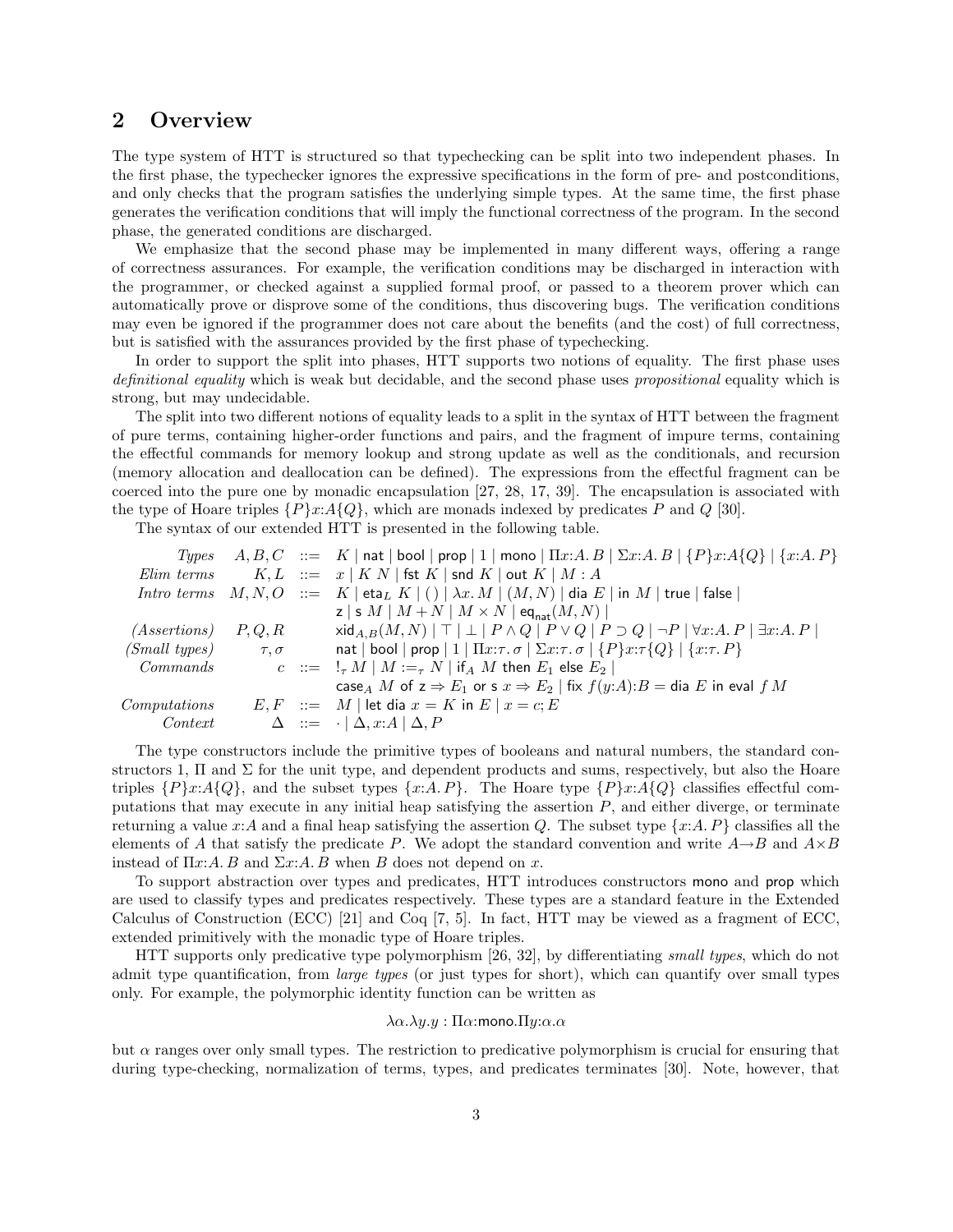"small" Hoare triples  $\{P\}x:\tau\{Q\}$  and subset types  $\{x:\tau\}$ , where P and Q (but not  $\tau$ ) may contain type quantification can safely be considered small types. This is because  $P$  and  $Q$  are refinements, i.e. they do not influence the underlying semantics and the equational reasoning about terms. A term of some Hoare or subset type has the same operational behavior no matter which refining assertion is used in its type.

Using the type mono, HTT can compute with small types as if they were data. For example, if x:mono $\times$ (nat→nat), then the variable x may be seen as a structure declaring a small type and a function on nats. The expression  $fct x$  extracts the small type.

Using the type prop, HTT can compute with and abstract over assertions as if they were data. The types mono and prop together are the main technical tool that we will use to hide the local state of computations, while revealing only the invariants of the local state.

Terms. The terms are classified as introduction or elimination terms, according to their standard logical properties. The split facilitates equational reasoning and bidirectional typechecking [36]. The terms are not annotated with types, as in most cases, the typechecker can infer them. When this is not the case, the constructor  $M : A$  may supply the type explicitly. This construct also switches the direction in the bidirectional typechecking.

HTT features the usual terms for lambda abstraction and applications, pairs and the projections, as well as natural numbers, booleans and the unit element. The introduction form for the Hoare types is dia  $E<sup>1</sup>$ which encapsulates the effectful computation  $E$ , and suspends its evaluation. The constructor in is a coercion from A into a subset type  $\{x:A, P\}$ , and out is the opposite coercion.

The definitional equality of HTT equates all the syntactic constructs up to alpha, beta and eta reductions on terms, but does not admit the reshuffling of the order of effectful commands in dia  $E$ , or reasoning by induction (the later is allowed for the propositional equality).

Terms also include small types  $\tau, \sigma$  and assertions  $P, Q, R$  which are the elements of mono and prop respectively. We interchangeably use the terms assertions, propositions or predicates. HTT does not currently have any constructors to inspect the structure of such elements. They are used solely during typechecking and theorem proving, and can be safely erased (in a type-directed fashion) before program execution.

We use  $P, Q, R$  to range over not only propositions, but also over lambda expressions which produce an assertion (i.e., predicates). This is apparent in the syntax for Hoare triples, where we write  $\{P\}x:A\{Q\}$ , but P and Q are actually propositional functions that abstract over the beginning and the ending heap of the computation that is classified by the Hoare triple.

Finally, the constructor eta<sub>K</sub> L records that the term L has to be eta expanded with respect to the small type  $K$ . This construct is needed for the internal equational reasoning during type checking. It is not supposed to be used in the source programs, and we will not provide operational semantics for it. We discuss this construct further in the Section 4 on hereditary substitutions, and in the Section 5 on the type system of HTT.

**Example** Consider a simple SML-like program below, where we assume a free variable x:nat ref.

let val 
$$
f = \lambda y
$$
:unit.  $x := !x + 1$ ;  
if  $(!x = 1)$  then 0 else 1  
in  $f()$ 

We translate this program into HTT as follows.

let val 
$$
f = \lambda y
$$
. dia  $(u = !_{nat} x; v = (x :=_{nat} u + s z); t = !_{nat} x;$   
\n $s = if_{nat} (eq_{nat}(t, s z))$  then z else s z;  
\n $s)$   
\nin let dia  $x = f()$  in x

There are several characteristic properties of the translation that we point out. First notice that all the stateful fragments of this program belong to the syntactic domain of computations. Each computation can

<sup>&</sup>lt;sup>1</sup>Monads correspond to the  $\Diamond$  ("diamond") modality of modal logic, hence we use dia to suggest the connection.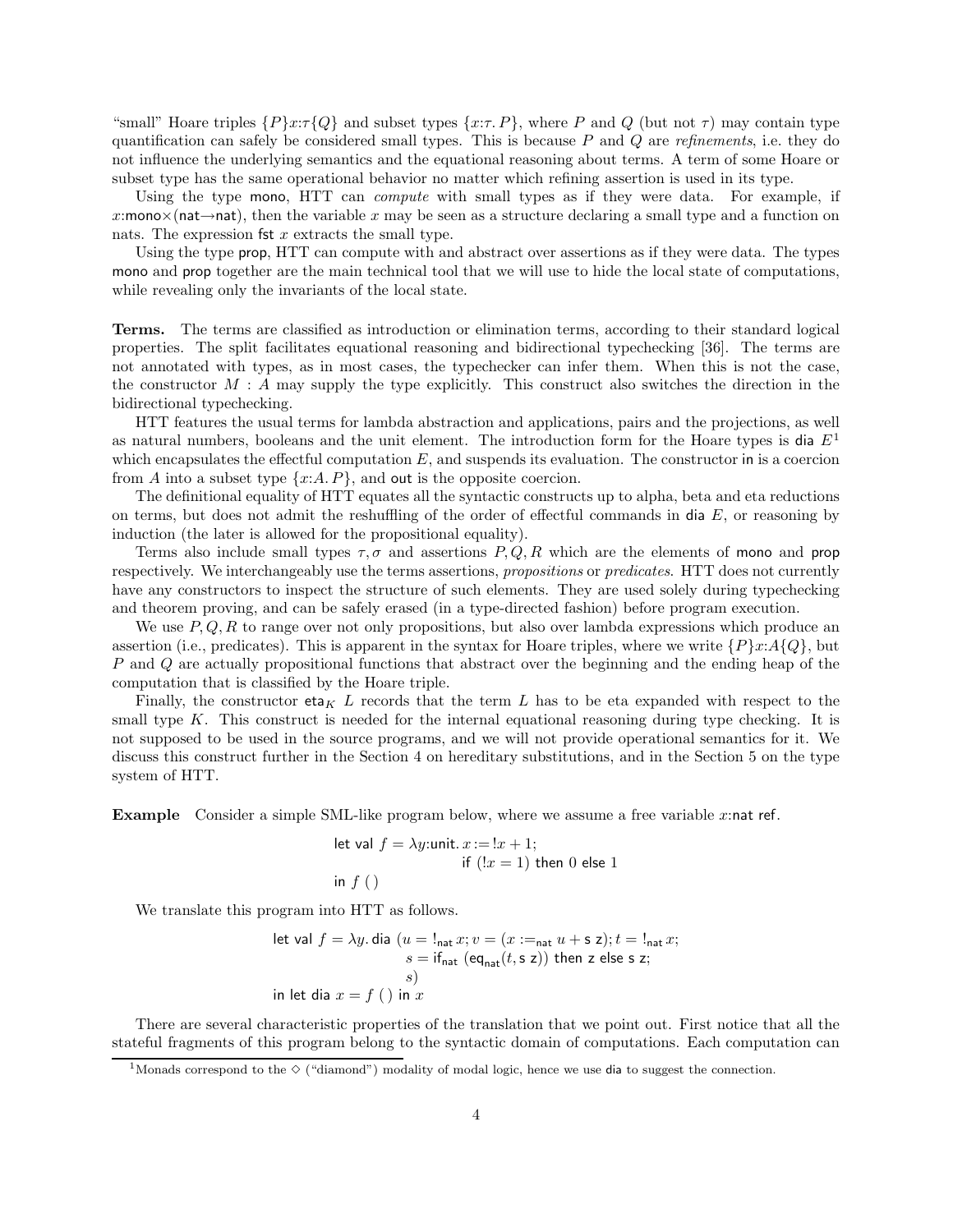intuitively be described as a semi-colon-separated list of imperative commands of the form  $x = c$ , ending with a return value. Here the variable  $x$  is immutable, as is customary in modern functional programming, and its scope extends to the right until the end of the block enclosed by the nearest dia.

Aside from the primitive commands, there are two more computation constructors. The computation M is a pure computation which immediately returns the value M. The computation let dia  $x = K$  in E executes the encapsulated computation  $K$ , binds the obtained result to x and proceeds to execute E. These two constructs are directly related to monads [35], and correspond to the monadic unit and bind, respectively. We choose this syntax over the standard monadic syntax, because it makes eta-expansions for computations somewhat simpler [31].

The commands  $!_{\tau} M$  and  $M :=_{\tau} N$  are used to read and write memory respectively. The index  $\tau$  is the type of the value being read or written. Note that unlike ML and most statically-typed languages, HTT supports *strong updates*. That is, if x is a location holding a nat, then we can update the contents of x with a value of an arbitrary (small) type, not just another nat.<sup>2</sup> Type-safety is ensured by the pre-condition for memory reads which captures the requirement that to read a  $\tau$  value out of location M, we must be able to prove that M current holds such a value.

In the if and case commands, the index type  $A$  is the type of the branches. The fixpoint command fix  $f(y:A):B=$  dia E in eval f M, first obtains the function  $f:\Pi y:A$ . B such that  $f(y)=$  dia(E), then evaluates the computation  $f(M)$ , and returns the result.

When a computation is enclosed by dia, its evaluation is suspended, and the whole enclosure is considered pure, so that it can appear in the scope of functional abstractions and quantifiers, or in type dependencies.

In the subsequent text we adopt a number of syntactic conventions for terms. First, we will represent natural numbers in their usual decimal form, instead of the Peano notation with z and s. Second, we omit the variable x in  $x = (M :=_{\tau} N); E$ , as x is of unit type. Third, we abbreviate the computation of the form  $x = c$ ; x simply as c, in order to avoid introducing a spurious variable x. For the same reason, we abbreviate let dia  $x = K$  in x as eval K.

The type of f in the translated program is  $1 \rightarrow {P}s$ :nat ${Q}$  where, intuitively, the precondition P requires that the location x points to some value v:nat, and the postcondition  $Q$  states that if v was zero, then the result s is 0, otherwise the result is 1, and regardless x now points to  $v + 1$ . Furthermore, in HTT, the specifications capture the *small footprint* of  $f$ , reflecting that  $x$  is the only location accessed when the computation is run. Technically, realizing such a specification using the predicates we provide requires a number of auxiliary definitions and conventions which are explained below. For instance, we must define the relation  $x \mapsto v$  stating that x points to v, the equalities, and how v can be scoped across both the pre- and post-condition.

Assertions. The assertions logic is classical and includes the standard propositional connectives and quantifiers over all types of HTT. Since prop is a type, we can quantify over propositions, and more generally over propositional functions, giving us the power of higher-order logic. The primitive proposition  $xid_{A,B}(M, N)$ implements heterogeneous equality (aka. John Major equality [25, 5]), and is true only if the types A and B, as well as the terms  $M:A$  and  $N:B$  are propositionally equal. We will use this proposition to express that if two heap locations  $x_1$  (pointing to value  $M_1:\tau_1$ ) and  $x_2$  (pointing to value  $M_2:\tau_2$ ) are equal, then  $\tau_1 = \tau_2$ and  $M_1 = M_2$ . When the index types are equal in the heterogeneous equality  $xid_{A,A}(M, N)$ , we abbreviate that as  $\mathrm{id}_A(M, N)$ , and often also write  $M = A N$  or just  $M = N$ . Dually, we also abbreviate  $\neg \mathrm{id}_A(M, N)$ as  $M \neq_A N$  or  $M \neq N$ . When the equality symbol appears in the judgments, it should be clear that we are using definitional equality (i.e. syntactic equality modulo alpha, beta and eta reductions). But when we use the equality symbol in the propositions, it is the abbreviation for  $\mathsf{id}_A$ .

We notice here that id takes a type A as a parameter. Because A is an arbitrary type, and HTT can only quantify over small types, it means that we cannot actually define id as a function in the language and bind it to a variable. Rather, we consider id to be added as a primitive construct through a definition in a kind of a "standard library", and this definition is appropriately expanded during type checking and theorem proving. Similar comment will apply to quite a few propositions and predicates defined in this paper. We

<sup>&</sup>lt;sup>2</sup>Obviously, we make the simplifying assumption that locations can hold a value of any type (e.g., values are boxed.)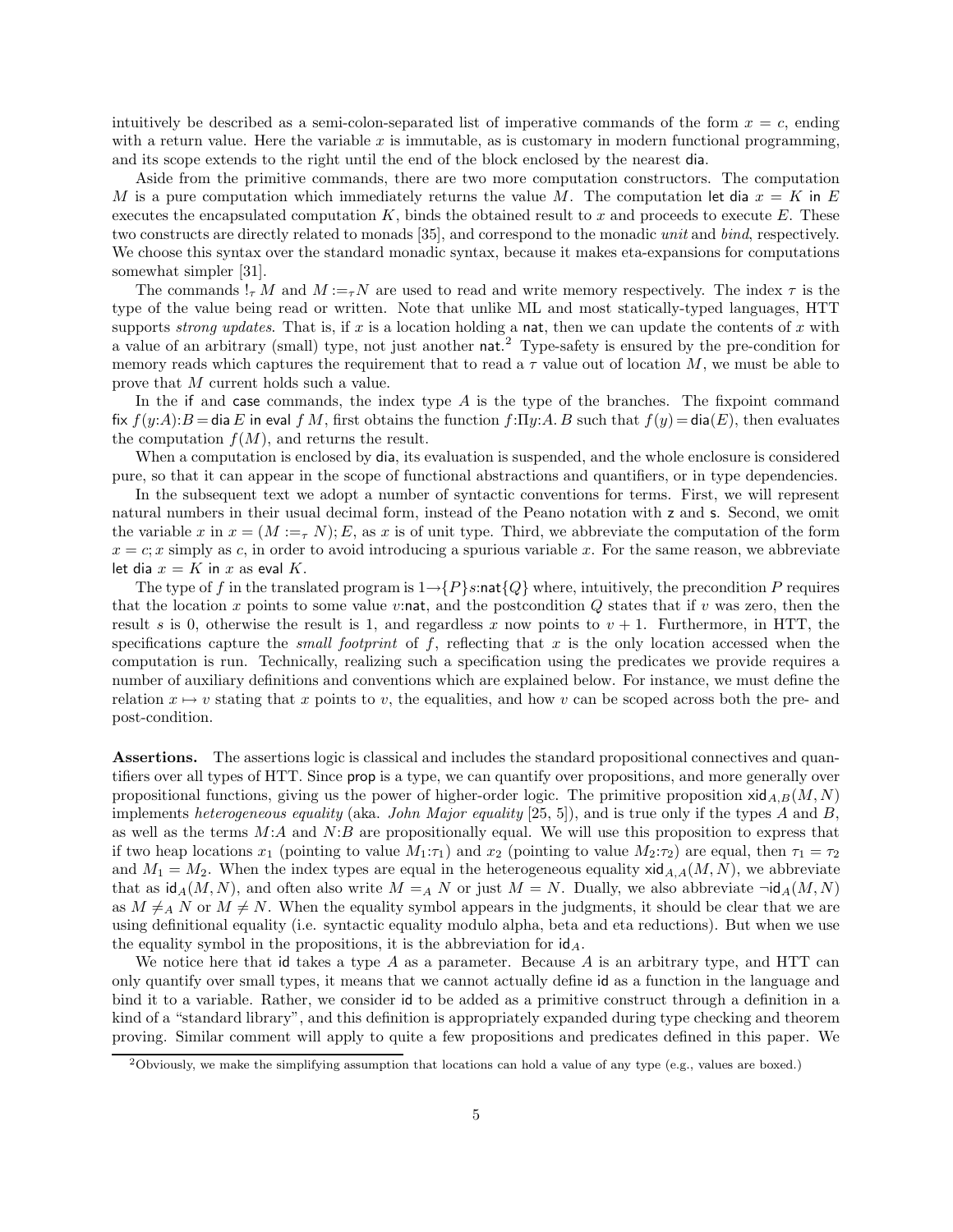indicate such a predicate by annotating its name with a type when we define it. In the actual use, however, we will often omit this type annotation.

We next define the standard set-membership predicate, and the usual orderings on integers, for which we assume the customary infix fixity. We also introduce some standard definitions about functions.

$$
\epsilon_A : A \rightarrow (A \rightarrow prop) \rightarrow prop
$$
\n
$$
= \lambda p. \lambda q. q p
$$
\n
$$
\leq : \text{nat} \rightarrow \text{nat} \rightarrow prop
$$
\n
$$
= \lambda m. \lambda n. \exists k : \text{nat} . n =_{\text{nat}} m + k
$$
\n
$$
< : \text{nat} \rightarrow \text{nat} \rightarrow prop
$$
\n
$$
= \lambda m. \lambda n. (m \leq n) \land (m \neq_{\text{nat}} n)
$$
\n
$$
\text{Injective}_{A,B} : (A \rightarrow B) \rightarrow prop
$$
\n
$$
= \lambda f. \forall x : A. \forall y : A. f x =_{B} f y \supset x =_{A} y
$$
\n
$$
\text{Surjective}_{A,B} : (A \rightarrow B) \rightarrow prop
$$
\n
$$
= \lambda f. \forall y : B. \exists x : A. y =_{B} f x
$$
\n
$$
\text{Infinite}_{A} : (A \rightarrow prop) \rightarrow prop
$$
\n
$$
= \lambda x. \exists f : \text{nat} \rightarrow A. \text{ Injective}_{\text{nat}, A} f \land \forall n : \text{nat}. f n \in_{A} x
$$
\n
$$
\text{Finite}_{A} : (A \rightarrow prop) \rightarrow prop
$$
\n
$$
= \lambda x. \exists n : \text{nat} \cdot \exists f : \{y : \text{nat} . y < n\} \rightarrow \{z : A. x z\}. \text{ Injective}(f) \land \text{Surjective}(f)
$$
\n
$$
\text{Functional}_{A,B} : (A \times B \rightarrow prop) \rightarrow prop
$$
\n
$$
= \lambda R. \forall x : A. \forall y_1, y_2 : B. (x, y_1) \in R \land (x, y_2) \in R \supset y_1 =_{B} y_2
$$

With the above predicates, we can define the type of heaps as the following subset type.

heap =  $\{h: (\text{nat} \times \Sigma \alpha : \text{mono} \cdot \alpha) \rightarrow \text{prop. Finite}(h) \wedge \text{Functional}(h)\}\$ 

Here the type nat  $\times \Sigma \alpha$ : mono describes that a heap is a ternary relation — it takes M : nat,  $\alpha$  : mono and  $N : \alpha$  and decides if the location M points to  $N : \alpha$ . Every heap assigns to at most finitely many locations, and assigns at most one value to every location.

As can be noticed from this definition of heaps, HTT treats locations as concrete natural numbers, rather than as members of an abstract type of references (as is usual in functional programming). This will simplify the semantic considerations somewhat, and will also allow us to program with and reason about pointer arithmetic. Also, heaps in HTT can store only values of small types. This is sufficient to model language with predicative polymorphism like SML, but is too weak for modeling Java, or the impredicative polymorphism of Haskell.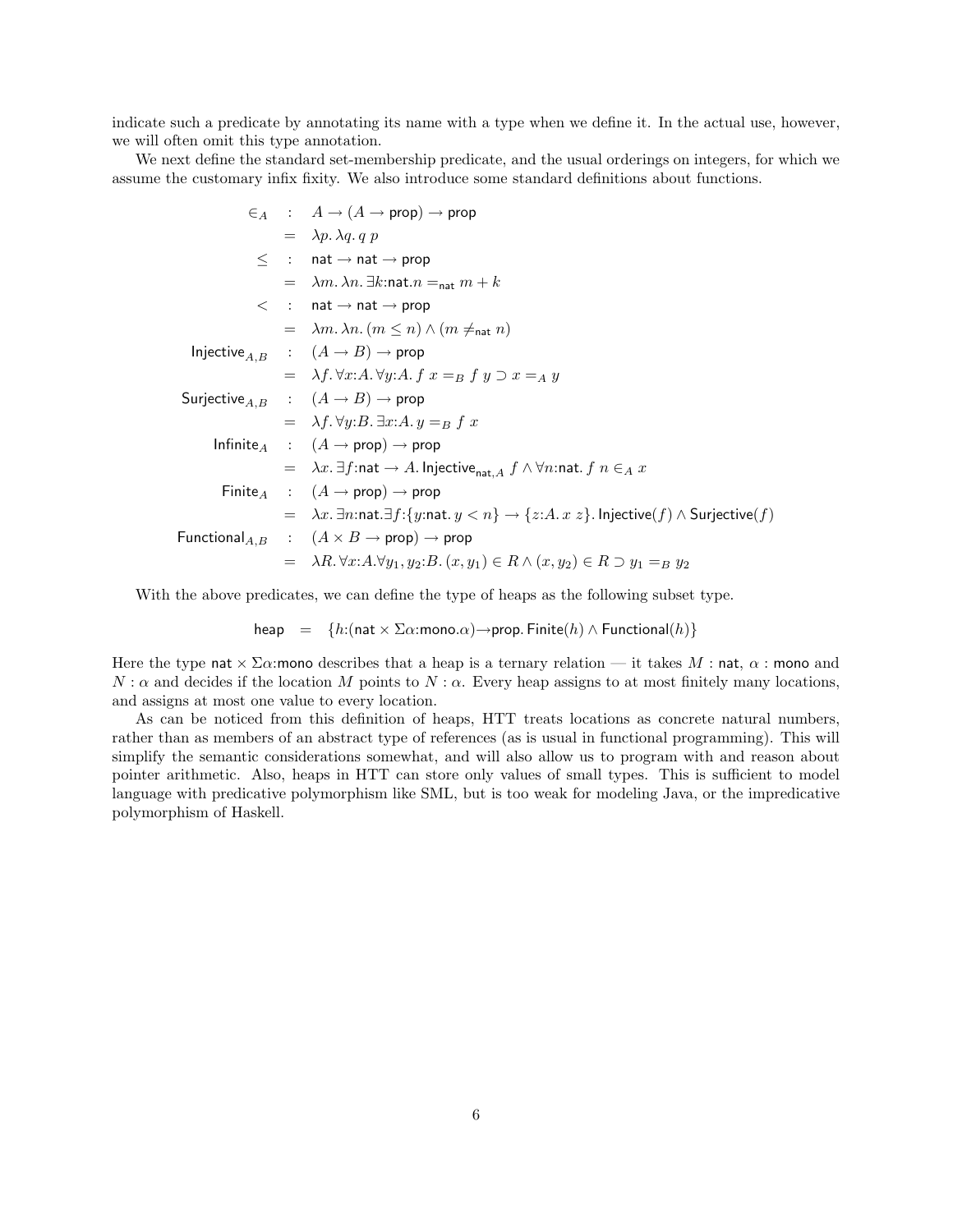We next define several basic operators for working on heaps.

```
empty : heap
empty = in (\lambda h. \perp)upd : \Pi \alpha: mono. heap \rightarrow nat \rightarrow \alpha \rightarrow heap
upd = \lambda \alpha. \lambda h. \lambda n. \lambda x.
                      in (\lambda t. n = \text{fst } t \supset \text{snd } t = (\alpha, x)∧ n \neq \text{fst } t \supset (\text{out } h) t)seleq : \Pi \alpha: mono.heap \rightarrow nat \rightarrow \alpha \rightarrow prop
seleq = \lambda \alpha. \lambda h. \lambda n. \lambda x. out h(n, (\alpha, x))free : heap \rightarrow nat \rightarrow heap
               = \lambda h \cdot \lambda n \cdot \text{in} (\lambda t \cdot (n \neq \text{fst } t \wedge \text{out } h t))dom : heap \rightarrow nat \rightarrow prop
                      \lambda h. \lambda n. \exists \alpha:mono.\exists x:\alpha. out h(n,(\alpha, x))share : heap \rightarrow heap \rightarrow nat \rightarrow prop
                      \lambda h_1. \lambda h_2. \lambda n. \forall \alpha: mono.\forall x:\alpha. seleq \alpha h_1 n x =<sub>prop</sub> seleq \alpha h_2 n xsplits : heap \rightarrow heap \rightarrow heap \rightarrow prop
               = \lambda h.\lambda h_1.\lambda h_2.\forall n:nat. (n \notin_{\text{nat}} dom h_1 \wedge share h \; h_2 \; n) \vee (n \notin_{\text{nat}} dom h_2 \wedge share h \; h_1 \; n)
```
Let us now explain the meaning of the definitions more intuitively. empty is the empty heap, because  $\lambda t$ . ⊥ is the characteristic function of the empty subset of nat  $\times \Sigma \alpha$ : mono.  $\alpha$ . The function upd  $\alpha$  h n x returns the heap h' obtained by changing h so that h now maps the location n to the value x: $\alpha$ . The function free h n returns the heap h' obtained by removing the assignment (if any) to n from h. The proposition seleq  $\alpha$  h n x holds whenever the heap h maps n to x: $\alpha$ . The predicate dom h defines the subset of locations to which the heap h assigns. The predicate share  $h_1$  h<sub>2</sub> n holds if the heaps  $h_1$  and  $h_2$  share the same assignment to n. The predicate splits h  $h_1$  h<sub>2</sub> holds if the heap h can be split into two disjoint subheaps  $h_1$  and  $h_2$ .

We are now prepared to define the propositions from Separation Logic [33, 37, 34]. In HTT, all of these are attached an additional heap argument (e.g., instead of kind prop, a separating proposition will have kind heap  $\rightarrow$  prop). The additional heap argument abstracts the *current* heap, so that separating propositions and predicates are localized and only state facts only about the heap under consideration.

```
emp : heap \rightarrow prop
            = \lambda h. (h =_{\text{heap}} \text{empty})\mapsto : \Pi \alpha: type. (nat \rightarrow \alpha \rightarrow heap \rightarrow prop)
            = \lambda \alpha. \lambda n. \lambda x. \lambda h. (h =_{\text{heap}} \text{upd } \alpha \text{ empty } n \text{ x})\vdots \Pi\alpha:type.(nat \rightarrow \alpha \rightarrow heap \rightarrow prop)
            = \lambda \alpha. \lambda n. \lambda x. \lambda h. seleg \alpha h n x
          \therefore (heap \rightarrow prop) \rightarrow (heap \rightarrow prop) \rightarrow (heap \rightarrow prop)
            = \lambda p. \lambda q. \lambda h. \exists h_1, h_2:heap. (splits h h_1 h_2 \wedge p h_1 \wedge q h_2\therefore (heap \rightarrow prop) \rightarrow (heap \rightarrow prop) \rightarrow (heap \rightarrow prop)
            = \lambda p. \lambda q. \lambda h. \forall h_1, h_2:heap. splits(h_2, h_1, h) \supset p h_1 \supset q h_2this : heap \rightarrow heap \rightarrow prop
            = id<sub>heap</sub>
```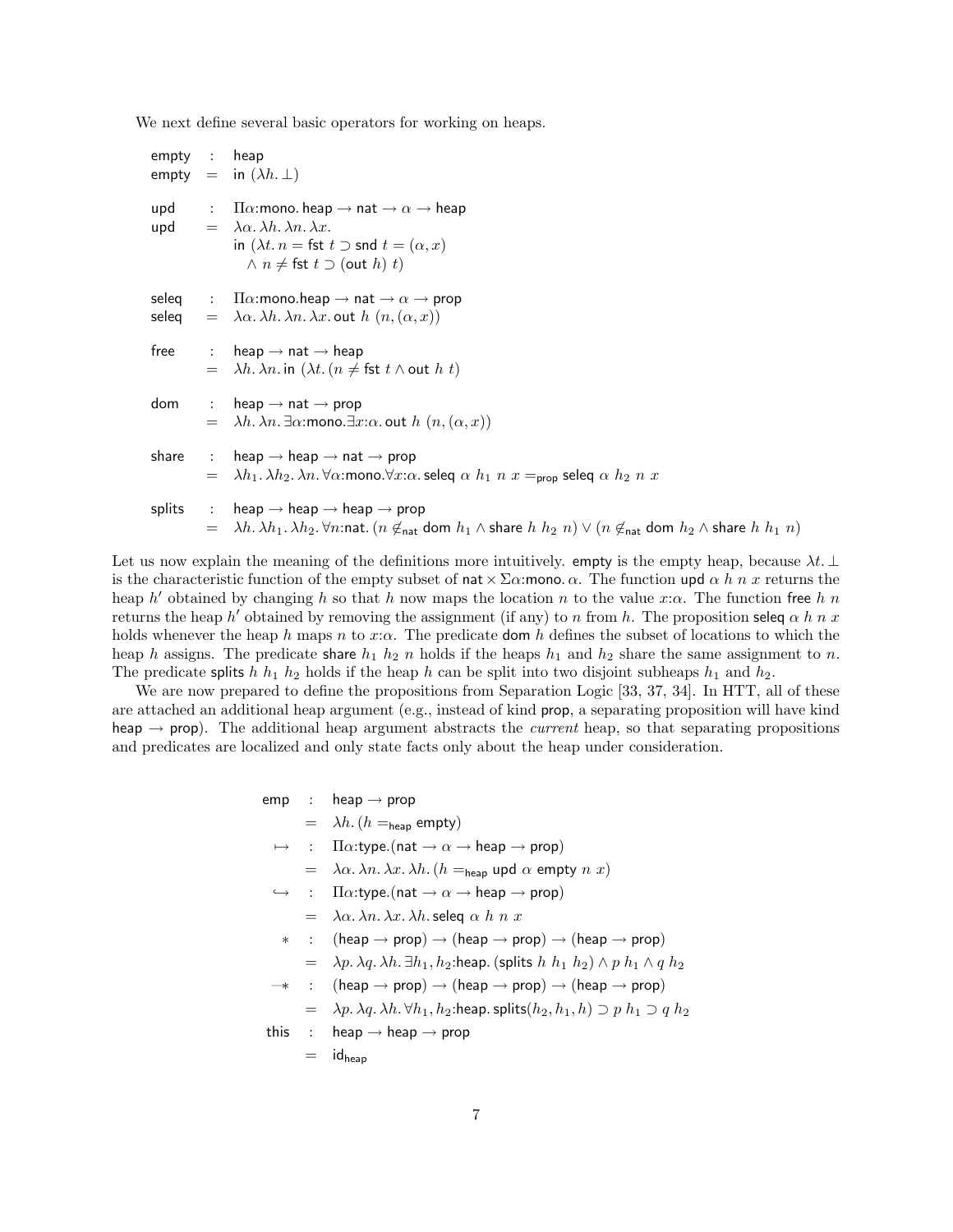We adopt an infix notation and write  $n \mapsto_{\alpha} x, n \hookrightarrow_{\alpha} x, p * q$  and  $p \rightarrow q$  instead of  $\mapsto \alpha n x, \hookrightarrow \alpha n x$ ,  $* p q$  and  $-* p q$ , respectively. Furthermore, we abbreviate  $n \mapsto \alpha -$  instead of  $\lambda h$ . ∃x: $\alpha$ .  $(n \mapsto \alpha x) h$ , and  $n \mapsto -$  instead of  $\lambda h$ .  $\exists \alpha$ :mono.  $(n \mapsto_{\alpha} -)$  h. Similarly for  $\hookrightarrow$ .

The predicate emp holds of the current heap if and only if that heap is empty.  $n \mapsto \alpha x$  holds only if the current heap assigns x to n, but contains no other assignments.  $n \leftrightarrow_\alpha x$  holds if the current heap assigns x to n, but may possibly contain more assignments.  $p * q$  holds if the current heap can be split into two disjoint subheaps of which p and q hold, respectively.  $p \rightarrow q$  holds if whenever the current heap is extended with a subheap of which  $p$  holds, then  $q$  holds of the extension.

It is well-known that in Higher-Order Logic, we can define inductive (and also coinductive) predicates within the logic [14]. For example, let us suppose that  $Q: (A \rightarrow prop) \rightarrow A \rightarrow prop$  is monotone (i.e. the application  $Q(f)$  contains f only in positive positions). Then the least fixed point of Q is definable as follows.

$$
\mathsf{lfp}_A(Q) = \lambda x{:}A \ldotp \forall g{:}A \rightarrow \mathsf{prop.} \, (\forall y{:}A \ldotp (Q \ g \ y) \supset g \ y) \supset g \ x.
$$

Another way to see the above equation is to understand g as a subset of elements of A, and write  $g \subseteq A$ instead of  $g : A \to \text{prop}$ , and  $g \subseteq h$  instead of  $\forall y: A \cdot g(y) \supset h(y)$ . These notations are obviously equivalent, as each subset can be represented by its characteristic function. Then the above equation is nothing but a definition of the characteristic function for the set  $\bigcap \{g \subseteq A \mid Q(g) \subseteq g\}$ . But of course, this set is precisely the least fixed point of Q, as established by the Knaster-Tarski theorem.

Similarly, the greatest fixed point of a monotone  $Q$  is defined as:

$$
\mathsf{gfp}_A(Q) = \lambda x:A. \exists g:A \rightarrow \mathsf{prop.} (\forall y:A. \ g \ y \supset (Q \ g \ y)) \land \ g \ x
$$

### 3 Examples

Diverging computation. In HTT, the term language is pure (and terminating). Recursion is an effect, and is delegated to the fragment of impure computations. Given the type A, we can write a diverging computation of type  $\{P\}x:A\{Q\}$  as follows.

\n
$$
\text{diverge} \quad : \quad \{P\}x: A\{Q\} =
$$
\n

\n\n $\text{dia} \left( \text{fix } f(y:1) : \{P\}x: A\{Q\} = \text{dia} \left( \text{eval } (f\ y) \right) \right)$ \n

\n\n $\text{in eval } f \left( \right)$ \n

The computation diverge first sets up a recursive function  $f(y: 1) = \text{dia}$  (eval  $(f(y))$ ). The function is immediately applied to (). The result – which will never be obtained – is returned as the overall output of the computation.

Small footprints. HTT supports small-footprint specifications, as in Separation Logic [30]. With this approach, if dia E has type  $\{P\}x:A\{Q\}$ , then P and Q need only describe the properties of the heap fragment that  $E$  actually requires in order to run. The actual heap in which  $E$  will run may be much larger, but the unspecified portion will automatically be assumed invariant. To illustrate this idea, let us consider a simple program that reads from the location x and increases its contents.

$$
\begin{array}{lll} \text{incx} & : & \{\lambda i. \exists n{:}\mathsf{nat}. \ (x \mapsto_{\mathsf{nat}} n)(i)\} \ r{:}1\{\lambda i. \ \lambda m. \ \forall n{:}\mathsf{nat}. \ (x \mapsto_{\mathsf{nat}} n)(i) \supset (x \mapsto_{\mathsf{nat}} n + 1)(m)\} \\ & = & \mathsf{dia}(u = !_{\mathsf{nat}} x; x :=_{\mathsf{nat}} u + 1; () \end{array}
$$

Notice how the precondition states that the initial heap i contains exactly one location x, while the postcondition relates i with the heap m obtained after the evaluation (and states that m contains exactly one location too). This does not mean that incx can evaluate only in singleton heaps. Rather, incx requires a heap from which it can carve out a fragment that satisfies the precondition, i.e. a fragment containing a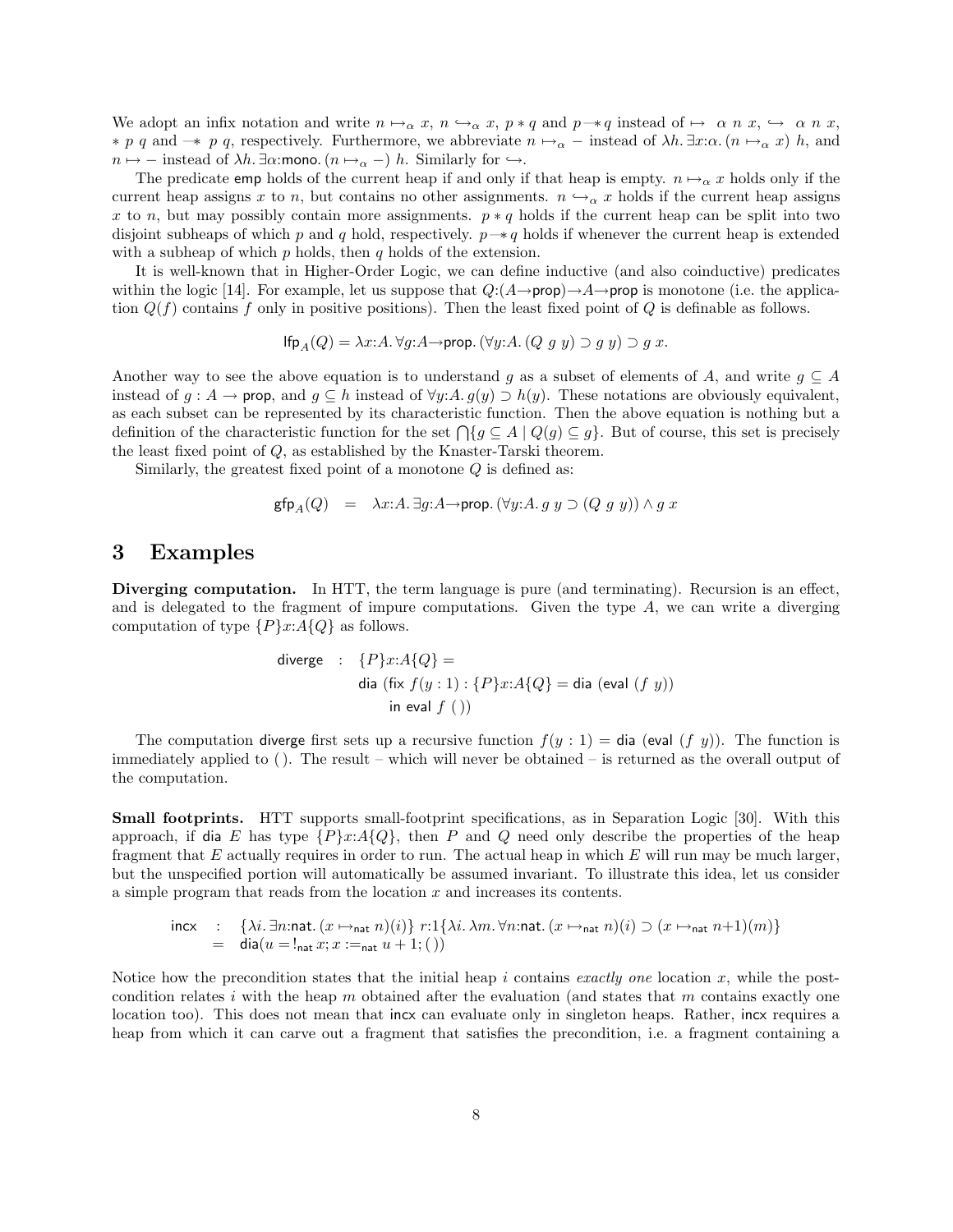location x pointing to a nat. For example, we may execute incx against a larger heap, which contains the location  $\gamma$  as well, and the contents of  $\gamma$  is guaranteed to remain unchanged.

$$
\begin{array}{lll}\n\text{incxy} & \colon & \{ \lambda i. \exists n, k : \text{nat.} \ (x \mapsto_{\text{nat}} n * y \mapsto_{\text{nat}} k)(i) \} \ r : 1 \{ \lambda i. \ \lambda m. \ \forall n, k : \text{nat.} \ (x \mapsto_{\text{nat}} n * y \mapsto_{\text{nat}} k)(i) \supset \\
& \quad (x \mapsto_{\text{nat}} n + 1 * y \mapsto_{\text{nat}} k)(m) \} \\
& = & \text{dia}(\text{eval incx})\n\end{array}
$$

In order to avoid clutter in specifications, we introduce a convention: if  $P$ , Q:heap $\rightarrow$ prop are predicates that may depend on the free variable  $x:A$ , we write

$$
x:A.\{P\}y:B\{Q\}
$$

instead of

$$
\{\lambda i. \exists x:A. P(i)\}y:B\{\lambda i. \lambda m. \forall x:A. P(i) \supset Q(m)\}.
$$

This notation lets x seem to scope over both the pre- and post-condition. For example the type of incx can now be written

$$
n:\text{nat.} \{x \mapsto_{\text{nat}} n\} r:1\{x \mapsto_{\text{nat}} n+1\}.
$$

The convention is easily generalized to a finite context of variables, so that we can also abbreviate the type of incxy as

n:nat, k:nat.  $\{x \mapsto_{\text{nat}} n * y \mapsto_{\text{nat}} k\}$ r:1 $\{x \mapsto_{\text{nat}} n+1 * y \mapsto_{\text{nat}} k\}$ .

Following the terminology of Hoare Logic, we call the variables abstracted outside of the Hoare triple, like n and k above, *logic variables*.

Inductive types. In higher-order logic, we can define inductive types by combining inductively defined predicates with subset types. Here we consider the example of lists (with element type  $A$ ). We emphasize that this definition of lists will only be accessible in the assertions, but will not be accessible to the computational language. For example, we will have a function for testing lists for equality  $\mathsf{id}_{\mathsf{list}_A} : \mathsf{list}_A \to \mathsf{list}_A \to \mathsf{prop}$ . But, as we mentioned before, elements of type prop cannot be tested for equality during run-time. If we want an equality test that is usable at run time, we need a function of type  $\text{llist}_{A}\rightarrow \text{llist}_{A}\rightarrow \text{bool}$ . Currently, HTT does not have any special features for defining inductive or recursive datatypes whose elements are accessible at run time, as described above. However, it should be clear that any specific example can easily be added.

We now proceed to describe how lists can be defined in the assertion logic. We can intuitively view a list of size n as a finite set of the form  $\{(0, a_0), \ldots, (n, a_n)\}\$ , where  $a_i : A$ . Hence, a list can be described as a predicate of type (nat  $\times A$ )→prop which takes as input a pair  $(n, a)$  and returns  $\top$  if a is the n-the element of the list, and ⊥ otherwise. With this intuition, we can define the basic list constructors as follows. In this example, and in the future, we write  $\lambda(p,q)$ . (M p q) instead of  $\lambda x$ . (M fst x snd x), and similarly for n-tuples.

$$
nil'_A : nat \times A \rightarrow prop
$$
  
=  $\lambda x.\bot$   

$$
cons'_A : (nat \times A \rightarrow prop) \rightarrow A \rightarrow (nat \times A \rightarrow prop)
$$
  
=  $\lambda f.\lambda a.\lambda(i, b).$   

$$
(i = 0 \supset a = b) \land
$$
  

$$
(\forall j:\text{nat.} i = s j \supset f (j, b))
$$

Obviously, not all elements of the type (nat  $\times A$ )  $\rightarrow$ prop are valid lists. We want to admit as well-formed lists only those elements that can be constructed using  $\frac{nil'_A}{]}$  and  $\cos'_{A}$ . We next define the inductive predicate islist<sub>A</sub> to test for this property.

$$
\begin{array}{lcl} \mathrm{islist}_A & : & (\mathrm{nat} \times A \rightarrow \mathrm{prop}) \rightarrow \mathrm{prop} \\ \\ & = & \mathrm{lfp} \ (\lambda F. \lambda f. \ f = \mathrm{nil}_A' \vee \\ & & \exists f' : \mathrm{nat} \times A \rightarrow \mathrm{prop}.\ \exists a: A.\ f = \mathrm{cons}_A' \ f' \ a \wedge F(f')) \end{array}
$$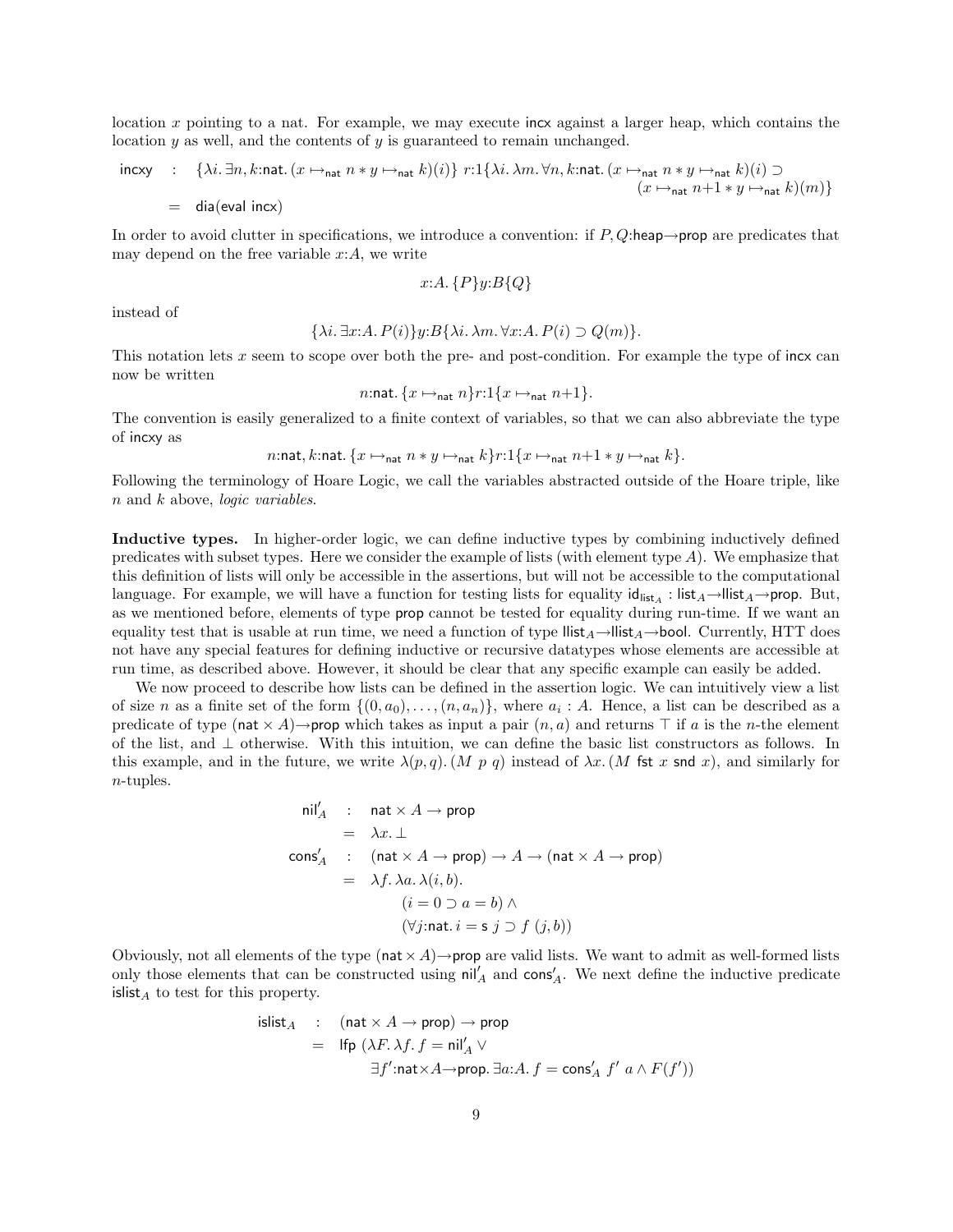Using is list, we can define the type of lists as a subset type of nat  $\times A \rightarrow$  prop.

$$
\mathsf{list}_A = \{f : \mathsf{nat} \times A \to \mathsf{prop} \text{. } \mathsf{islist}_A(f)\}
$$

Finally, the characteristic constructors for the type  $\text{list}_A$  are defined by subset coercions from the corresponding elements of (nat  $\times$  A) $\rightarrow$ prop:

$$
\begin{array}{rcl}\n\mathsf{nil}_A & : & \mathsf{list}_A \\
 & = & \mathsf{in} \ \mathsf{nil}_A' \\
\mathsf{cons}_A & : & \mathsf{list}_A \to A \to \mathsf{list}_A \\
 & = & \lambda l \cdot \lambda a \cdot \mathsf{in} \ (\mathsf{cons}_A' \ (\mathsf{out} \ l) \ a)\n\end{array}
$$

Inductively defined separation predicates. Because the main constructs of Separation Logic can be defined in the assertion logic of HTT, it is not surprising that we can also define the inductive predicates that are customarily used in Separation Logic. In this example we define the predicate lseg, so that (lseg  $\tau$  l p q) holds iff the current heap contains a non-aliased linked list between the locations  $p$  and  $q$ . Here, the linked list stores elements of a given small type  $\tau$ , and the elements can be collected into l: list<sub> $\tau$ </sub>. We first define the helper predicate lseg' which is uncurried in order to match the type of the lfp functional, and then curry this predicate into lseg.

$$
\begin{array}{lcl} \mathsf{lseg}' & : & \Pi \alpha{:mono.}\left(\mathsf{list}_\alpha \times \mathsf{nat} \times \mathsf{hat} \times \mathsf{heap}\right) \rightarrow \mathsf{prop} \\ \\ & = & \lambda \alpha. \mathsf{lfp}\left(\lambda F. \lambda(l,p,q,h). \right. \\ & & (l = \mathsf{nil}_\alpha \supset p = q \wedge \mathsf{emp}\; h) \wedge \\ & & \forall l': \mathsf{list}_\alpha. \forall x: \alpha. \ (l = \mathsf{cons}_\alpha \; l'x) \supset \exists r:\mathsf{nat}. \ ((p \mapsto_{\alpha \times \mathsf{nat}} (x,r)) * (\lambda h'.\, F\; (l',r,q,h')))(h) \\ \\ \mathsf{lseg} & : & \Pi \alpha{:mono.}\, \mathsf{list}_\alpha \rightarrow \mathsf{nat} \rightarrow \mathsf{nat} \rightarrow \mathsf{heap} \rightarrow \mathsf{prop} \\ & = & \lambda \alpha. \ \lambda l. \ \lambda p. \ \lambda q. \ \lambda h. \ \mathsf{lseg}'_\mathcal{A} \ \alpha \; (l,p,q,h) \end{array}
$$

Allocation and Deallocation. The reader may be surprised that we provide no primitives for allocating (or deallocating) locations within the heap. This is because we can encode such primitives within the language in a style similar to Benton [3]. Indeed, we can encode a number of memory management implementations and give them a uniform interface, so that clients can choose from among different allocators.

We assume that upon start up, the memory module already "owns" all of the free memory of the program. It exports two functions, alloc and dealloc, which can transfer the ownership of locations between the allocator module and its clients. The functions share the memory owned by the module, but this memory will not be accessible to the clients (except via direct calls to alloc and dealloc).

The definitions of the allocator module will use two essential features of HTT. First, there is a mechanism in HTT to abstract the local state of the module and thus protect it from access from other parts of the program. Second, HTT supports strong updates, and thus it is possible for the memory module to recycle locations to hold values of different type at different times throughout the course of the program execution.

The interface for the allocator can be captured with the type:

[
$$
I
$$
: heap→prop,  
alloc:  $\Pi\alpha$ :mono.  $\Pi x$ : $\alpha$ . { $I$ } $r$ :nat{ $\lambda i$ . ( $I * r \mapsto_{\alpha} x$ )},  
dealloc:  $\Pi n$ :nat. { $I * n \mapsto -$ } $r$ :1{ $\lambda i$ .  $I$ } ]

where the record notation  $[x_1:A_1, x_2, A_2, \ldots, x_n:A_n]$  abbreviates a sum  $\Sigma x_1:A_1.\Sigma x_2:A_2 \cdots \Sigma x_n:A_n.1$ . In English, the interface says that there is some abstract invariant  $I$ , reflecting the internal invariant of the module, paired with two functions. Both functions require that the invariant  $I$  holds before and after calls to the functions. In addition, a call alloc  $\tau x$  will yield a location r and a guarantee that r points to x. Furthermore, we know from the use of the spatial conjunction that  $r$  is disjoint from the internal invariant I. Thus, updates by the client to r will not break the invariant I. Dually, (dealloc) requires that we are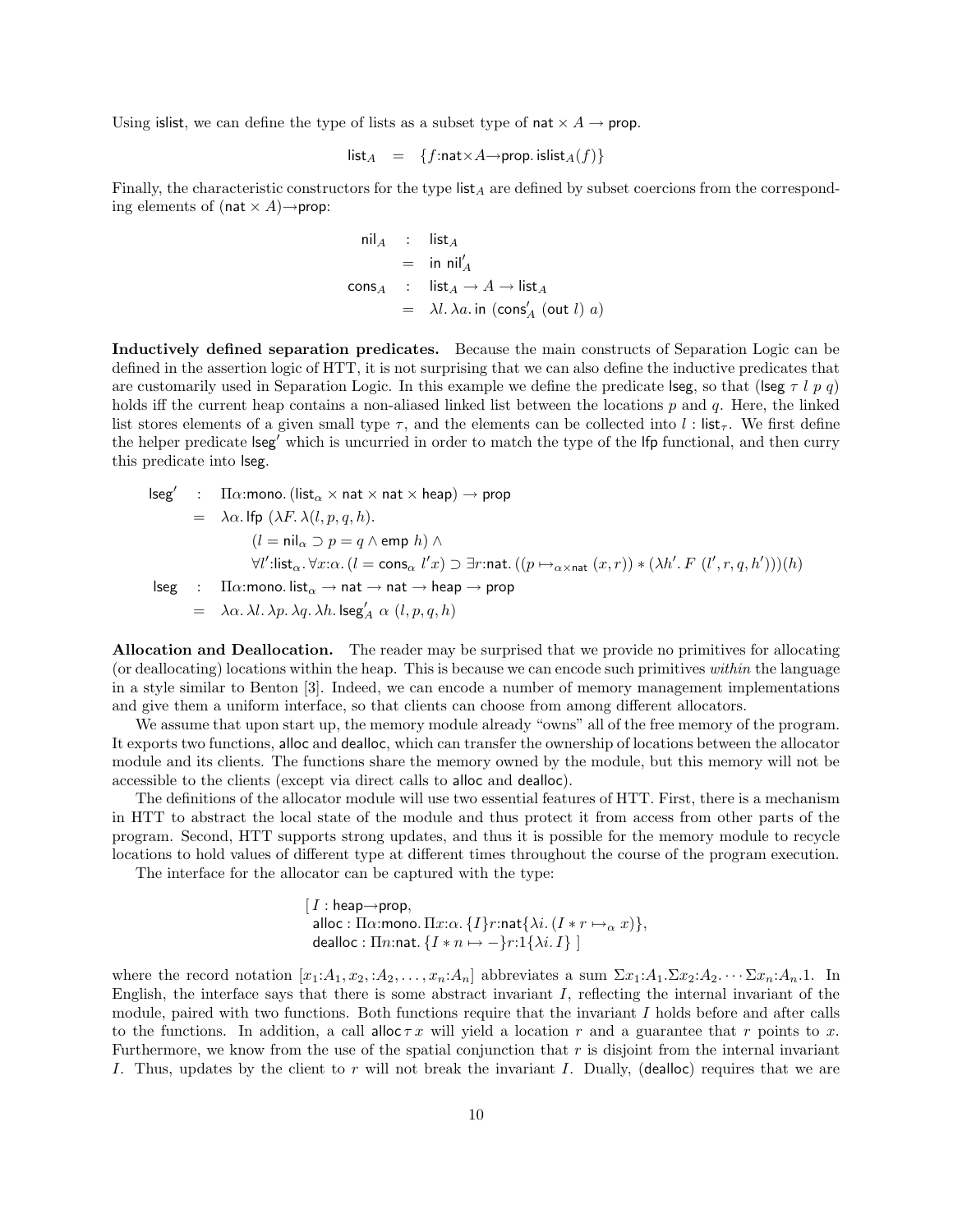given a location n, pointing to some value and disjoint from the memory covered by the invariant I. Upon return, the invariant is restored and the location consumed.

If M is a module with this signature, then a program fragment that wishes to use this module will have to start with a pre-condition fst M. That is, clients will generally have the type

$$
\Pi \text{ M:} \text{Alloc.} \{ (\text{fst } \text{M}) * P \} r : A \{ \lambda i. (\text{fst } \text{M}) * Q(i) \}
$$

where Alloc is the signature above.

Allocator Module 1. Our first implementation of the allocator module assumes that there is a location r such that all the locations  $n \geq r$  are free. The value of r is recorded in the location 0. All the free locations are initialized with the unit value  $($ ). Upon a call to alloc, the module returns the location  $r$  and sets  $0 \mapsto_{\text{nat}} r+1$ , thus removing r from the set of free locations. Upon a call dealloc n, the value of r is decreased by one if  $r = n$  and otherwise, nothing happens. Obviously, this kind of implementation is very naive. For instance, it assumes unbounded memory and will leak memory if a deallocated cell was not the most recently allocated. However, the example is still interesting to illustrate the features of HTT.

First, we define a predicate that describes the free memory as a list of consecutive locations initialized with () : 1.

$$
\begin{array}{lcl}\n\text{free} & \text{:} & (\text{nat} \times \text{heap}) \rightarrow \text{prop} \\
& = & \text{Ifp } (\lambda F. \lambda(r, h). (r \mapsto_1 (\text{ })* \lambda h'. F \text{ } (r+1, h'))(h))\n\end{array}
$$

Now we can implement the allocator module:

$$
[ I = \lambda h. \exists r : \text{nat.} (0 \mapsto_{\text{nat}} r * \lambda h'. \text{ free}(r, h'))(h),
$$
  
alloc =  $\lambda \alpha. \lambda x. \text{ dia } (u = !_{\text{nat}} 0; u :=_{\alpha} x; 0 :=_{\text{nat}} u + 1; u),$   
dealloc =  $\lambda n. \text{dia } (u = !_{\text{nat}} 0; \text{ if } \text{eq}_{\text{nat}}(u, n+1) \text{ then } n :=_1 (); 0 :=_{\text{nat}} n; ()$   
else  $()) ]$ 

Allocator Module 2. In this example we present a (slightly) more sophisticated allocator module. The module will have the same Alloc signature as in the previous example, but the implementation does not leak memory upon deallocation.

We take some liberties and assume as primitive a standard set of definitions and operations for the inductive type of lists.

> list : mono→mono nil :  $\Pi\alpha$ : mono. list  $\alpha$ cons :  $\Pi \alpha$ : mono.  $\alpha \rightarrow$ list  $\alpha \rightarrow$ list  $\alpha$ snoc :  $\Pi \alpha$ : mono.  $\Pi x$ : {y:list  $\alpha$ .  $y \neq_{\text{list } \alpha}$  nil  $\alpha$  }.  $\{z:\alpha \times \text{list } \alpha \cdot x = \text{in } (\text{cons}(\text{fst } z)(\text{snd } z))\}$ nil? : Πα:mono. Πx:list α. {y:bool.(y =<sub>bool</sub> true) ⊂⊃  $(x =_{\text{list } \alpha} \text{ nil } \alpha)$

The operation snoc maps non-empty lists back to pairs so that the head and tail can be extracted (without losing equality information regarding the components.) The operation nil? tests a list, and returns a bool which is true iff the list is nil.

As before, we define the predicate free that describes the free memory, but this time, we collect the (finitely many) addresses of the free locations into a list.

$$
\begin{array}{rcl}\n\text{free} & : & ((\text{list nat}) \times \text{heap}) \rightarrow \text{prop} \\
& = & \text{Ifp } (\lambda F. \lambda(l, h). (l = \text{nil nat}) \vee \exists x': \text{nat}. \exists l': \text{list nat.} \\
& l = \text{cons nat } x' \ l' \wedge (x' \mapsto_1 () * \lambda h'. F(l', h'))(h))\n\end{array}
$$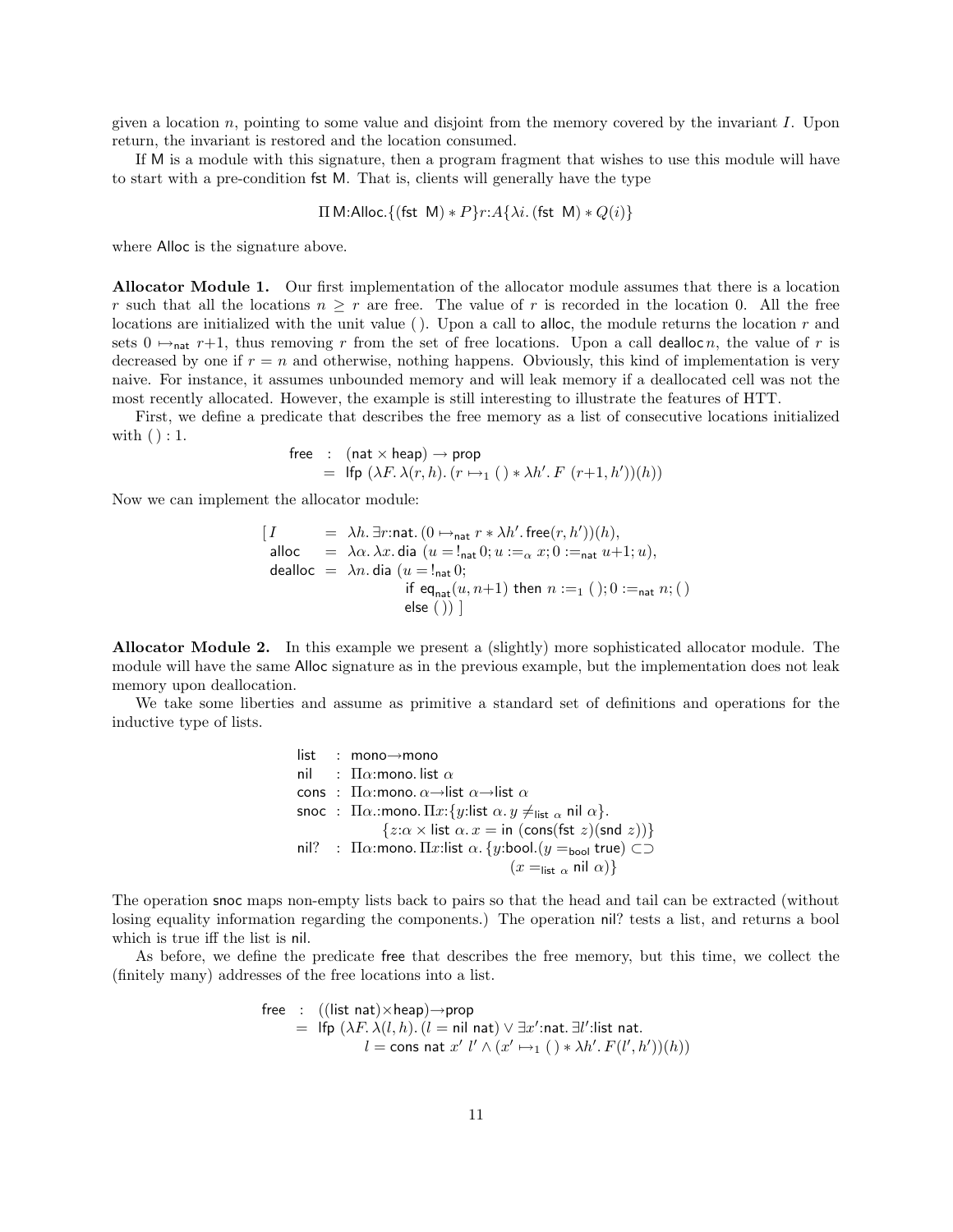The intended invariant now is that the list of free locations is stored at address 0, so that the module is implemented as:

$$
[I = \lambda h. \exists l: \text{list nat.} (0 \rightarrow_{\text{list nat}} l * \lambda h'. \text{ free}(l, h'))(h),
$$
  
alloc =  $\lambda \alpha. \lambda x.$   
dia (l = !<sub>list nat</sub> 0;  
if (out (nil? nat l)) then eval (alloc  $\alpha x$ )  
else let val  $p = \text{out (snoc nat (in l))}$   
in 0 :=<sub>list nat</sub> 10; 6 :=  $\lambda x$ . dia (l = !<sub>list nat</sub> 0; x :=1 (), 0 :=<sub>list nat</sub> 10; as in  $x l$ )

This version of alloc reads the free list out of location 0. If it is empty, then the function diverges. Otherwise, it extracts the first free location  $x$ , writes the rest of the free list back into  $0$ , and returns  $x$ . The dealloc simply adds its argument back to the free list.

Functions with local state. In this example we illustrate various modes of use of the invariants on local state. We assume the allocator from the previous example, and admit the free variables I and alloc, with types as in the signature Alloc. These can be instantiated with either of the two implementations above.

We start by translating a simple SML-like program.

let val  $x =$  ref 0 in  $\lambda y$ :unit.  $x = |x + 1|$ ;  $|x + 1|$ 

The naive (and incorrect) translation into HTT may be as follows. To reduce clutter, we remove the inessential variable  $y$ : unit and represent the return function as a dia-encapsulated computation instead.

$$
E = \text{dia (let dia } x = \text{alloc nat 0}
$$
  
in dia  $(z = !_{\text{nat}} x; x :=_{\text{nat}} z + 1; z + 1)$ )

The problem with  $E$  is that it cannot be given as strong a type as one would want.  $E$ 's return value is itself a computation with a type v:nat.  $\{x \mapsto_{\text{nat}} v\}$ r:nat $\{\lambda m. (x \mapsto_{\text{nat}} v+1)(m) \wedge r = v+1\}$ . But because this type depends on  $x$ , it is not well-formed outside of  $x$ 's scope, and hence cannot be used in the type of  $E$ .

An obvious way out of this problem is to make x global, by making it part of E's return return result. However, in HTT we can use the ability to combine terms, propositions and Hoare triples, and abstract  $x$ away, while exposing only the invariant that the computation increases the content of  $x$ .

$$
E' = \text{dia (let dia } x = \text{alloc nat 0}
$$
  
in  $(\lambda v. x \mapsto_{\text{nat}} v, \text{dia } (z = !_{\text{nat}} x; x :=_{\text{nat}} z + 1; z + 1)))$   
: {*I*}  
 $t: \Sigma inv:\text{nat} \rightarrow \text{heap} \rightarrow \text{prop.}$   
 $v:\text{nat.} \{inv v\}r:\text{nat} \{\lambda h. (inv (v+1) h) \wedge r = v+1 \}$   
 $\{\lambda i. I * (\text{fst } t 0)\}$ 

In addition to the original value, E' now returns the invariant on its local state  $\lambda v \cdot x \mapsto_{\text{nat}} v$ . However, because HTT does not have any computational constructs for inspecting the structure of assertions, no client of  $E'$  will be able to use this invariant and learn, at run time, about the structure of the local state. The role of the invariant is only at compile time, to facilitate typechecking.

The type of  $E'$  makes it clear that the only important aspect of the local state of the return function is the natural number  $v$  which gets increased every time the function is called. Moreover, the execution of the whole program returns a local state for which  $v = 0$  as the separating conjunct (fst t 0) in the postcondition formally states (because fst  $t = inv$ ).

The important point is that the way in which  $v$  is obtained from the local state is completely hidden. In fact, from the outside, there is no reason to believe that the local state consists of only one location. For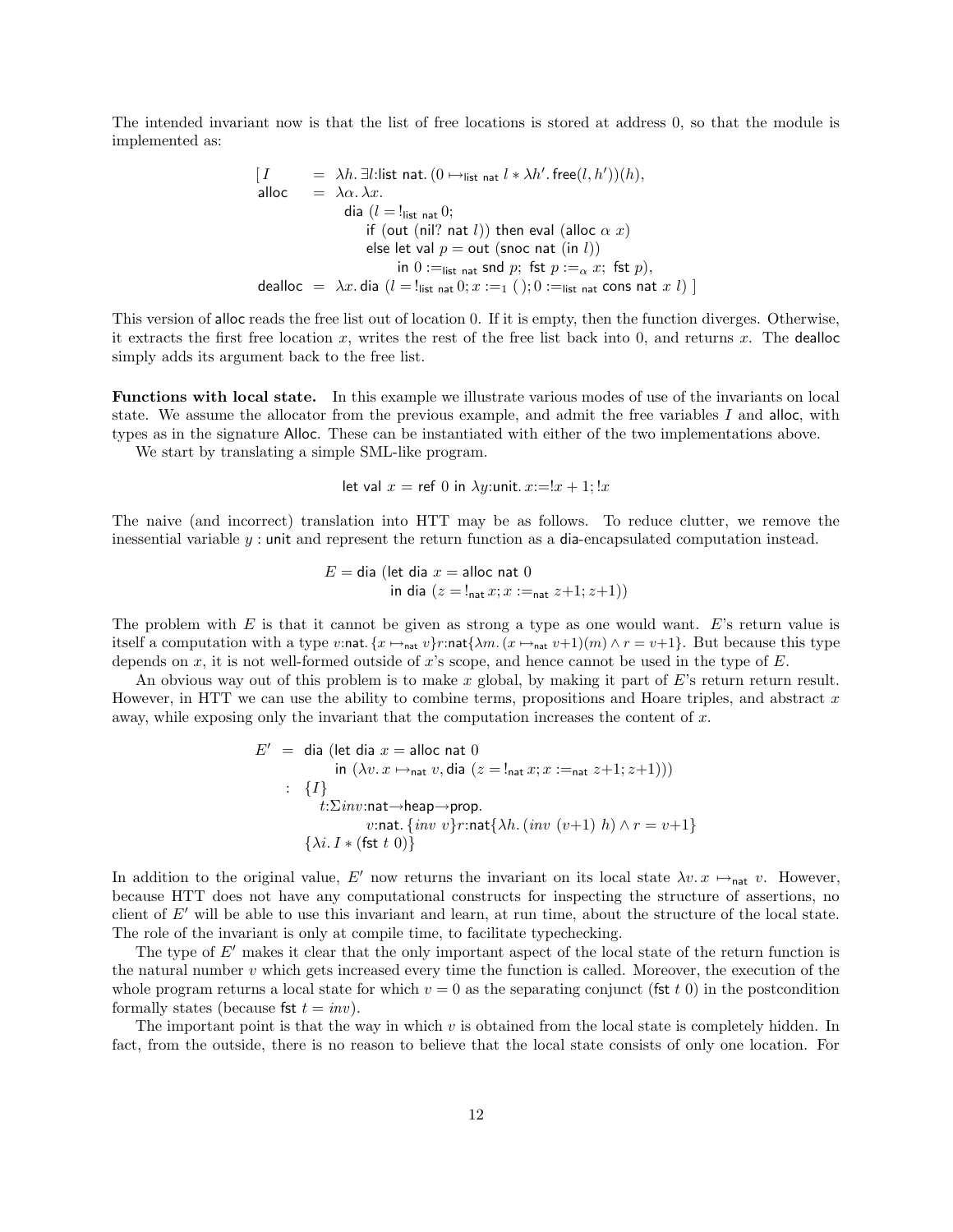example, the same type could be ascribed to a similar program which maintains two locations.

$$
E'' = \text{dia (let dia } x = \text{alloc nat 0}
$$
  
\n
$$
\text{dia } y = \text{alloc nat 0}
$$
  
\n
$$
\text{in } (\lambda v. (x \mapsto_{\text{nat}} v) * (y \mapsto_{\text{nat}} v),
$$
  
\n
$$
\text{dia } (z = !_{\text{nat}} x; w = !_{\text{nat}} y;
$$
  
\n
$$
x :=_{\text{nat}} z + 1; y :=_{\text{nat}} w + 1; (z + w) / 2 + 1)))
$$

 $E''$  has a different local invariant from  $E'$ , but because the type abstracts over the invariants, the two programs have the same type. The equal types hint that the  $E'$  and  $E''$  are observationally equivalent, i.e. they can freely be interchanged in any context. We do not prove this property here, but it is an intriguing future work, related to the recent result of Honda et al. [15, 4, 43] on observational completeness of Hoare Logic.

We now turn to another SML-like program.

$$
\lambda f: (\text{unit} \rightarrow \text{unit}) \rightarrow \text{unit.}
$$
  
let val  $x = \text{ref } 0$   
val  $g = \lambda y: \text{unit. } x:=!x+1; y$   
in  
 $f g$ 

The main property of this program is that the function f can access the local variable  $x$  only through a call to the function g. The naive translation into HTT is presented below. We again remove some inessential bound variables, and represent  $g$  as a computation instead of a function. Again, the first attempt at the translation cannot be typed.

$$
F = \lambda f \cdot \text{dia (let dia } x = \text{alloc nat 0}
$$
  
val  $g = \text{dia} (z = !_{\text{nat}} x; x :=_{\text{nat}} z + 1;())$   
eval $(f g))$ 

Part of the problem of  $F$  is similar as before; the local state of  $g$  must be abstracted in order to hide the dependence on x from f. However, this is not sufficient. Because we evaluate f g at the end, we also need to know the invariant for f in order to state the postcondition for F. But f is a function of g, so the invariant of f may depend on the invariant of g. In other words, the invariant of f must be a higher-order predicate.

$$
F' = \lambda f \cdot \text{dia} \left( \text{let dia } x = \text{alloc nat 0} \right)
$$
\n
$$
\text{val } g = (\lambda v. x \mapsto_{\text{nat}} v, \text{dia } (z = !_{\text{nat}} x; x :=_{\text{nat}} z + 1;());
$$
\n
$$
\text{eval} \left( (\text{snd } f) g \right)
$$
\n
$$
\text{If } f: \Sigma p: \text{nat} \rightarrow (\text{nat} \rightarrow \text{heap} \rightarrow \text{prop}) \rightarrow \text{heap} \rightarrow \text{prop}.
$$
\n
$$
\text{I} g: \Sigma inv: \text{nat} \rightarrow \text{heap} \rightarrow \text{prop}.
$$
\n
$$
v: \text{nat} \{ inv \} r: 1 \{ inv \ (v + 1) \}.
$$
\n
$$
w: \text{nat} \{ \text{fst } g \ w \} s: 1 \{ p \ w \ (\text{fst } g) \}.
$$
\n
$$
\{ I \}
$$
\n
$$
t: 1
$$
\n
$$
\{\lambda i. I * \lambda h. \exists x: \text{nat} \ ( \text{fst } f' ) \ 0 \ (\lambda v. x \mapsto_{\text{nat}} v) \ h \}
$$

In this program, f and g carry the invariants of their local states (e.g.,  $p = \text{fst } f$  is the invariant of snd f and inv = fst  $g = \lambda v \cdot x \mapsto_{\text{nat}} v$  is the invariant of snd g). The predicate p takes an argument inv and a natural number n, and returns a description of the state obtained after applying f to g in a state where  $inv(n)$  holds. The postcondition for  $F_1$  describes the ending heap as p 0 *inv* thus showing that HTT can also reveal the information about local state when needed. For example, it reveals that  $x \mapsto 0$  before the last application of f, and that f was applied to a function with invariant  $\lambda v. x \mapsto_{\text{nat}} v.$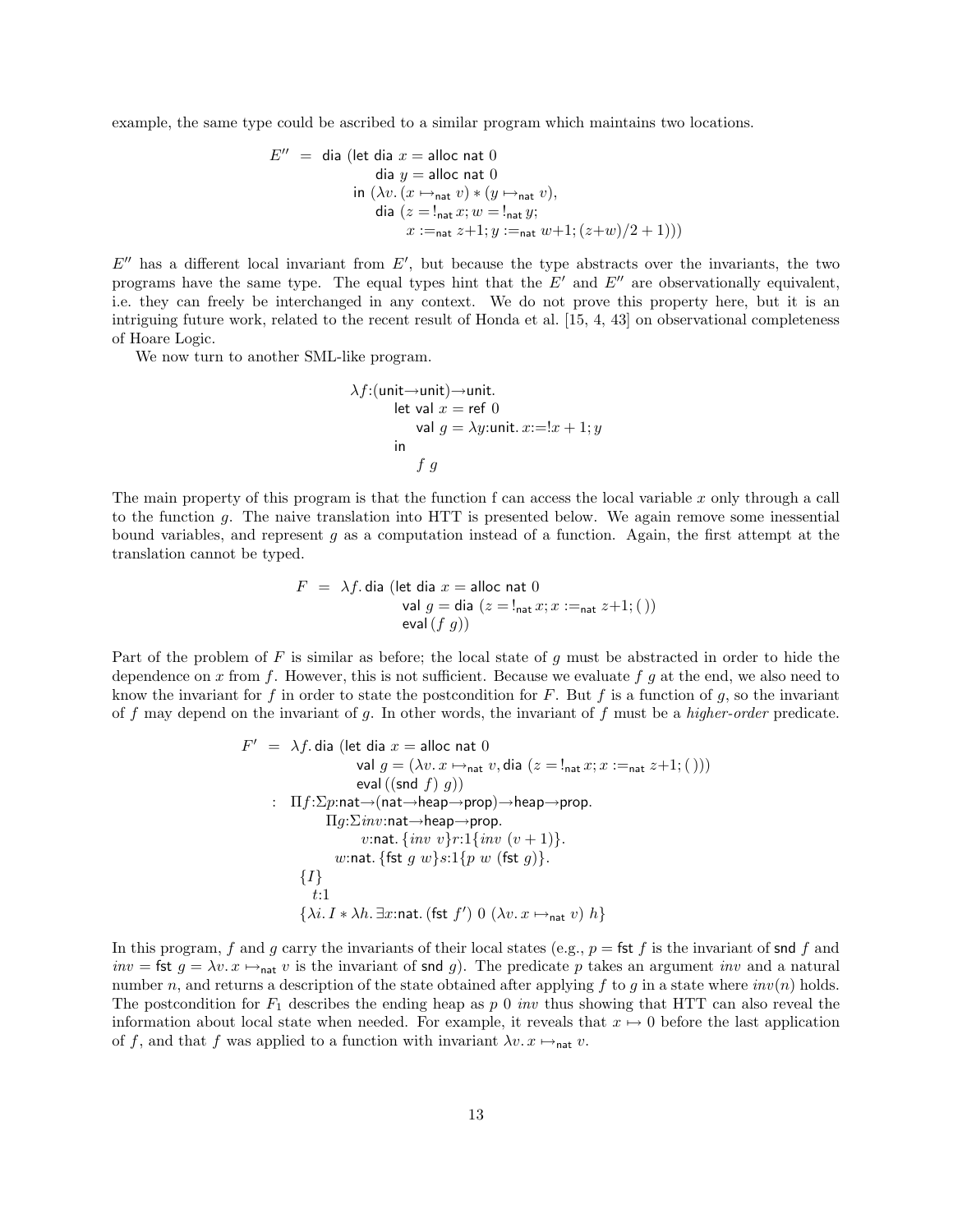### 4 Hereditary substitutions

The equational reasoning in HTT is centered around the concept of *canonical forms*. A canonical form is an expression which is beta normal and eta long. We compare two expressions for equality modulo beta and eta equations by reducing the terms to their canonical forms and then comparing for syntactic equality.

In HTT there is a simple syntactic way to test if an expression is beta normal. We simply need to check that the expression does not contain any occurrences of the constructor  $M : A$ . Indeed, without this constructor, it is not possible to write a beta redex in HTT.

In order to deal with arithmetic we add several further equations to the definitions of canonical forms. In particular, we will consider the expressions  $z + M$  and  $M + z$  to be redexes that reduce to M. Similarly,  $(s\ M) + N$  and  $M + s\ N$  reduce to s  $(M + N)$ . In the case of multiplication,  $z * M$  and  $M * z$  reduce to z,  $(s\ M) * N$  reduces to  $M * N + N$ , and symmetrically for  $M * (s\ N)$ . Finally, eq<sub>nat</sub>(z, z) reduces to true,  $eq_{nat}(z, s, M)$  and  $eq_{nat}(s, M, z)$  reduce to false, and  $eq_{nat}(s, M, s, N)$  reduces to  $eq_{nat}(M, N)$ .

A related concept is that of hereditary substitutions, which combines ordinary capture-avoiding substitutions with beta and eta normalization. For example, where an ordinary substitution creates a redex  $(\lambda x. M)$  N, a hereditary substitution proceeds to on-the-fly substitute N for x in M. This may produce another redex, which is immediately reduced, producing another redex, and so on. If the terms M and N were already canonical (i.e., beta normal and eta long), then the result of hereditary substitution is also canonical.

Hereditary substitutions are only defined on expressions which do not contain the constructor  $M : A$ , and also produce expressions which are free of this constructor. In Section 5 we will present a type system of HTT which computes canonical forms in parallel with type checking, by systematically removing the occurrences of M : A from the expression being typechecked.

The rest of the present section defines the notion of hereditary substitutions. Thus, we here consider that all the expressions are free of the constructor  $M : A$ , as hereditary substitutions will never be applied over a term with this constructor.

Another important property is that hereditary substitutions are defined on possibly ill-typed expressions. Thus, we can formulate the equational theory on HTT while avoiding the mutual dependence with the typing judgments. This significantly simplifies the development and the meta theory of HTT.

When the input terms of the hereditary substitutions are not well-typed, the hereditary substitution does not need to produce a result. However, whether the hereditary substitution will have a result can be determined in a finite number of steps. Hereditary substitutions are always terminating.

Our development of hereditary substitutions is based on the work of Watkins et al. [40], and also our previous work on HTT [31], but is somewhat more complicated now. The bulk of the complication comes from the fact that we can now compute with small types, and we can create types that are not only variable or constant but can contain elimination forms. An example is a type  $A = \Pi x$ :mono×mono.nat×(fst x), where the subexpression fst  $x$  denotes a small type that is, obviously, computed out of  $x$ .

A first consequence of this new expressiveness is that type dependencies do not only arise from the refinements, as it used to be the case in [31]. The example type A above is essentially dependent and yet, contains no refinements.

This property makes it impossible to use simple types, as we did in [31], as indexes to the hereditary substitutions, and as a termination metric, since now erasing the refinements need not result in a simple type. In particular, the termination metric needs to differentiate between small and large types, and order the small types before the large ones. Moreover, as we will soon see, the  $\Pi$  and  $\Sigma$  types must be larger than all their substitution instances.

The termination metric  $m(A)$  of the type A is the pair  $(l, s)$  where l is the number of large type constructors appearing in  $A$ , and  $s$  is the number of small constructors. Here, the primitive constructors like nat, bool, prop, 1, etc do not matter, as they are both large and small so they do not contribute to differentiating between types (i.e. we do not count them in the metric). The pairs  $(l, s)$  are ordered lexicographically, i.e.  $(l_1, s_1) < (l_2, s_2)$  iff  $l_1 < l_2$  or  $l_1 = l_2$  and  $s_1 < s_2$  (i.e. one large constructor matters more than an arbitrary number of small constructors).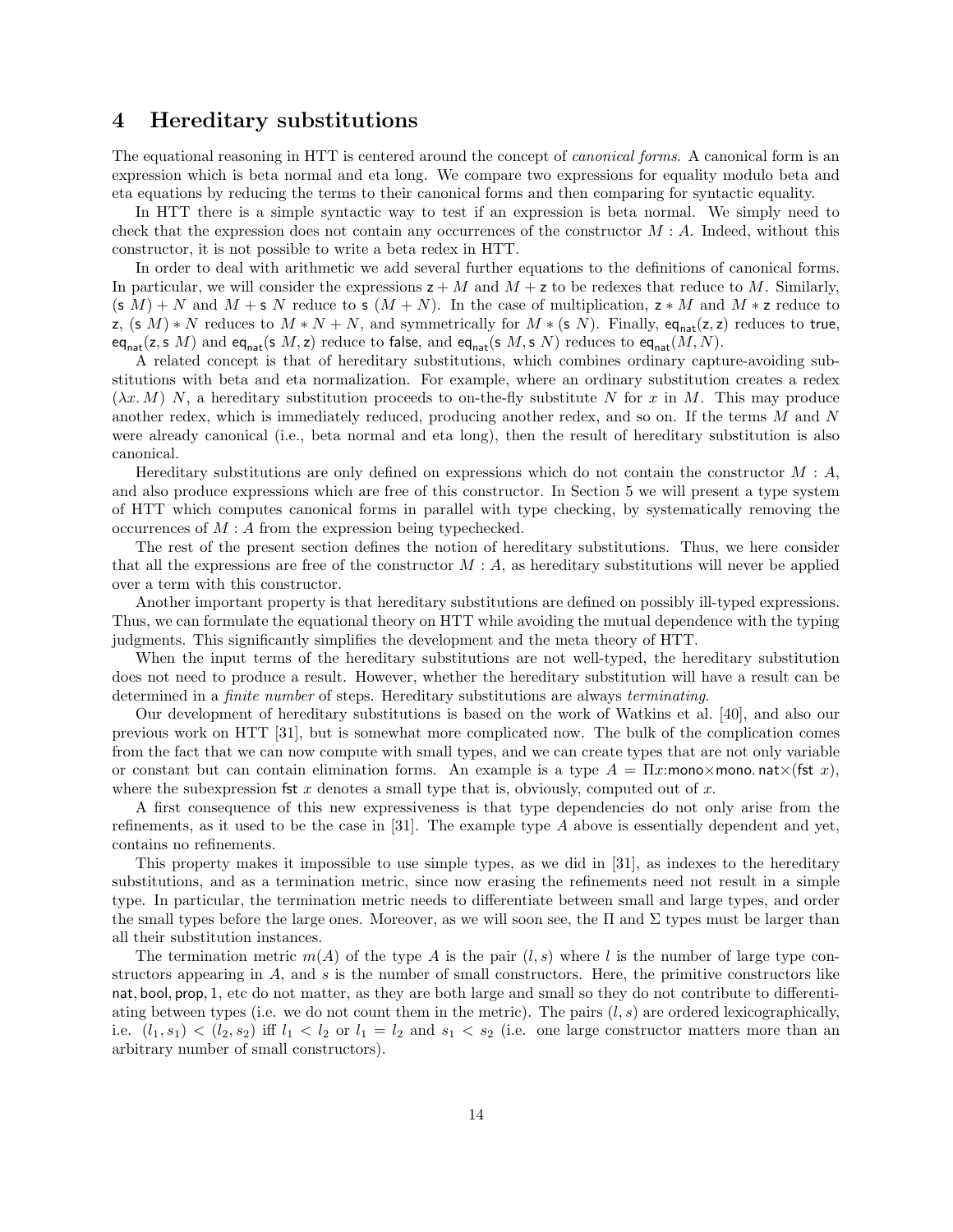The definition of the metric follows.

$$
m(K) = (0,0)
$$
  
\n
$$
m(nat) = (0,0)
$$
  
\n
$$
m(bool) = (0,0)
$$
  
\n
$$
m(1) = (0,0)
$$
  
\n
$$
m(1) = (0,0)
$$
  
\n
$$
m(T1x:T, B) = (0,1) + m(\tau) + m(B)
$$
  
\n
$$
m(\Sigma x:T, B) = (0,1) + m(\tau) + m(B)
$$
  
\n
$$
m(\{P\}x:T\{Q\}) = (0,1) + m(\tau)
$$
  
\n
$$
m(\{x:T, P\}) = (0,1) + m(\tau)
$$
  
\n
$$
m(\max A, B) = (1,0)
$$
  
\n
$$
m(T1x:A, B) = (1,0) + m(A) + m(B)
$$
  
\n
$$
m(\{P\}x:A\{Q\}) = (1,0) + m(A)
$$
  
\n
$$
m(\{x:A, P\}) = (1,0) + m(A)
$$

In the last four cases we assume that A is not small, as otherwise one of the previous cases of the definition would apply. We will often write  $A \leq B$  and  $A < B$  instead of  $m(A) \leq m(B)$  and  $m(A) < m(B)$ , respectively.

With this metric, it is should be intuitively clear that any substitution into a well-formed  $\Pi$  or  $\Sigma$  type reduces the metric (and we will prove that this property holds even for ill-formed types). Given a type  $\Pi x:\tau, B$ , then x can appear only in the refinements of B. Since the refinements do not contribute to the metric, neither  $x$  nor any substitute for it will be counted.

If, on the other hand, the type of x is large, i.e. we have  $\Pi x:A, B$ , then substituting N for x into B can increase the metric, but it can only increase the count of small constructors. Because  $N$  is a term, it can only contain small type constructors, as predicativity does not allow large types to be considered as terms. Now, even if we increase the count of small constructors, the substitution will remove Π and thus decrease the count of large constructors by one, resulting in an overall decrease of the metric.

Now we define the following set of mutually recursive functions:

 $\exp$ and $_A(K)$  = N'  $[M/x]_A^k(K) = K'$  or  $N' :: A'$  $[M/x]_A^m(N)$  = N'  $[M/x]_A^p(P)$  = P'  $[M/x]_A^a(A) = A'$  $[M/x]_A^e(E)$  = E'  $\begin{bmatrix} M/x)_A^a(A)\ [M/x]_A^a(A)\ [K/x]_A^c(E) \end{bmatrix}$  $=$   $F'$ 

The function  $\exp \operatorname{and}_A(K)$  eta expands the argument elim term K, according to the index type A. The functions  $[M/x]_A^*(-)$  for  $* \in \{k, m, p, a, e\}$  are hereditary substitutions of M into elim terms, intro terms, assertions, types and computations, respectively. The function  $\langle M/x\rangle_A(-)$  is a hereditary version of monadic substitution which encodes beta reduction for the type of Hoare triples [31].

The functions are all partial, in the sense that on some inputs, the output may be undefined. We will show, however, that if the output is undefined, the functions fail in finitely many steps (there is no divergence). In the next section we will prove that the functions are always defined on well-typed inputs.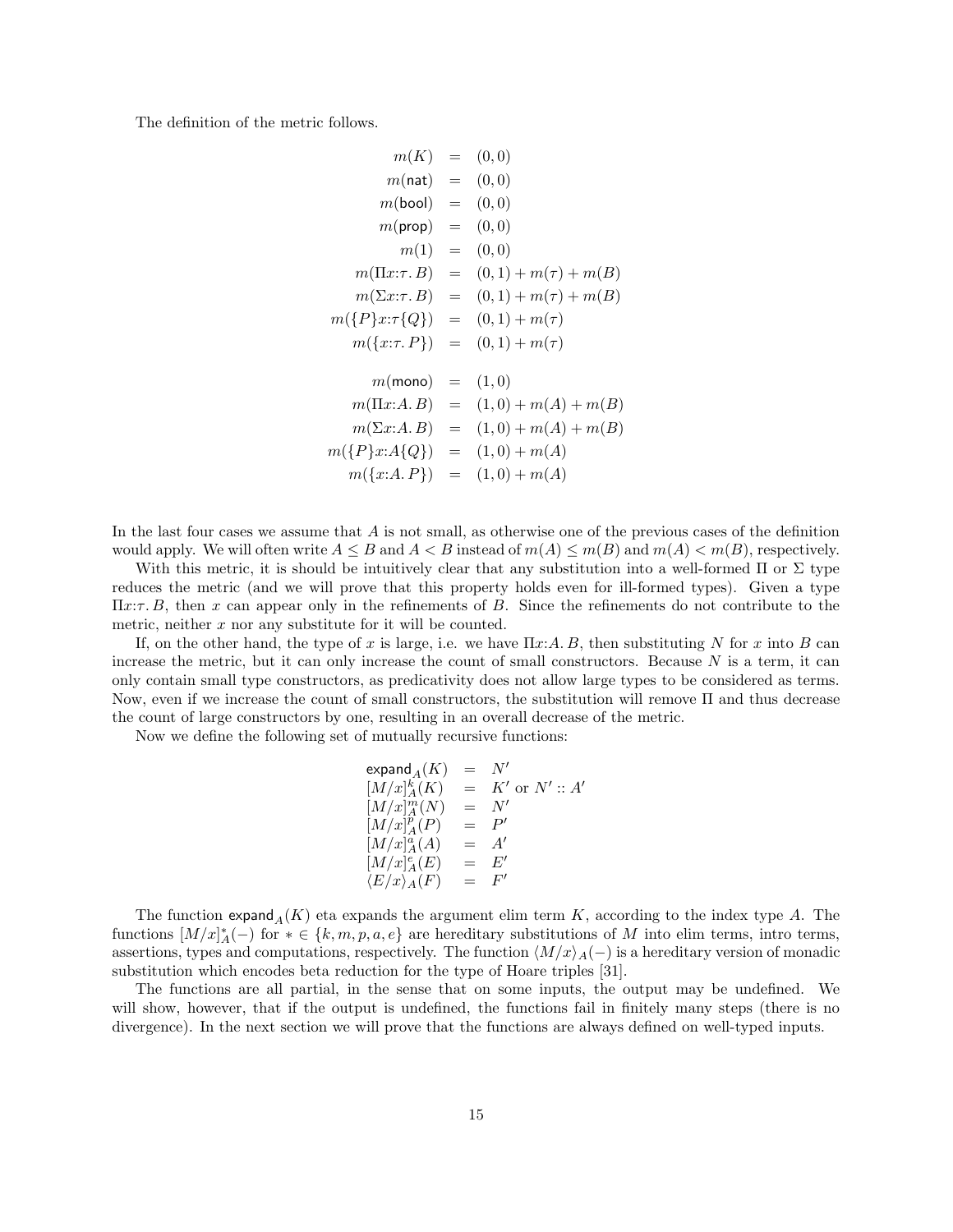$$
\begin{array}{llll}\n\text{expand}_{L}(K) & = & \text{eta}_{L} K \\
\text{expand}_{\text{bool}}(K) & = & K \\
\text{expand}_{\text{prop}}(K) & = & K \\
\text{expand}_{\text{prop}}(K) & = & K \\
\text{expand}_{\text{mono}}(K) & = & K \\
\text{expand}_{\text{IL}:A_1.A_2}(K) & = & (1) \\
\text{expand}_{\text{IL}:A_1.A_2}(K) & = & (\text{mean} M) = \text{expand}_{A_1}(x) \\
& \text{and } N = \text{expand}_{A_2}(K) M \\
& \text{choosing } x \notin \text{FV}(A_1, K) \\
& \text{expand}_{\Sigma x:A_1.A_2}(K) & = & (N_1, N_2) \text{ where } N_1 = \text{expand}_{A_1}(\text{fst } K) \\
& \text{and } N_2' = [N_1/x]_{A_1}^a(A_2) \\
& \text{and } N_2' = \text{expand}_{A_2}(\text{snd } K) \\
& \text{expand } N_2 = \text{expand}_{A_2}(\text{snd } K) \\
& \text{and } E = (\text{let dia } x = K \text{ in } M) \\
& \text{choosing } x \notin \text{FV}(A) \\
& \text{and } E = (\text{let dia } x = K \text{ in } M) \\
& \text{choosing } x \notin \text{FV}(A) \\
& \text{expand}_{A}(K) & \text{fails} & \text{otherwise}\n\end{array}
$$

The only characteristic case of  $\epsilon$  $\text{span} d_{\tau}(K)$  is when  $\tau = L$  is an elim form. Substituting free variables in  $L$  may turn  $L$  into small types with different top-level constructors. This makes it impossible to predict the eventual shape of  $L$  and eagerly perform even the first step of eta expansion of  $K$ . With this in mind, expand simply returns a suspension eta<sub>L</sub> K which postpones the expansion of K until some substitution into L results with a concrete type like nat or bool or  $\Pi x:\tau_1.\tau_2$ .

Next we define the hereditary substitution into elim forms.

$$
[M/x]_A^k(x) = M :: A
$$
  
\n
$$
[M/x]_A^k(M) = y
$$
 if  $y \neq x$   
\n
$$
[M/x]_A^k(K N) = K' N'
$$
 if  $[M/x]_A^k(K) = K'$  and  $[M/x]_A^m(N) = N'$   
\n
$$
[M/x]_A^k(K N) = O' :: A'_2
$$
 if  $[M/x]_A^k(K) = \lambda y. M' :: \Pi y. A_1. A_2$   
\nwhere  $N' = [M/x]_A^m(N)$   
\nand  $O' = [N'/y]_{A_1}^m(M')$  and  $A'_2 = [N'/y]_{A_1}^a(A_2)$   
\n
$$
[M/x]_A^k(\text{fst } K) = \text{fst } K'
$$
 if  $[M/x]_A^k(K) = K'$   
\n
$$
[M/x]_A^k(\text{st } K) = N'_1 :: A_1
$$
 if  $[M/x]_A^k(K) = (N'_1, N'_2) :: \Sigma y. A_1. A_2$   
\n
$$
[M/x]_A^k(\text{snd } K) = \text{snd } K'
$$
 if  $[M/x]_A^k(K) = (N'_1, N'_2) :: \Sigma y. A_1. A_2$   
\n
$$
[M/x]_A^k(\text{snd } K) = N'_2 :: A'_2
$$
 if  $[M/x]_A^k(K) = (N'_1, N'_2) :: \Sigma y. A_1. A_2$   
\nwhere  $A'_2 = [N'_1/y]_{A_1}^a(A_2)$   
\n
$$
[M/x]_A^k(\text{out } K) = \text{out } K'
$$
 if  $[M/x]_A^k(K) = K'$   
\n
$$
[M/x]_A^k(\text{out } K) = N' :: A'
$$
 if  $[M/x]_A^k(K) = \text{in } N' :: \{y.A'.P\}$   
\n
$$
[M/x]_A^k(K')
$$
 fails otherwise

The characteristic case above is the substitution into K N when  $[M/x]_A^k(K)$  results with a function  $\lambda y. M' :: \Pi y: A_1. A_2.$  The hereditary substitution proceeds to substitute  $N' = [M/x]_A^m(N)$  for y in M', possibly triggering new hereditary substitutions, and so on. Because hereditary substitutions are applied over not necessarily well-typed terms, it is quite possible that  $[M/x]_A^k(K)$  may produce an intro form that is not a lambda abstraction. In that case, we cannot proceed with the substitution of  $N'$  as there is no abstraction to substitute into – the result fails to be defined. On well-typed inputs, however, the results are always defined and well-typed, as we show in the next section.

Before we can define substitution into intro forms, we need three (total) helper functions that define the semantics of operations on natural numbers. These functions essentially perform the reductions on arithmetic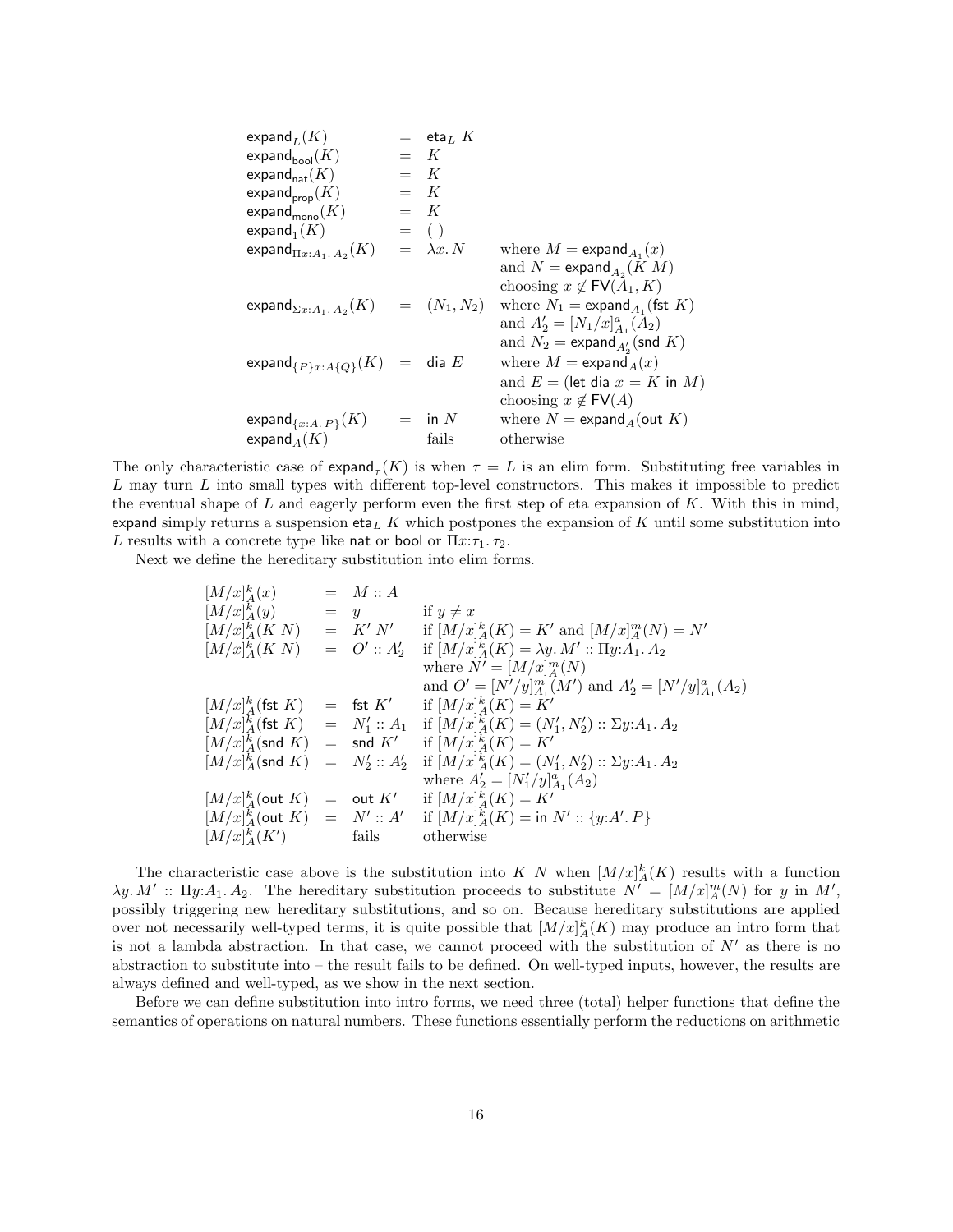expressions that we described at the beginning of the section.

$$
\text{plus}(M, N) = \begin{cases} N & \text{if } M = \text{z} \\ M & \text{if } N = \text{z} \\ \text{s (plus}(M', N)) & \text{if } M = \text{s } M' \\ \text{s (plus}(M, N')) & \text{if } N = \text{s } N' \\ M + N & \text{otherwise} \end{cases}
$$
\n
$$
\text{times}(M, N) = \begin{cases} \text{z} & \text{if } M = \text{z or } N = \text{z} \\ \text{plus}(\text{times}(M', N), N) & \text{if } M = \text{s } M' \\ \text{plus}(\text{times}(M', N'), M) & \text{if } N = \text{s } N' \\ M \times N & \text{otherwise} \end{cases}
$$

$$
\text{equals}_{\textsf{nat}}(M,N) \quad = \quad \left\{ \begin{array}{ll} \textsf{true} & \textsf{if} \; M=N=\mathsf{z} \\ \textsf{false} & \textsf{if} \; M=\mathsf{z} \; \textsf{and} \; N=\mathsf{s} \; N' \\ & \textsf{or} \; M=\mathsf{s} \; M' \; \textsf{and} \; N=\mathsf{z} \\ & \textsf{equals}_{\textsf{nat}}(M',N') & \textsf{if} \; M=\mathsf{s} \; M' \; \textsf{and} \; N'=\mathsf{s} \; N' \\ & \textsf{eq}_{\textsf{nat}}(M,N) & \textsf{otherwise} \end{array} \right.
$$

Now the substitution into intro forms.

[M/x] m <sup>A</sup> (K) = K<sup>0</sup> if [M/x] k <sup>A</sup>(K) = K<sup>0</sup> [M/x] m <sup>A</sup> (K) = N<sup>0</sup> if [M/x] k <sup>A</sup>(K) = N<sup>0</sup> :: A<sup>0</sup> [M/x] m <sup>A</sup> (eta<sup>K</sup> L) = etaK<sup>0</sup> L 0 if [M/x] k <sup>A</sup>(K) = K<sup>0</sup> and [M/x] k <sup>A</sup>(L) = L 0 [M/x] m <sup>A</sup> (eta<sup>K</sup> L) = N<sup>0</sup> if [M/x] k <sup>A</sup>(K) = τ 0 :: mono and [M/x] k <sup>A</sup>(L) = L 0 and expand<sup>τ</sup> <sup>0</sup> (L 0 ) = N<sup>0</sup> [M/x] m <sup>A</sup> (eta<sup>K</sup> L) = eta<sup>τ</sup> <sup>0</sup> L 0 if [M/x] k <sup>A</sup>(L) = eta<sup>τ</sup> <sup>0</sup> L 0 :: τ <sup>0</sup> and τ <sup>0</sup> = [M/x] k <sup>A</sup>(K) [M/x] m <sup>A</sup> (eta<sup>K</sup> L) = N<sup>0</sup> if [M/x] k <sup>A</sup>(L) = N<sup>0</sup> :: τ <sup>0</sup> and [M/x] k <sup>A</sup>(K) = τ 0 :: mono and [N<sup>0</sup>/z]<sup>τ</sup> <sup>0</sup> (expand<sup>τ</sup> <sup>0</sup> (z)) = N<sup>0</sup> where z 6∈ FV(N<sup>0</sup> , τ 0 ) [M/x] m <sup>A</sup> (( )) = ( ) [M/x] m <sup>A</sup> (λy. N) = λy. N<sup>0</sup> where [M/x] m <sup>A</sup> (N) = N<sup>0</sup> choosing y 6∈ FV(M) and y 6= x [M/x] m <sup>A</sup> ((N1, N2)) = (N<sup>0</sup> 1 , N<sup>0</sup> 2 ) where [M/x] m <sup>A</sup> (Ni) = N<sup>0</sup> i [M/x] m <sup>A</sup> (dia E) = dia E<sup>0</sup> if [M/x] e <sup>A</sup>(E) = E<sup>0</sup> [M/x] m <sup>A</sup> (in N) = in N<sup>0</sup> if [M/x] m <sup>A</sup> (N) = N<sup>0</sup> [M/x] m <sup>A</sup> (true) = true [M/x] m <sup>A</sup> (false) = false [M/x] m <sup>A</sup> (z) = z [M/x] m <sup>A</sup> (s N) = s N<sup>0</sup> where [M/x] m <sup>A</sup> (N) = N<sup>0</sup> [M/x] m <sup>A</sup> (N<sup>1</sup> + N2) = plus(N<sup>0</sup> 1 , N<sup>0</sup> 2 ) where [M/x] m <sup>A</sup> (N1) = N<sup>0</sup> 1 and [M/x] m <sup>A</sup> (N2) = N<sup>0</sup> 2 [M/x] m <sup>A</sup> (N<sup>1</sup> × N2) = times(N<sup>0</sup> 1 , N<sup>0</sup> 2 ) where [M/x] m <sup>A</sup> (N1) = N<sup>0</sup> <sup>1</sup> and [M/x] m <sup>A</sup> (N2) = N<sup>0</sup> 2 [M/x] m <sup>A</sup> (eqnat(N1, N2)) = equalsnat(N<sup>0</sup> 1 , N<sup>0</sup> 2 ) where [M/x] m <sup>A</sup> (N1) = N<sup>0</sup> 1 and [M/x] m <sup>A</sup> (N2) = N<sup>0</sup> 2 [M/x] m <sup>A</sup> (τ ) = τ 0 if [M/x] a <sup>A</sup>(τ ) = τ 0 , assuming τ 6= K [M/x] m <sup>A</sup> (P) = P 0 if [M/x] p <sup>A</sup>(P) = P 0 , assuming P 6= K [M/x] m <sup>A</sup> (N) fails otherwise

The characteristic cases in this definitions concern substitution into  $eta_K L$ . There are two important observations to be made about these cases. First, the invariant associated with these cases is that the result of the substitutions must always be eta expanded with respect to  $\tau' = [M/x]_A^a(K)$ , i.e. it must look like an output of  $\exp(\tau)$ . This property will be essential later in Lemma 8 where we give an inductive proof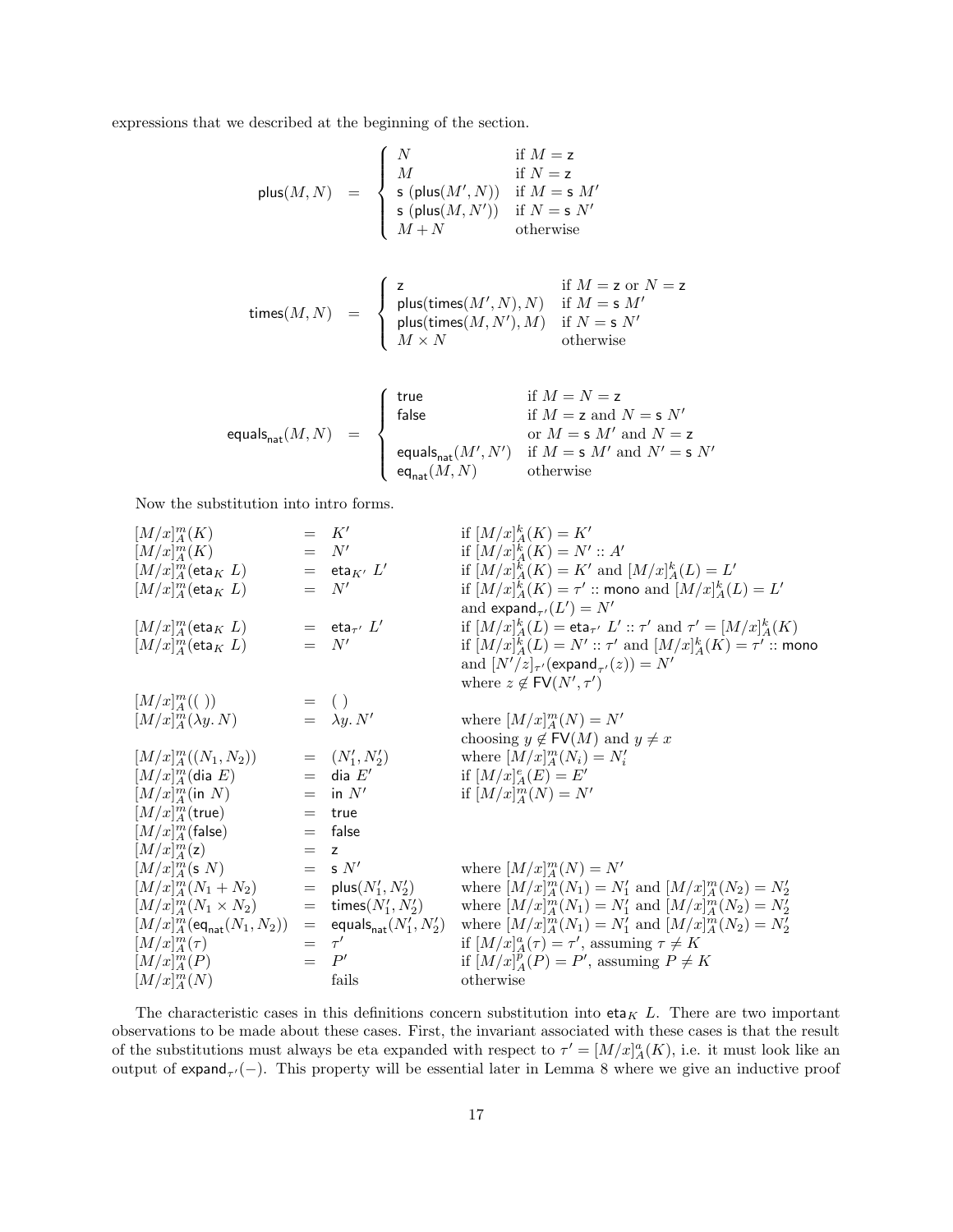that hereditary substitutions compose. But if  $[M/x]_A^k(L) = N' :: \tau'$ , then we do not have any guarantees that N' is actually expanded with respect to  $\tau'$ . That is why we strengthen the induction hypothesis by extending the definition with a check that N' is expanded, i.e.  $N' = [N'/z]_{\tau'}($ expand<sub> $\tau$ </sub>, z).

If the inputs to the hereditary substitutions are well-typed, then this check is superfluous, because HTT typing rules will ensure that canonical forms are eta expanded. The check is required only for the meta-level arguments about compositionality of substitutions 8, but need not be present in the actual implementation where substitutions are always invoked with well-typed inputs.

The second observation concerns how the termination metric decreases in the case when  $[M/x]_A^k(L)$  $N' :: \tau'$ . The check for expansion of N' that we just described, uses a hereditary substitution with an index  $\tau'$ , so we must make sure that  $\tau' < A$ , or else we cannot prove that hereditary substitutions terminate.

This property will be ensured by the second equation in the definition of the case, which requires that  $[M/x]_A^k(K) = \tau'$ : mono. As we show in Theorem 3, the equation ensures that mono  $\leq A$ , and because  $\tau'$ is small, we have  $\tau' <$  mono, and thus  $\tau' < A$ . If we merely required that  $[M/x]_A^k(K) = \tau' :: A'$  for some unspecified  $A'$ , we would not be able to carry out the inductive argument.

Substitution into propositions is straightforward, and does not require much comment.

| $[M/x]_A^p(K)$                           |     | $=$ $K'$                                               | if $[M/x]_A^k(K) = K'$                                    |
|------------------------------------------|-----|--------------------------------------------------------|-----------------------------------------------------------|
| $[M/x]_A^p(K)$                           |     | $=$ $P'$                                               | if $[M/x]_A^k(K) = P'$ :: prop                            |
| $[M/x]_A^p$ (xid $_{A_1,A_2}(N_1,N_2)$ ) |     | $=$ xid <sub>A'1</sub> ,A' <sub>2</sub> $(N'_1, N'_2)$ | where $[M/x]_A^a(A_i) = A'_i$ and $[M/x]_A^m(N_i) = N'_i$ |
| $[M/x]_A^p(\top)$                        |     |                                                        |                                                           |
| $[M/x]_A^p(\perp)$                       | $=$ | $\pm$                                                  |                                                           |
| $[M/x]_A^p(P_1\wedge P_2)$               |     | $= P'_1 \wedge P'_2$                                   | where $[M/x]_A^p(P_i) = P'_i$                             |
| $[M/x]_A^p(P_1 \vee P_2)$                |     | $= P'_1 \vee P'_2$                                     | where $[M/x]_A^p(P_i) = P'_i$                             |
| $[M/x]_A^p(P_1 \supset P_2)$             |     | $= P'_1 \supset P'_2$                                  | where $[M/x]_A^p(P_i) = P'_i$                             |
| $[M/x]_A^p(\neg P)$                      |     | $= \neg P'$                                            | where $[M/x]_A^p(P) = P'$                                 |
| $[M/x]_A^p(\forall y:B.P)$               |     | $= \forall y: B'. P'$                                  | where $[M/x]_A^a(B) = B'$ and $[M/x]_A^p(P) = P'$         |
|                                          |     |                                                        | choosing $y \notin \text{FV}(M)$ and $y \neq x$           |
| $[M/x]_A^p(\exists y:B.P)$               |     | $= \exists y: B'. P'$                                  | where $[M/x]_A^a(B) = B'$ and $[M/x]_A^p(P) = P'$         |
|                                          |     |                                                        | choosing $y \notin \text{FV}(M)$ and $y \neq x$           |
| $[M/x]_A^p(P)$                           |     | fails                                                  | otherwise                                                 |
|                                          |     |                                                        |                                                           |

Substitution into types follows.

$$
[M/x]_A^a(K) = K'
$$
  
\n
$$
[M/x]_A^a(K) = \tau'
$$
  
\n
$$
[M/x]_A^a(\text{bool}) = \text{bool}
$$
  
\n
$$
[M/x]_A^a(\text{prop}) = \text{nat}
$$
  
\n
$$
[M/x]_A^a(\text{prop}) = \text{prop}
$$
  
\n
$$
[M/x]_A^a(\text{mono}) = \text{mono}
$$
  
\n
$$
[M/x]_A^a(\text{I}y:A_1.A_2) = \text{I}y:A'_1.A'_2
$$
  
\n
$$
[M/x]_A^a(\text{L}y:A_1.A_2) = \text{L}y:A'_1.A'_2
$$
  
\n
$$
[M/x]_A^a(\{P\}y:B\{Q\}) = \{P'\}y:B'\{Q'
$$
  
\n
$$
[M/x]_A^a(\{y:B.P\}) = \{y:B'.P'\}
$$
  
\n
$$
[M/x]_A^a(B) \qquad \text{fails}
$$

if  $[M/x]_A^k(K) = K'$ if  $[M/x]_A^k(K) = \tau' ::$  mono

if  $[M/x]_A^a(A_1) = A'_1$  and  $[M/x]_A^a(A_2) = A'_2$ choosing  $y \notin \text{FV}(M)$  and  $x \neq y$ if  $[M/x]_A^a(A_1) = A'_1$  and  $[M/x]_A^a(A_2) = A'_2$ choosing  $y \notin \text{FV}(M)$  and  $x \neq y$  $y: B'\{Q'\}$  if  $[M/x]_A^m(P) = P'$  and  $[M/x]_A^a(B) = B'$ and  $([M/x]_A^m(Q) = Q'$ choosing  $y \notin \text{FV}(M)$  and  $x \neq y$ '} if  $[M/x]_A^m(P) = P'$  and  $[M/x]_A^a(B) = B'$ choosing  $y \notin \text{FV}(M)$  and  $x \neq y$ otherwise

The most characteristic case here is substitution into elim forms K. This is yet another instance of the same problem described previously about substitution into intro form eta<sub>K</sub> L. Types that are elim forms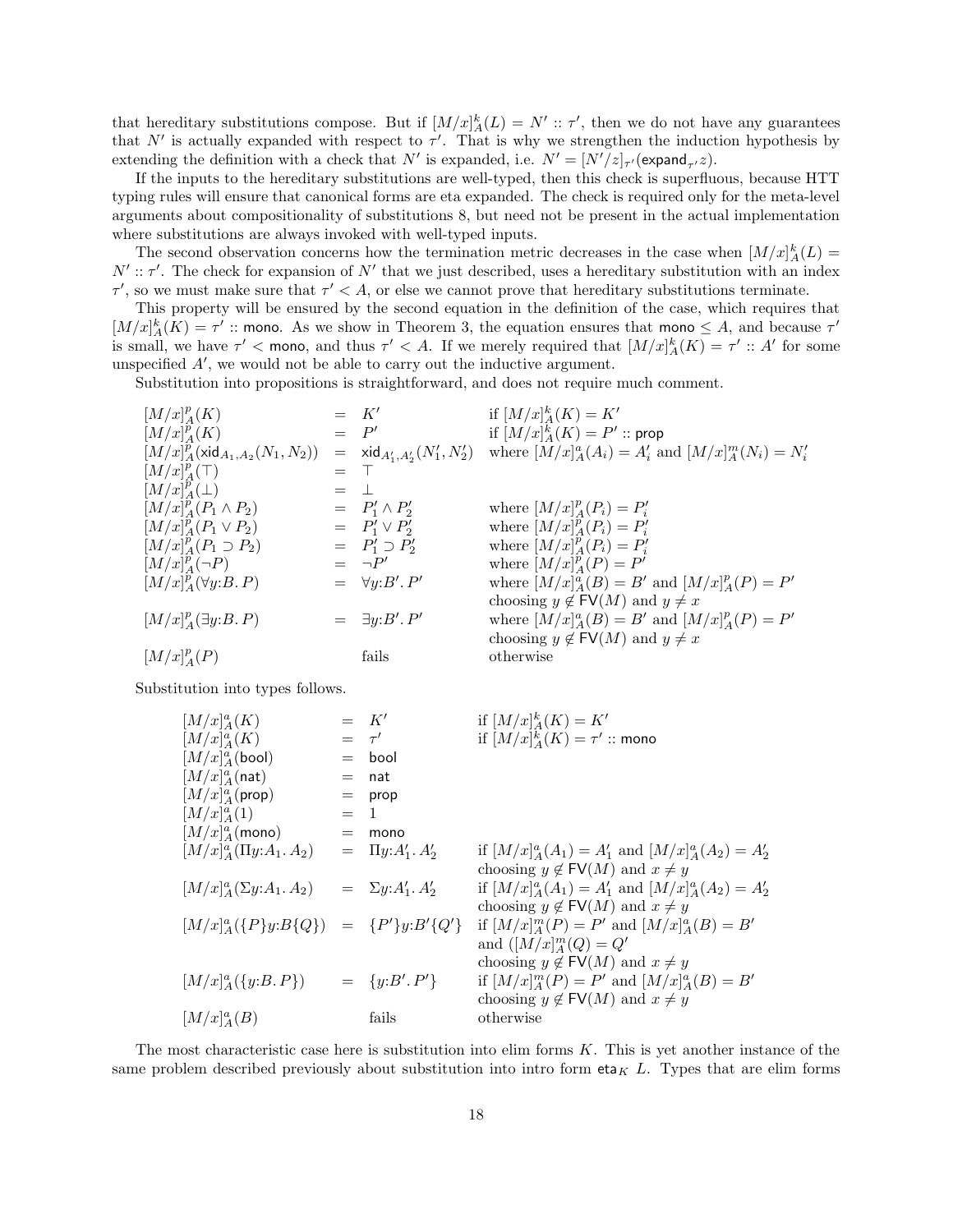have metric zero. But when substituting into an elim form, it is possible that the result becomes a type that is an intro form, and such types may have positive metric. Thus, substituting into a type may increase the termination metric.

When the index type A of the substitution is large, this is nothing to worry about. As argued previously, the substitution may only increase the count of small type constructors, but the substitution itself is usually a consequence of instantiating a large  $\Pi$  or  $\Sigma$  constructor thus, overall, decreasing the termination metric.

But if the index type A of the substitution is small, then the increase in the count of small constructors should be prevented, by preventing that the elim form  $K$  is turned into an intro form. We prevent that by insisting that  $[M/x]_A^k(K) = \tau' :: A'$ , where  $A' = \text{mono}$ . This forces the result to be a small type, and moreover, forces A to be large, because  $A'$  = mono can only hold if A is large, i.e. mono  $\leq A$ . (as we show in the termination theorem (Theorem 3).

Substitution into commands is compositional, so we omit it. The substitution into computations is standard and does not require much comment.

| \n $[M/x]_A^e(N) = N'$ \n                                   | \n $[M/x]_A^e(\text{let dia } y = K \text{ in } E) = [K]$ \n | \n $[M/x]_A^e(\text{let dia } y = K \text{ in } E) = F'$ \n | \n $[M/x]_A^e(\text{let dia } y = K \text{ in } E) = F'$ \n | \n $[M/x]_A^e(N) = N'$ \n | \n $[M/x]_A^k(K) = K' \text{ and } [M/x]_A^e(E) = E'$ \n |
|-------------------------------------------------------------|--------------------------------------------------------------|-------------------------------------------------------------|-------------------------------------------------------------|---------------------------|----------------------------------------------------------|
| \n $[M/x]_A^e(\text{let dia } y = K \text{ in } E) = F'$ \n | \n $[M/x]_A^k(K) = \text{dia } F :: \{P\}y:A'\{Q\}$ \n       |                                                             |                                                             |                           |                                                          |
| \n $[M/x]_A^e(E) = E'$ \n                                   | \n $[M/x]_A^e(E) = E'$ \n                                    |                                                             |                                                             |                           |                                                          |
| \n $[M/x]_A^e(E) = E'$ \n                                   | \n $[M/x]_A^e(E) = E'$ \n                                    |                                                             |                                                             |                           |                                                          |
| \n $[M/x]_A^e(E)$ \n                                        | \n $[M/x]_A^e(E)$ \n                                         | \n $[M/x]_A^e(E)$ \n                                        |                                                             |                           |                                                          |
| \n $[M/x]_A^e(E)$ \n                                        | \n $[M/x]_A^e(E)$ \n                                         | \n $[M/x]_A^e(E)$ \n                                        |                                                             |                           |                                                          |
| \n $[M/x]_A^e(E)$ \n                                        | \n $[M/x]_A^e(E)$ \n                                         | \n $[M/x]_A^e(E)$ \n                                        |                                                             |                           |                                                          |
| \n $[M/x]_A^e(E)$ \n                                        | \n<math display="</td>                                       |                                                             |                                                             |                           |                                                          |

Finally, the monadic hereditary substitution.

$$
\langle M/x \rangle_A(F) = F' \quad \text{if } F' = [M/x]_A^e(F)
$$
\n
$$
\langle \text{let dia } y = K \text{ in } E/x \rangle_A(F) = \text{let dia } y = K \text{ in } F' \quad \text{if } F' = \langle E/x \rangle_A(F)
$$
\n
$$
\langle y = c; E/x \rangle_A(F) = y = c; F' \quad \text{if } F' = \langle E/x \rangle_A(F)
$$
\n
$$
\langle E/x \rangle_A(F) = \text{fails} \quad \text{otherwise}
$$
\n
$$
\langle E/F \rangle = \langle E/x \rangle_B(F) \quad \text{if } F' = \langle E/x \rangle_B(F) \quad \text{otherwise}
$$

### 4.1 Properties of hereditary substitutions

#### Definition 1 (Head of an elim term)

Given an elim term K, we define head(K) to be the variable at the beginning of K. More formally:

$$
head(x) = x
$$
  
\n
$$
head(K M) = head(K)
$$
  
\n
$$
head(st K) = head(K)
$$
  
\n
$$
head(snd K) = head(K)
$$
  
\n
$$
head(out K) = head(K)
$$

Lemma 2 (Hereditary substitutions and heads) If  $[M/x]_A^k(K)$  exists, then

- 1.  $[M/x]_A^k(K) = K'$  is elim iff head(K)  $\neq x$
- 2.  $[M/x]_A^k(K) = N' :: A'$  is intro iff head $(K) = x$

**Proof:** Straightforward.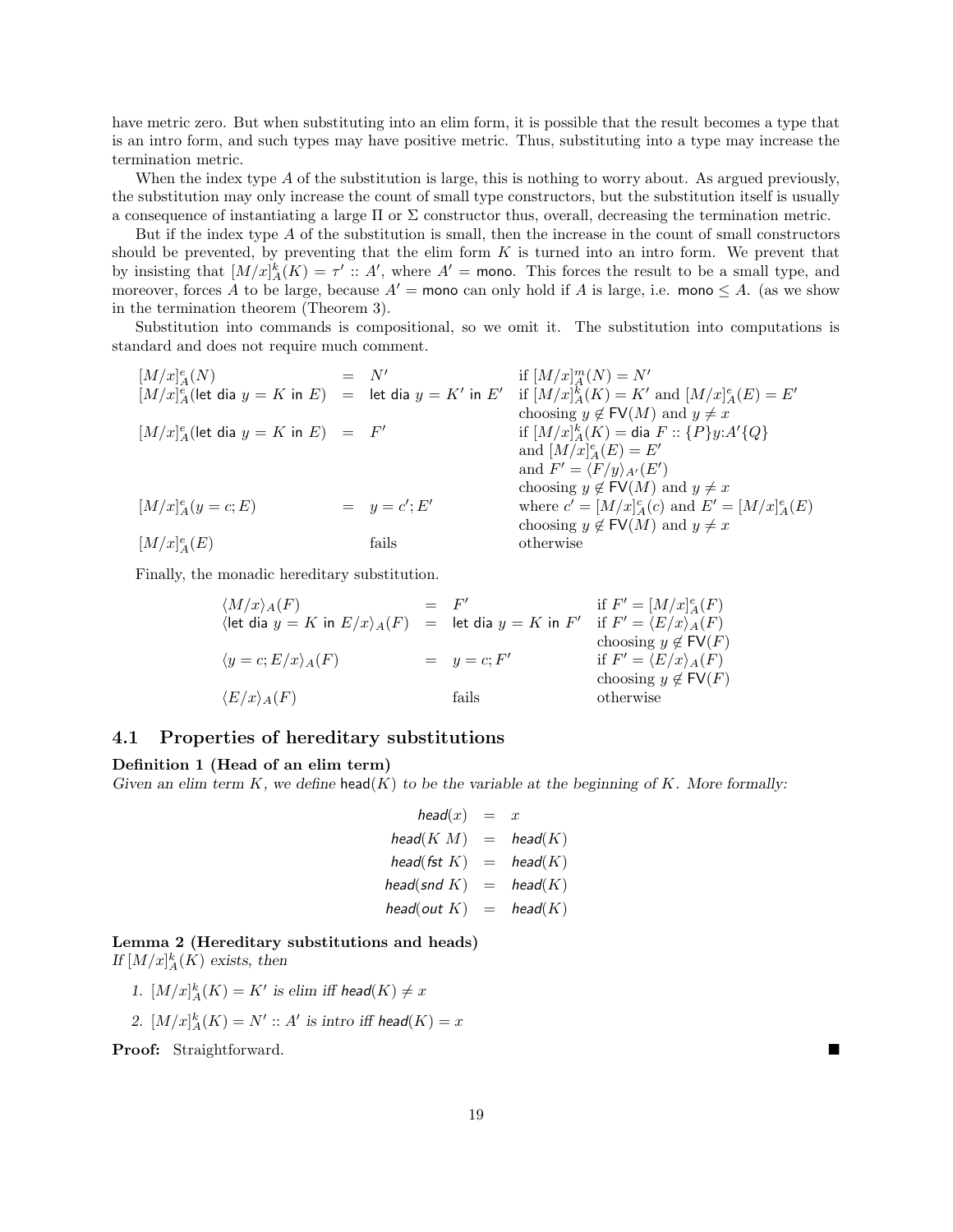#### Theorem 3 (Termination of hereditary substitutions)

1. If  $[M/x]_A^k(K) = N' :: A'$ , then  $A' \leq A$ .

- 2. If  $[M/x]_{\tau}^a(B)$  exists, then  $m([M/x]_{\tau}^a(B)) = m(B)$ .
- 3. If  $[M/x]_A^a(B)$  exists, then  $m([M/x]_A^a(B) \leq (0, n) + m(B)$  for some natural number n.
- 4. if  $[M/x]_A^a(B)$  exists, then  $m([M/x]_A^a(B)) < m(\Pi x:A.B), m(\Sigma x:A.B)$
- 5. expand<sub><sup> $\tau$ </sub>(K),  $[M/x]_A^*(-)$  and  $\langle E/x \rangle_A(-)$  terminate, either by returning a result, or failing in finitely</sub></sup> many steps.

**Proof:** By mutual nested induction, first on  $m(A)$  and then on the structure of the argument into which we substitute or which we expand (in the last statement). For the case of monadic substitutions, we use induction on the structure of E.

For the first statement, we simply go through all the cases, and notice that we either return the exact index type, or apply a hereditary substitution into a strictly smaller type, obtained as a body of  $\Pi$  or  $\Sigma$ type. In the later case, we can apply the induction hypothesis and statement 4 conclude that the metric decreased.

The second and third statements are easy, and the only interesting case is when  $B = K$ , and head(K) = x. In the second statement that case cannot arise, because that would lead us to conclude by the first statement that mono  $\leq \tau$ , which is not possible. In the third statement we know that  $[M/x](K) = N'$ : mono, so we just take  $n = m(N')$ .

For the fourth statement, we consider several cases:

- case  $B = K$ . If  $[M/x]_A^a(B) = K'$ , then the statement is trivial, as the measure of K' is 0. If  $[M/x]_A^a(B) = N'$ : mono, then by the first statement, we know  $A >$  mono. Thus, A is not small, and hence  $m(\Pi x:A.B), m(\Sigma_{x:A}.B) \geq (1,0)$ , whereas  $m(N) < (1,0)$ , simply because N is a term. Other outcomes cannot appear if  $B = K$ .

- case  $B = \text{nat}, \text{bool}, \text{prop}, \text{mono}, 1$  are simple, as all the measures are 0.

- case  $B = \Pi x:B_1, B_2$ . If A is simple, we know that substituting into B retains the same measure, but abstraction increases the measure by 1, so that the quantified proposition must be larger. If A is not simple, we know that substitution increases the measure by  $(0, n)$ , for some n. But quantification increases the measure by  $(1,0)$ , so the quantified proposition must again be larger.

#### Lemma 4 (Trivial hereditary substitutions)

If  $x \notin \mathsf{FV}(T)$ , then  $[M/x]_A^*(T) = T$ .

**Proof:** Straightforward induction on T.

### Lemma 5 (Hereditary substitutions and primitive operations)

Suppose that  $[M/x]_A^m(N_1)$  and  $[M/x]_A^m(N_2)$  exist. Then the following holds.

- 1.  $[M/x]_A^m(\text{plus}(N_1, N_2)) = \text{plus}([M/x]_A^m(N_1), [M/x]_A^m(N_2)).$
- 2.  $[M/x]_A^m(\text{times}(N_1, N_2)) = \text{times}([M/x]_A^m(N_1), [M/x]_A^m(N_2)).$
- 3.  $[M/x]_A^m(\text{equals}(N_1, N_2)) = \text{equals}([M/x]_A^m(N_1), [M/x]_A^m(N_2)).$
- 4.  $[M/x]_A^m$  (equals<sub>nat</sub> $(N_1, N_2)$ ) = equals<sub>nat</sub> $([M/x]_A^m(N_1), [M/x]_A^m(N_2))$ .
- 5.  $[M/x]_A^m(\text{equals}_{\text{ref}}(N_1, N_2)) = \text{equals}_{\text{ref}}([M/x]_A^m(N_1), [M/x]_A^m(N_2)).$

**Proof:** By induction on the structure of  $N_1$  and  $N_2$ .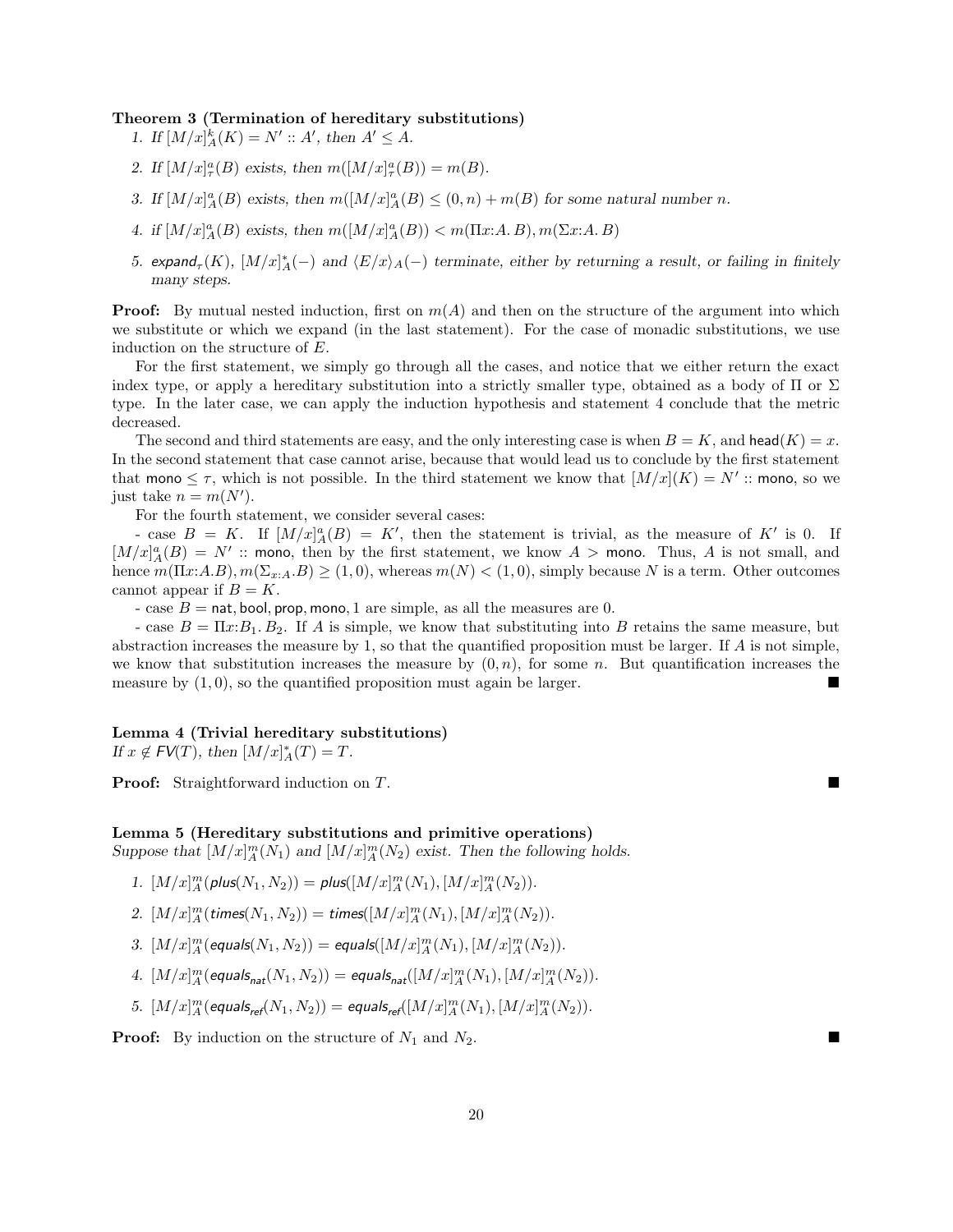### Definition 6 (Expandedness)

The intro term N is expanded with respect to a type A, if  $[N/z]_A^m(\text{expand}_A(z)) = N$ , for  $z \notin FV(N, A)$ .

The definition of expandedness will be used in this section only when  $A = \tau$  is a small type.

### Lemma 7 (Hereditary substitutions and expansions)

If expand<sub>A</sub>(K) exists, then it is expanded with respect to A, i.e. [expand<sub>A</sub>(K)/z]<sub>A</sub>(expand<sub>A</sub>(z)) = expand<sub>A</sub>(K), for  $z \notin \textsf{FV}(K, A)$ .

**Proof:** By straightforward induction on the structure of A.

### Lemma 8 (Composition of hereditary substitutions)

Suppose that T ranges over expressions of any syntactic category (i.e., elim terms, intro terms, assertions, types and computations), and let  $*\in \{k, m, p, a, e\}$  respectively. Then the following holds.

- 1. If  $y \notin \mathsf{FV}(M_0)$ , and  $[M_0/x]_A^*(T) = T_0$ ,  $[M_1/y]_B^*(T) = T_1$  and  $[M_0/x]_A^m(M_1)$  and  $[M_0/x]_A^a(B)$  exist, then  $[M_0/x]_A^*(T_1) = [[M_0/x]_A^m(M_1)/y]_{[M_0/x]_A^a(B)}^*(T_0)$ .
- 2. If  $y \notin \mathsf{FV}(M_0)$  and  $[M_0/x]_A^e(F) = F_0$  and  $\langle E_1/y \rangle_B(F) = F_1$  and  $[M_0/x]_A^e(E_1)$  and  $[M_0/x]_A^a(B)$  exist, then  $[M_0/x]_A^e(F_1) = \langle [M_0/x]_A^e(E_1)/y \rangle_{[M_0/x]_A^a(B)}(F_0)$ .
- 3. If  $x \notin \text{FV}(F, B)$  and  $\langle E_1/y \rangle_B(F) = F_1$  and  $\langle E_0/x \rangle_A(E_1)$  exist, then  $\langle E_0/x\rangle_A(F_1) = \langle \langle E_0/x\rangle_A(E_1)/y\rangle_B(F).$
- 4. If  $[M/x]_A^k(K) = K'$  exists and is an elim form and  $[M/x]_A^a(B)$  and expand<sub>B</sub>(K) exists, then  $[M/x]_A^m$ (expand $_B(K)) =$ expand $_{[M/x]_A^a(B)}K'.$

**Proof:** By nested induction, first on  $m(A) + m([M_0/x]_A(B))$ , and then on the structure of the involved expressions  $(T, F \text{ and } E_0$ , respectively). There are many cases, but they are all straightforward.

# 5 Type system

We describe the syntax of the judgments.

| $\Delta \vdash K \Rightarrow A\left[N'\right]$   | K is an elim term of type A, and $N'$ is its canonical form                                                |
|--------------------------------------------------|------------------------------------------------------------------------------------------------------------|
| $\Delta \vdash M \Leftarrow A \left[ M' \right]$ | M is an intro term of type A, and $M'$ is its canonical form                                               |
| $\Delta; P \vdash E \Rightarrow x:A. Q \, [E']$  | $E$ is a computation with precondition $P$ , and <i>strongest</i> postcondition $Q$                        |
|                                                  | E returns value x of type A, and E' is its canonical form                                                  |
|                                                  | $\Delta; P \vdash E \Leftarrow x:A. Q \, [E']$ E is a computation with precondition P, and postcondition Q |
|                                                  | $E$ returns value x of type $A$ , and $E'$ is its canonical form                                           |

Next the assertion logic judgment.

 $\Delta \Longrightarrow P$  assuming all propositions in  $\Delta$  are true, then P is true

And the formation judgments.

 $\vdash \Delta$  ctx  $[\Delta']$  $\Delta$  is a variable context, and  $\Delta'$  is its canonical form  $\Delta \vdash A \Leftarrow$  type  $[A']$  A is a type, and A' is its canonical form

Context formation. Here we define the judgment  $\vdash \Delta$  ctx  $[\Delta']$  for context formation.

$$
\frac{\vdash \Delta \mathsf{ctx}[\Delta'] \qquad \Delta' \vdash A \Leftarrow \mathsf{type}[A']}{\vdash (\Delta, x:A) \mathsf{ctx}[\Delta', x:A']} \qquad \qquad \frac{\vdash \Delta \mathsf{ctx}[\Delta'] \qquad \Delta' \vdash P \Leftarrow \mathsf{prop}[P']}{\vdash (\Delta, P) \mathsf{ctx}[\Delta', P']}
$$

We write  $\Delta \vdash \Delta_1 \Leftarrow \text{ctx}[\Delta'_1]$  as a shorthand for  $\vdash \Delta, \Delta_1$  ctx  $[\Delta, \Delta'_1]$ .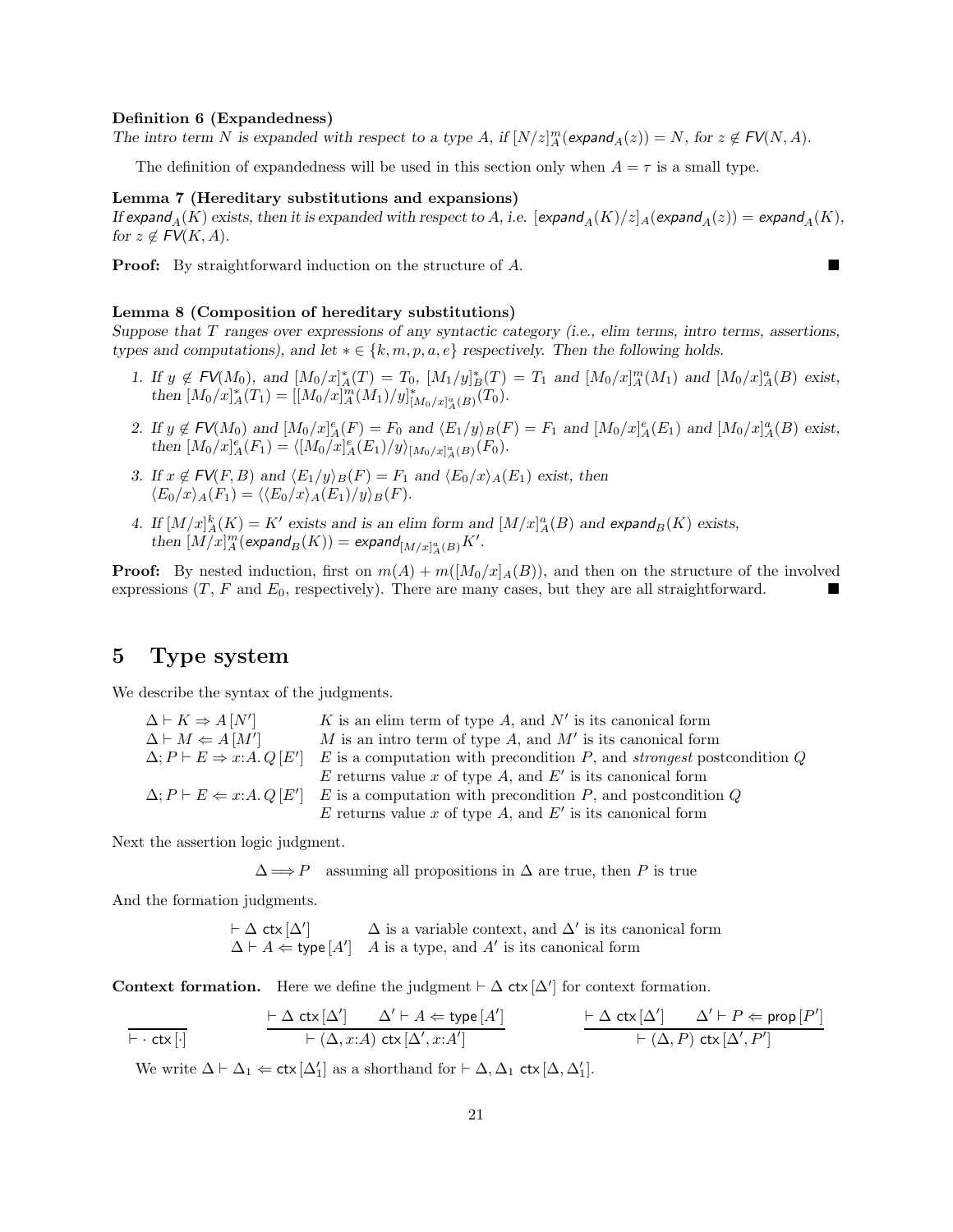Type formation. The judgment for type formation is  $\Delta \vdash A \Leftarrow$  type  $[A']$ . It is assumed that  $\vdash \Delta$  ctx  $[\Delta]$ . The rules are self-explanatory. We emphasize only that the formation for Hoare type  $\{P\}x:A\{Q\}$  requires that the precondition  $P$  and the postcondition  $Q$  are not just assertions, but are predicates. For example, P:heap $\rightarrow$ prop so that P can express the properties of the heap that exists before the computation starts. On the other hand, the postcondition Q depends on two heaps (i.e., Q:heap→heap→prop) so that it can relate the initial heap with the ending heap.

$$
\frac{\Delta \vdash K \Rightarrow \text{mono}[N']}{\Delta \vdash K \Leftarrow \text{type}[N']} \qquad \frac{}{\Delta \vdash \text{nat} \Leftarrow \text{type}[\text{nat}]} \qquad \frac{}{\Delta \vdash \text{bool} \Leftarrow \text{type}[\text{bool}]}} \qquad \frac{}{\Delta \vdash \text{prop} \Leftarrow \text{type}[\text{prop}]}}{\Delta \vdash \text{mono} \Leftarrow \text{type}[\text{mono}]}} \qquad \frac{}{\Delta \vdash 1 \Leftarrow \text{type}[1]} \qquad \frac{}{\Delta \vdash 1 \Leftarrow \text{type}[1]} \qquad \frac{}{\Delta \vdash A \Leftarrow \text{type}[1]} \qquad \frac{}{\Delta \vdash A \Leftarrow \text{type}[A']} \qquad \Delta, x:A' \vdash B \Leftarrow \text{type}[B']}}{\Delta \vdash \text{Tx:A}. B \Leftarrow \text{type}[\text{Ix:A}'. B']} \qquad \frac{}{\Delta \vdash A \Leftarrow \text{type}[A']} \qquad \frac{}{\Delta \vdash \Sigma x:A. B \Leftarrow \text{type}[\Sigma x:A'. B']} \qquad \frac{}{\Delta \vdash P \Leftarrow \text{heap} \rightarrow \text{prop}[Q']}}{\Delta \vdash \{P\}x:A\{Q\} \Leftarrow \text{type}[\{P'\}x:A'\{Q'\}]}} \qquad \frac{}{\Delta \vdash A \Leftarrow \text{type}[A']} \qquad \frac{}{\Delta, x:A' \vdash Q \Leftarrow \text{heap} \rightarrow \text{heap} \rightarrow \text{prop}[Q']}} \qquad \frac{}{\Delta \vdash A \Leftarrow \text{type}[A']} \qquad \frac{}{\Delta, x:A' \vdash P \Leftarrow \text{prop}[P']}} \qquad \frac{}{\Delta \vdash A \Leftarrow \text{type}[A']} \qquad \frac{}{\Delta, x:A' \vdash P \Leftarrow \text{prop}[P']}} \qquad \frac{}{\Delta \vdash A \Leftarrow \text{type}[A']} \qquad \frac{}{\Delta, x:A' \vdash P \Leftarrow \text{prop}[P']}} \qquad \frac{}{\Delta \vdash A \Leftarrow \text{type}[A'] \qquad \frac{}{\Delta, x:A' \vdash Q \Leftarrow \text{heap} \rightarrow \text{heap} \rightarrow \text{prop}[Q']}} \qquad \frac{}{\Delta \vdash A \Leftarrow \text{type}[A'] \qquad \frac{}{\Delta, x:A' \vdash Q \Leftarrow \text{heap} \rightarrow \text{map}[Q']}} \qquad \frac{}{\Delta \vd
$$

**Terms.** The judgment for type checking of intro terms is  $\Delta \vdash K \Rightarrow A[N']$ , and the judgment for inferring the type of elim terms is  $\Delta \vdash K \Rightarrow A[N']$ . It is assumed that  $\vdash \Delta$  ctx and  $\Delta \vdash A \Leftarrow$  type [A]. In other words,  $\Delta$  and  $A$  are well formed and canonical.

The rules for the primitive operations are self-explanatory, and we present them first. We use the auxiliary functions plus, times and equals defined in Section 4 in order to compute canonical forms of expressions involving primitive operations.

 $\overline{\Delta \vdash \mathsf{true}} \Leftarrow \mathsf{bool}$  [true]  $\overline{\Delta \vdash \mathsf{false}} \Leftarrow \mathsf{bool}$  [false]  $\Delta \vdash M \Leftarrow \mathsf{nat}\hspace{0.01cm}[M']$  $\overline{\Delta \vdash}$  s  $M \Leftarrow$  nat  $[$ s  $M']$  $\Delta \vdash M \Leftarrow \mathsf{nat}\, [M'] \qquad \Delta \vdash N \Leftarrow \mathsf{nat}\, [N']$  $\overline{\Delta} \vdash M + N \Leftarrow \mathsf{nat}[\mathsf{plus}(M', N')]$  $\Delta \vdash M \Leftarrow \mathsf{nat}\, [M'] \qquad \Delta \vdash N \Leftarrow \mathsf{nat}\, [N']$  $\overline{\Delta} \vdash M \times N \Leftarrow$  nat  $[\text{times}(M', N')]$  $\Delta \vdash M \Leftarrow \mathsf{nat}\, [M'] \qquad \Delta \vdash N \Leftarrow \mathsf{nat}\, [N']$  $\Delta \vdash \mathsf{eq_{nat}}(M,N) \Leftarrow \mathsf{bool}\left[\mathsf{equals_{nat}}(M',N')\right]$ 

Checking assertion well-formedness.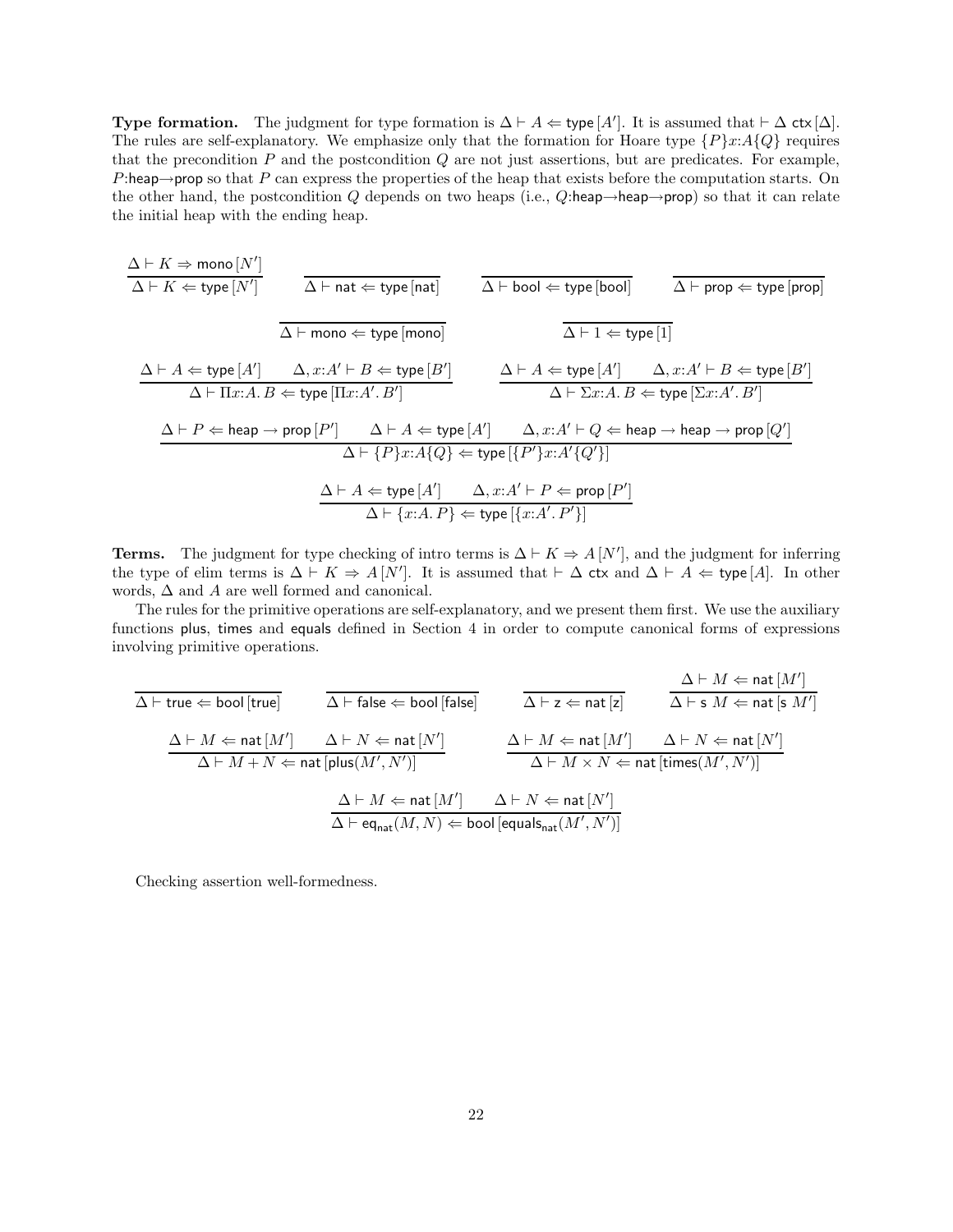$$
\begin{array}{c|c|c} \Delta \vdash A \Leftarrow \text{type}[A'] & \Delta \vdash B \Leftarrow \text{type}[B'] & \Delta \vdash M \Leftarrow A'[M'] & \Delta \vdash N \Leftarrow B'[N'] \\ \hline \Delta \vdash \text{xid}_{A,B}(M,N) \Leftarrow \text{prop}[\text{xid}_{A',B'}(M',N')] \\ \hline \overline{\Delta \vdash \top \Leftarrow \text{prop}[\top]} & \overline{\Delta \vdash \bot \Leftarrow \text{prop}[\bot]} \\ \Delta \vdash M \Leftarrow \text{prop}[M'] & \Delta \vdash N \Leftarrow \text{prop}[N'] & \Delta \vdash M \Leftarrow \text{prop}[M'] & \Delta \vdash N \Leftarrow \text{prop}[N'] \\ \Delta \vdash M \land N \Leftarrow \text{prop}[M' \land N'] & \Delta \vdash M \iff N \Leftarrow \text{prop}[M' \lor N'] \\ \Delta \vdash M \Leftarrow \text{prop}[M'] & \Delta \vdash N \Leftarrow \text{prop}[M' \land N'] & \Delta \vdash M \Leftarrow \text{prop}[M'] \\ \Delta \vdash M \supset N \Leftarrow \text{prop}[M' \supset N'] & \Delta \vdash M \Leftarrow \text{prop}[M'] \\ \Delta \vdash A \Leftarrow \text{type}[A'] & \Delta, x:A' \vdash M \Leftarrow \text{prop}[M'] & \Delta \vdash A \Leftarrow \text{type}[A'] & \Delta, x:A' \vdash M \Leftarrow \text{prop}[M'] \\ \Delta \vdash \forall x:A.M \Leftarrow \text{prop}[\forall x:A'.M'] & \Delta \vdash \exists x:A.M \Leftarrow \text{prop}[\exists x:A'.M'] \end{array}
$$

Checking monotypes.

$$
\begin{array}{ll}\n\overline{\Delta \vdash \text{nat} \Leftarrow \text{mono}[\text{nat}]} & \overline{\Delta \vdash \text{bool} \Leftarrow \text{mono}[\text{bool}]} & \overline{\Delta \vdash \text{prop} \Leftarrow \text{mono}[\text{prop}]} & \overline{\Delta \vdash 1 \Leftarrow \text{mono}[1]} \\
& \underline{\Delta \vdash \tau \Leftarrow \text{mono}[\tau']} & \Delta, x:\tau' \vdash \sigma \Leftarrow \text{mono}[\sigma'] & \Delta \vdash \tau \Leftarrow \text{mono}[\tau'] & \Delta, x:\tau' \vdash \sigma \Leftarrow \text{mono}[\sigma'] \\
& \Delta \vdash \Pi x:\tau.\ \sigma \Leftarrow \text{mono}[\Pi x:\tau'.\ \sigma'] & \Delta \vdash \tau \Leftarrow \text{mono}[\tau'] & \Delta, x:\tau' \vdash \sigma \Leftarrow \text{mono}[\Sigma x:\tau'.\ \sigma'] \\
& \Delta \vdash P \Leftarrow \text{heap} \rightarrow \text{prop}[P'] & \Delta \vdash \tau \Leftarrow \text{mono}[\tau'] & \Delta, x:\tau' \vdash Q \Leftarrow \text{heap} \rightarrow \text{heap} \rightarrow \text{prop}[Q'] \\
& \Delta \vdash \{P\}x:\tau\{Q\} \Leftarrow \text{mono}[\{P'\}x:\tau'\{Q'\}] \\
& \Delta \vdash \tau \Leftarrow \text{mono}[\tau'] & \Delta, x:\tau' \vdash P \Leftarrow \text{prop}[P'] \\
& \Delta \vdash \{x:\tau.P\} \Leftarrow \text{mono}[\{x:\tau'.\ P'\}]\n\end{array}
$$

Before we can state the rules for the composite types, we need several auxiliary functions. For example, the function  $\text{apply}_A(M, N)$  normalizes the application M N. Here, A is a canonical type, and the arguments  $M$  and  $N$  are canonical intro terms. If  $M$  is a lambda abstraction, the redex  $M N$  is immediately normalized by substituting N hereditarily in the body of the lambda expression. If  $M$  is an elim term, there is no redex, and the application is returned unchanged. In other cases, apply is not defined, but such cases cannot arise during typechecking, where these functions are only applied to well-typed arguments. Similarly, we need functions for reducing first and second projections and coercions out of subset types. We also define a function exp which eta expands its argument, if the argument is an elim form (and does nothing if the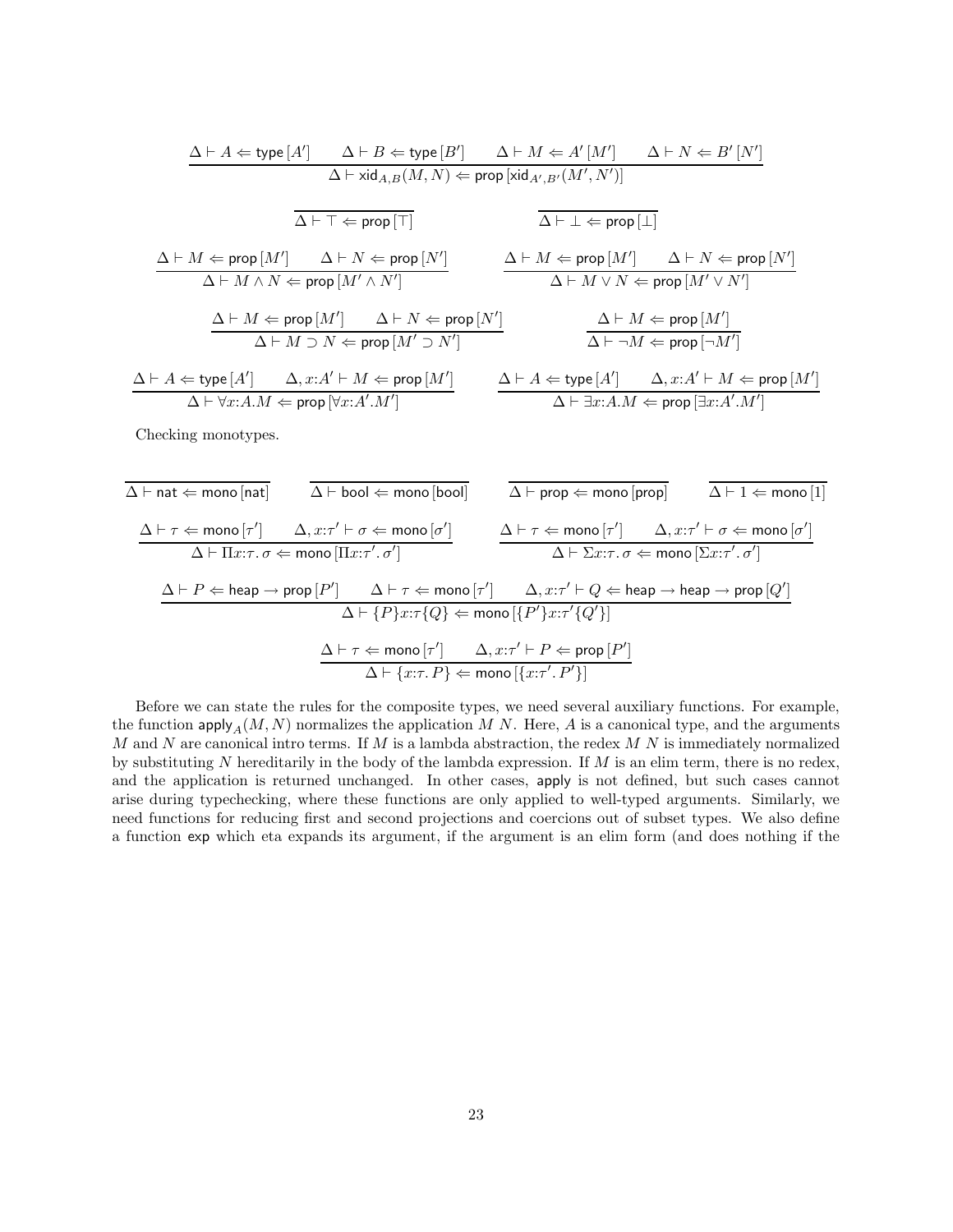argument is intro).

| $apply_A(K, M)$<br>$apply_A(\lambda x. N, M) = N'$<br>$apply_A(N,M)$ |                 | $=$ K M if K is an elim term<br>where $N'=[M/x]_A^m(N)$<br>fails otherwise                         |
|----------------------------------------------------------------------|-----------------|----------------------------------------------------------------------------------------------------|
| first $(K)$<br>first((M, N))<br>first $(M)$                          | $=$ M           | $=$ fst K if K is an elim term<br>fails otherwise                                                  |
| second $(K)$<br>second((M,N))<br>second(M)                           | $= N$           | $=$ snd K if K is an elim term<br>fails otherwise                                                  |
| extract(K)<br>extract(in $M$ )<br>extract(M)                         | $=$ M           | $=$ out K if K is an elim term<br>fails otherwise                                                  |
| $\exp_A(K)$<br>$\exp_A(M)$                                           | $= N'$<br>$=$ M | if K is an elim term<br>and $N' = \exp \operatorname{grad}_A(K)$ exists<br>if $M$ is an intro term |
| $\exp_A(M)$                                                          | fails           | otherwise                                                                                          |

Now we can present the rest of the typing rules for terms. In general, the introduction inference rules break down a type when read from the conclusion to the premise. If the conclusion type is given, we can determine the types for the premises, and proceed to check them. Thus, intro terms should be checked. The elimination rules break down the type when read from premise to the conclusion. In the base case, the type of a variable can be read off from the context, and therefore, elim terms can always synthesize their types.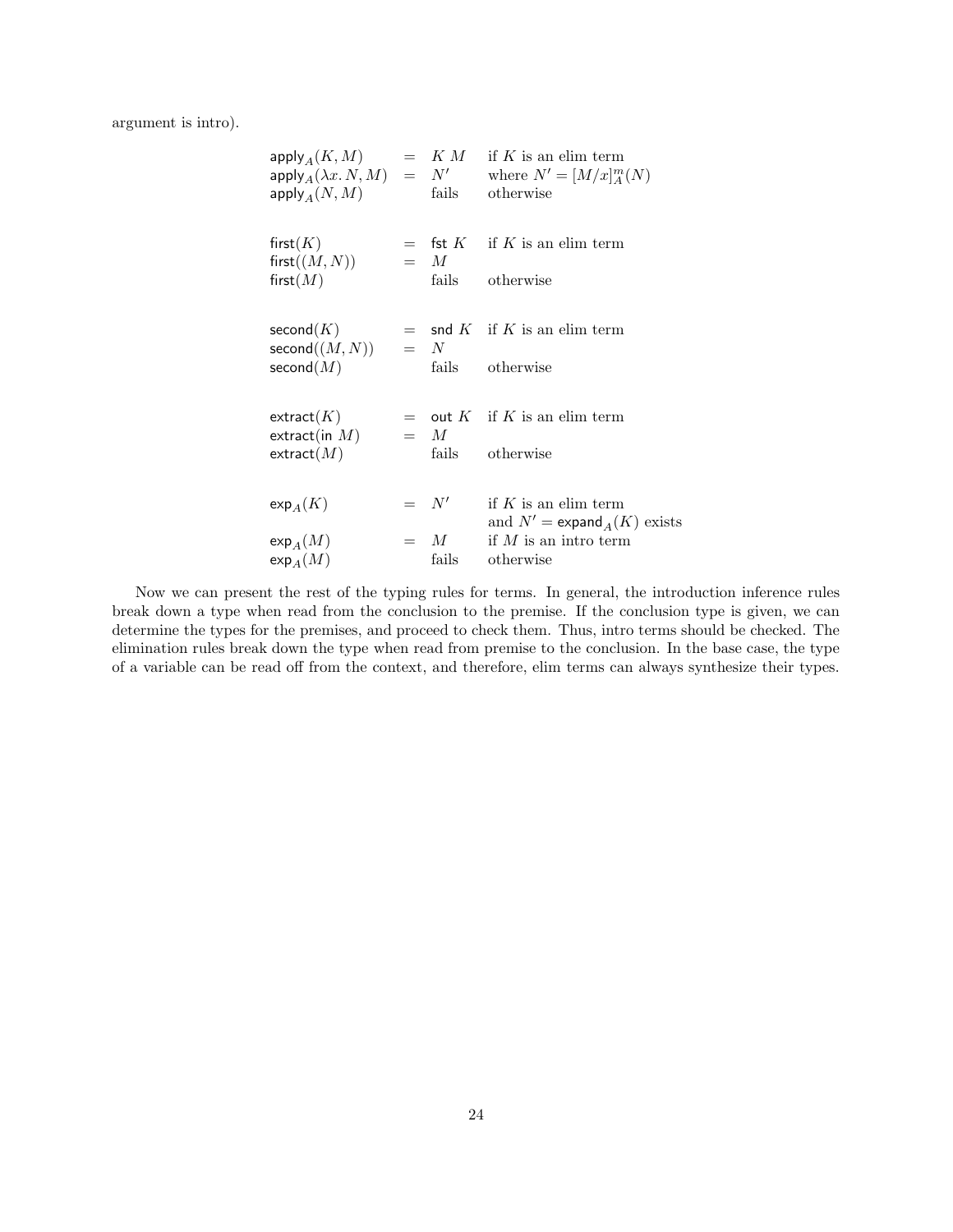Moreover, if the types in contexts are canonical (as they are in HTT), then so are the synthesized types.

$$
\Delta, x:A, \Delta_1 \vdash x \Rightarrow A[x]
$$
\n
$$
\Delta \vdash () \Leftarrow 1[()]
$$
\n
$$
\Delta \vdash \Delta x.A \vdash M \Leftarrow B[M']
$$
\n
$$
\Delta \vdash K \Rightarrow B[x'A, B[x, M']]
$$
\n
$$
\Delta \vdash K M \Rightarrow [M'/x]_A^a(B) [\text{apply}_A(N', M')]
$$
\n
$$
\Delta \vdash M \Leftarrow A[M'] \quad \Delta \vdash N \Leftarrow [M'/x]_A^a(B) [\text{apply}_A(N', M')]
$$
\n
$$
\Delta \vdash M \Leftarrow A[M'] \quad \Delta \vdash N \Leftarrow [M'/x]_A^a(B) [\text{apply}_A(N', M')]
$$
\n
$$
\Delta \vdash K \Rightarrow \Sigma x:A. B[N']
$$
\n
$$
\Delta \vdash (M, N) \Leftarrow \Sigma x:A. B[(M', N')]
$$
\n
$$
\Delta \vdash K \Rightarrow A [\text{first}(N')] \quad \Sigma E1
$$
\n
$$
\Delta \vdash \text{snd } K \Rightarrow [\exp_A(\text{first}(N'))/x]_A^a(B) [\text{second}(N')]}
$$
\n
$$
\Delta \vdash K \Rightarrow \{x:A. P\} [N']
$$
\n
$$
\Delta \vdash \text{int } M \Leftarrow \{x:A. P\} [\text{in } M']
$$
\n
$$
\Delta \vdash K \Rightarrow A [\text{extract}(N')] \quad \{\} E1
$$
\n
$$
\Delta \vdash K \Rightarrow \{x:A. P\} [N']
$$
\n
$$
\Delta \vdash \text{out } K \Rightarrow A [\text{extract}(N')] \quad \{\} E1
$$
\n
$$
\Delta \vdash K \Leftarrow \{x:A. P\} [N']
$$
\n
$$
\Delta \vdash K \Leftarrow B [\exp_B(N')] \Rightarrow \Leftarrow \quad \Delta \vdash A \Leftarrow \text{type}[A'] \quad \Delta \vdash M \Leftarrow A'[M'] \leftrightarrow \Delta \vdash \text{that } \Delta \vdash K \Leftarrow B [\exp_B(N')] \Rightarrow \Leftarrow \quad \Delta \vdash M : A \Rightarrow A'[M']
$$

In the rule  $\Pi$ , the type  $\Pi x$ : A. B is assumed to be canonical, so that in the premise, A can be placed into the context without any additional checks. On the other hand, the rule ΠE hereditarily substitutes the canonical  $M'$  for x into  $B$ , so that the synthesized type remains canonical.

Similar pattern applies to other rules as well. For example, the introduction rules for subset types  $\{\}$ must make sure that the term satisfies the subset predicate. The first elimination rule for subset types  $\{\}E1$ , gives us the information about the base type of K. The second elimination rule  $\{\}E2$  gives us a derivation in the assertion logic that  $\Delta \Longrightarrow [\exp_A(\text{extract}(N'))/x]_A^p(P)$ , which essentially states that the underlying term of K satisfies the predicate P. The occurrences of exp and extract serve to ensure that all the involved terms are canonical, thus baking the beta and eta equations into the assertion logic.

When checking an intro term that happens to be elim (i.e. has form K) against a type  $B$ , we synthesize the type for K and explicitly compare with B, as formalized in the rule  $\Rightarrow \Leftarrow$ . This comparison is a simple alpha-conversion, but since the types are canonical, it accounts for beta and eta equivalence.

Conversely, given an elim term that happens to be intro (i.e. has the form  $M(A)$ , its synthesized type is the canonical version of A, assuming that M checks against it, as formalized in the rule  $\Leftarrow \Rightarrow$ . Notice that the canonical form of  $M:A$  equals the canonical version of  $M$  itself, but does not include the typing annotation. We have previously intuitively described the process of computing the canonical forms as a systematic removal of the constructor M:A from the involved term. Now we can point the rule  $\Leftarrow$  as precisely the place where this removal occurs.

We mention an additional complication in the rule  $\Rightarrow \Leftarrow$ . When the types A and B are actually elimination forms (e.g., they may be variables), we cannot compute the canonical form of the checked term by eta expanding it. Indeed, the exact form of A and B may change as we substitute into these types, and thus the form of the expansion may change with substitutions. This is why we introduce the constructor  $eta_K L$ which essentially records that  $L$  should be eta expanded with respect to the type  $K$  once and if the type K is turned – by means of some substitution – into an ordinary type like nat, bool,  $\Pi x:\tau_1.\tau_2$ , etc. We note here that K must be a type (i.e.  $K \Leftarrow$  type) by assumption on well-formedness of the types supplied to the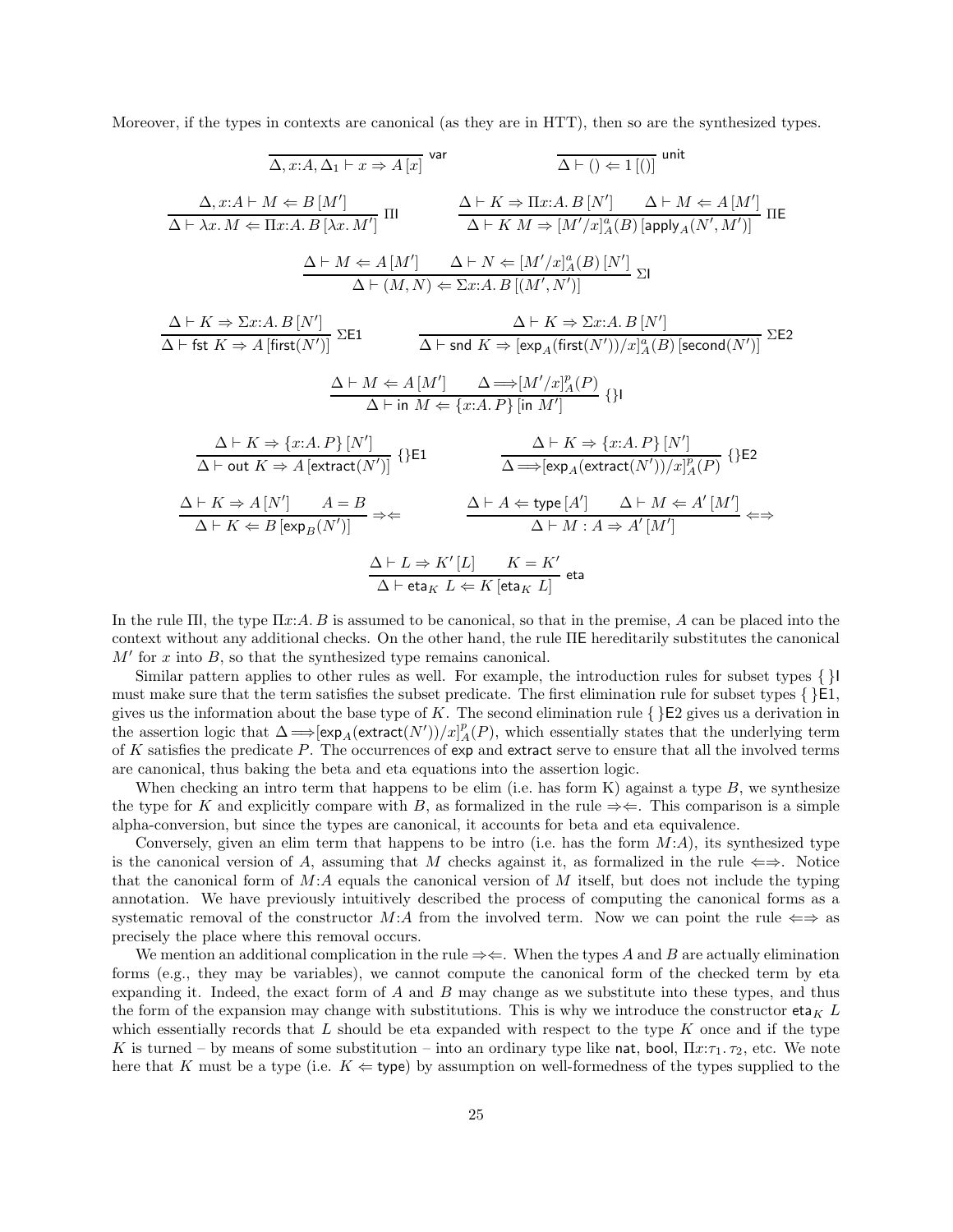checking judgment. But, furthermore, from here we infer that  $K \Leftarrow \text{mono}$ , because the only way an elim form may be a type is by coercion from monotypes, as apparent from the formation rules for types given a couple of paragraphs above.

As we mentioned in Section 2, the constructor  $eta_K L$  is not supposed to be used in the source language, but we need it when we work with canonical forms, as illustrated above. Thus, since  $eta_K L$  is only interesting in the canonical setting, we restrict  $K$  and  $L$  to only be canonical. This is achieved by requiring in the premises of the eta rule that  $L$  equals its canonical form, and that  $K$  is its synthesized type (which is canonical by design).

Rules and axioms of the assertion logic. The judgment which establishes the provability of propositions in the assertion logic is  $\Delta \Longrightarrow P$ , where we assume that both  $\Delta$  and P are canonical. The assumed canonicity of these inputs will avoid the need to introduce explicit rules for dealing with beta and eta equalities.

The judgment is formulated in a natural deduction style. Although the notation using  $\implies$  strongly suggests a sequent calculus formulation, this is not the case. We only use this notation to retain and emphasize the connection with the formulation of the assertion logic from our previous work [31].

Begin a formulation of higher-order logic, this judgment need only a handful of inference rules that deal with the basic constructors for implication and universal quantification. The rules for the rest of the constructs may simply be encoded as axioms.

The inference rules are fairly standard, and we list them below.

$$
\overline{\Delta, P, \Delta_1 \Longrightarrow P}
$$
\n
$$
\overline{\Delta, P \Longrightarrow Q}
$$
\n
$$
\Delta \Longrightarrow P \supset Q
$$
\n
$$
\Delta \Longrightarrow Q
$$
\n
$$
\Delta x:A \Longrightarrow P
$$
\n
$$
\Delta \Longrightarrow \forall x:A.P
$$
\n
$$
\Delta \Longrightarrow \forall x:A.P
$$
\n
$$
\Delta \Longrightarrow [M/x]_A^p(P)
$$

The rules should be read in a bottom-up manner, defining what it means to be a proof of the assertion given in the conclusion. The concluding proposition is always assumed well-formed, so we do not need to check for it. However, at the elimination rules, we need to come up with a proposition  $P$  that is not mentioned in the conclusion. We explicitly mention here that we only consider for  $P$  propositions that are well-typed, so that assumptions about the typing of P need not be included explicitly in the typing rules.

For the rest of the propositional constructors, we provide the schemas for the introduction and elimination. (We note here that we can go one step further and define most of the constructs using Church encoding, but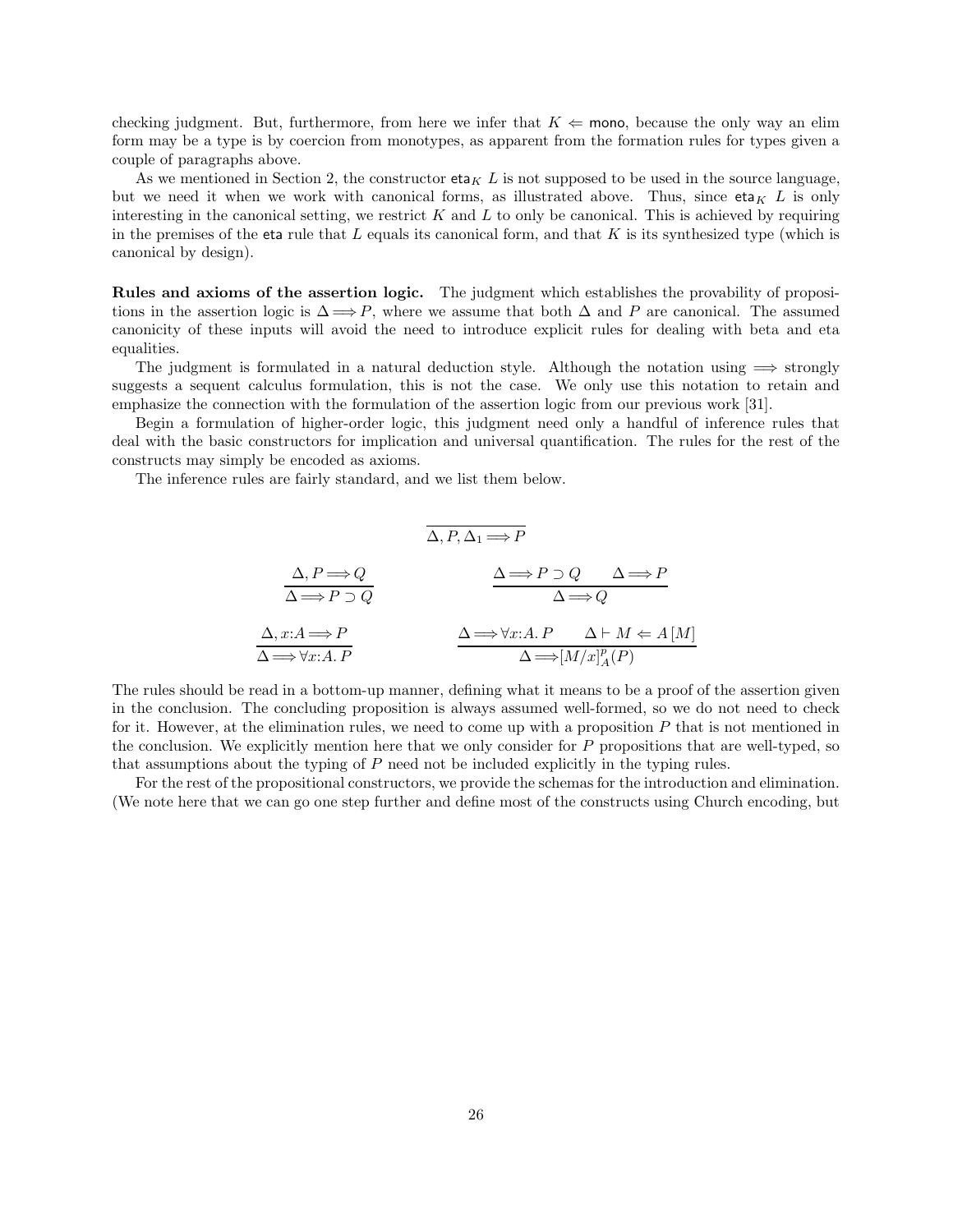that's largely irrelevant for the development here.)

| topi : $\top$ |                                                                                                                                                     |
|---------------|-----------------------------------------------------------------------------------------------------------------------------------------------------|
|               | bote : $\forall p$ : prop. $\bot \supset p$                                                                                                         |
|               | andi : $\forall p, q$ : prop. $p \supset q \supset p \wedge q$                                                                                      |
|               | ande $1 \; : \; \forall p,q$ :prop. $p \wedge q \supset p$                                                                                          |
|               | ande $2\;\;:\;\;\forall p,q\text{:prop.}\;p\wedge q\supset q$                                                                                       |
|               | ori1 : $\forall p, q$ : prop. $p \supset p \vee q$                                                                                                  |
|               | ori2 : $\forall p, q$ : prop. $q \supset p \vee q$                                                                                                  |
|               | ore : $\forall p, q, r: \text{prop. } p \lor q \supset (p \supset r) \supset (q \supset r) \supset r$                                               |
|               | noti : $\forall p$ : prop. $(p \supset \bot) \supset \neg p$                                                                                        |
|               | note : $\forall p, q$ : prop. $\neg p \supset q$                                                                                                    |
|               | exi <sub>A</sub> : ∀x:A. ∀p:A→prop. $p x \supset \exists x$ :A. $p x$                                                                               |
|               | $\mathsf{exe}_A : \forall p:A \rightarrow \mathsf{prop}.\forall q:\mathsf{prop}. (\exists x:A. p x) \supset (\forall x:A. p x \supset q) \supset q$ |

Heterogeneous equality:

 $xidA : \forall x:A.$   $xid_{A,A}(x, x)$  $xide_A : \forall p:A\rightarrow prop. \forall x, y:A. xid_{A,A}(x, y) \supset p x \supset p y$ 

Function and pair extensionality:

$$
\mathsf{extfunc}_{\Pi x:A.B} \quad : \quad \forall f,g:\Pi x:A.B. \, (\forall x:A.\, \mathsf{id}_B(f\ x,g\ x)) \supset \mathsf{id}_{\Pi x:A.B.}(f,g) \\[1em] \mathsf{extpair}_{\Sigma x:A.B} \quad : \quad \forall s,t:\Sigma x:A.B.\, \mathsf{id}_A(\mathsf{fst}\ s,\mathsf{fst}\ t) \supset \mathsf{xid}_{[\mathsf{fst}\ s/x]_A^a(B),[\mathsf{fst}\ t/x]_A^a(B)}(\mathsf{snd}\ s,\mathsf{snd}\ t) \supset \mathsf{id}_{\Sigma x:A.B.}(s,t)
$$

It should be clear that the schemas which depend on the type A are not well-formed canonical expressions in HTT. In fact, for each given type  $A$ , the schema takes a different canonical form which depends on eta expansion with respect to A. For example, xide should really look like the term below, where the occurrences of expand<sub>A</sub> may not be substituted by eta<sub>A</sub>, because A need not be a small type.

$$
\forall p{:}A \mathbin{\rightarrow} \mathsf{prop}.\ \forall x, y{:}A.\ \mathsf{xid}_{A,A}(\mathsf{expand}_A\ x,\mathsf{expand}_A\ y)\supset p\ (\mathsf{expand}_A\ x)\supset p\ (\mathsf{expand}_A\ y).
$$

We thus adopt an abuse of notation to abbreviate expand<sub>A</sub> $(x)$  into x in all well-typed contexts. We will eventually prove in Section 6, Lemma 9 that this does not lead to any difficulties. We will use this convention extensively in the axioms and typing rules that follow.

The rest of the rules is a fairly standard formulation of properties for the base types of natural numbers and booleans.

Peano arithmetic:

```
zneqs : \forall x:nat. ¬id<sub>nat</sub>(z, s x)sinject : \forall x, y:nat. id<sub>nat</sub>(s x, s y) \supset id<sub>nat</sub>(x, y)
induct : \forall p:\texttt{nat}\rightarrow \texttt{prop}. p \mathbf{z} \supset (\forall x:\texttt{nat}. p \mathbf{x} \supset p \mathbf{(s} \mathbf{x})) \supset \forall x:\texttt{nat}. p \mathbf{x}
```
Booleans:

tneqf :  $\neg id_{nat}$ (true, false) extbool :  $\forall p$ :bool→prop. p true  $\supset p$  false  $\supset \forall x$ :bool. p x

The primitive type of propositions is axiomatized as follows. We first need an axiom which defines the propositional equality of propositions as a bi-implication. This essentially states that  $\top$  and  $\bot$  are different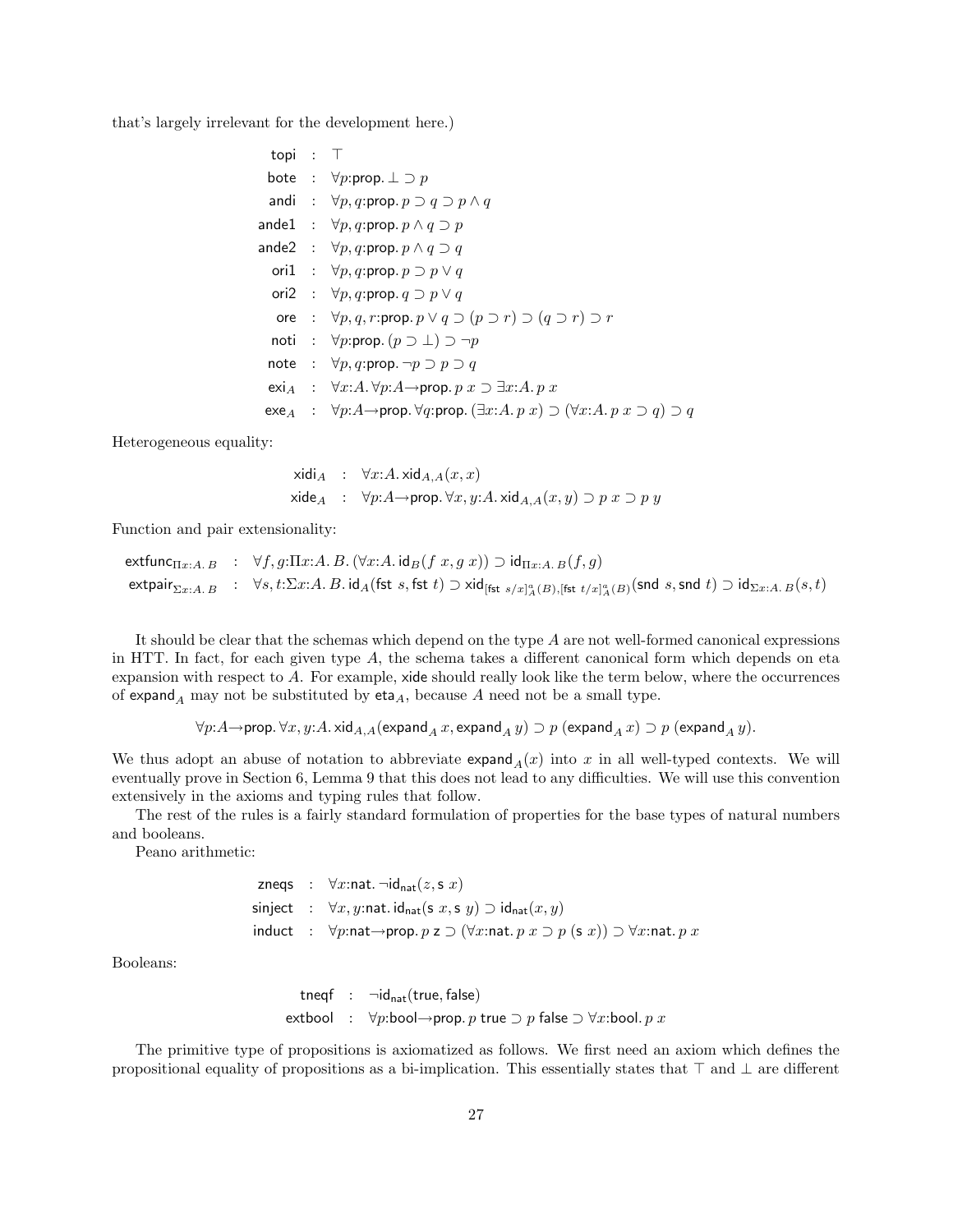as propositions. Then we need a kind of an extensionality principle, which states that no other proposition can possibly exist, i.e. each proposition is only equal to  $\top$  or  $\bot$ . This property precisely defines the classical nature of our assertion logic, and we formalize it with an axiom of excluded middle.

```
propeq : \forall p, q:prop. (p \subset \supset q) \supset id_{\text{prop}}(p, q)exmid : \forall p: \text{prop. } p \lor \neg p
```
Finally, we axiomatize the properties of small types, by postulating that each type constructor is injective, and different from any other. For this purpose, we essentially treat mono as an inductive datatype. This gives us the following requirement for axiomatizing its properties:

- 1. We must make clear that each constructor of this type is injective
- 2. We must make clear that each constructor is different from any other
- 3. We must formulate the associated induction principle, which essentially describes that there is no other way to create a small type, except by using the provided constructors.

This properties are realized in the following set of axioms for small types.

|  | mononeq <sub><math>\tau</math>,<math>\sigma</math></sub> : $\neg$ id <sub>mono</sub> $(\tau, \sigma)$ where $\tau, \sigma \in \{$ nat, bool, prop, 1, $\Pi x:\tau'. \sigma',$                                                                                                                                                 |
|--|-------------------------------------------------------------------------------------------------------------------------------------------------------------------------------------------------------------------------------------------------------------------------------------------------------------------------------|
|  | $\Sigma x:\tau'. \sigma', \{P\}x:\tau'\{Q\}, \{x:\tau'. P\}\}\$                                                                                                                                                                                                                                                               |
|  | and $\tau$ , $\sigma$ have different top-level constructors                                                                                                                                                                                                                                                                   |
|  | injectprod : $\forall \tau_1, \tau_2$ :mono. $\forall \sigma_1 : \tau_1 \rightarrow \text{mono.} \forall \sigma_2 : \tau_2 \rightarrow \text{mono.}$                                                                                                                                                                          |
|  | $\mathsf{id}_{\mathsf{mono}}(\Pi x:\tau_1.\ \sigma_1(x),\Pi x:\tau_2.\ \sigma_2(x)) \supset \mathsf{id}_{\mathsf{mono}}(\tau_1,\tau_2) \wedge \mathsf{xid}_{\tau_1 \to \mathsf{mono},\tau_2 \to \mathsf{mono}}(\sigma_1,\sigma_2)$                                                                                            |
|  | injectsum : $\forall \tau_1, \tau_2$ :mono. $\forall \sigma_1 : \tau_1 \rightarrow \text{mono.} \forall \sigma_2 : \tau_2 \rightarrow \text{mono.}$                                                                                                                                                                           |
|  | $\mathsf{id}_{\mathsf{mono}}(\Sigma x:\tau_1.\ \sigma_1(x),\Sigma x:\tau_2.\ \sigma_2(x)) \supset \mathsf{id}_{\mathsf{mono}}(\tau_1,\tau_2) \wedge \mathsf{xid}_{\tau_1 \to \mathsf{mono},\tau_2 \to \mathsf{mono}}(\sigma_1,\sigma_2)$                                                                                      |
|  | injecthoare : $\forall \tau_1, \tau_2$ :mono. $\forall p_1, p_2$ :heap $\rightarrow$ prop.                                                                                                                                                                                                                                    |
|  | $\forall q_1:\tau_1\rightarrow$ heap $\rightarrow$ heap $\rightarrow$ prop.                                                                                                                                                                                                                                                   |
|  | $\forall q_2:\tau_2\rightarrow$ heap $\rightarrow$ heap $\rightarrow$ prop.                                                                                                                                                                                                                                                   |
|  | $id_{\text{mono}}(\{p_1\}x:\tau_1\{q_1 x\}, \{p_2\}x:\tau_2\{q_2 x\}) \supset$                                                                                                                                                                                                                                                |
|  | $\mathsf{id}_{\mathsf{hean} \rightarrow \mathsf{prop}}(p_1, p_2) \land \mathsf{id}_{\mathsf{mono}}(\tau_1, \tau_2) \land \mathsf{xid}_{\tau_1 \rightarrow \mathsf{heap} \rightarrow \mathsf{heap} \rightarrow \mathsf{mono}, \tau_2 \rightarrow \mathsf{heap} \rightarrow \mathsf{heap} \rightarrow \mathsf{mono}}(q_1, q_2)$ |
|  | injectsubset : $\forall \tau_1, \tau$ : mono. $\forall p_1 : \tau_1 \rightarrow \text{prop.} \forall p_2 : \tau_2 \rightarrow \text{prop.}$                                                                                                                                                                                   |
|  | $\mathsf{id}_{\mathsf{mono}}(\{x:\tau_1, p_1\}, \{x:\tau_2, p_2\}) \supset \mathsf{id}_{\mathsf{mono}}(\tau_1, \tau_2) \wedge \mathsf{xid}_{\tau_1 \to \mathsf{prop}, \tau_2 \to \mathsf{prop}}(p_1, p_2)$                                                                                                                    |
|  | monoinduct : $\forall p$ :mono $\rightarrow$ prop.                                                                                                                                                                                                                                                                            |
|  | p nat $\supset p$ bool $\supset p$ prop $\supset p$ 1 $\supset$                                                                                                                                                                                                                                                               |
|  | $(\forall \tau$ :mono. $\forall \sigma$ : $\tau$ $\rightarrow$ mono. $p \tau \supset (\forall x$ : $\tau$ . $p(\sigma x)) \supset p(\Pi x$ : $\tau$ . $\sigma x)$ ) $\supset$                                                                                                                                                 |
|  | $(\forall \tau$ :mono. $\forall \sigma$ : $\tau$ $\rightarrow$ mono. $p \tau \supset (\forall x$ : $\tau$ . $p (\sigma x)) \supset p (\Sigma x$ : $\tau$ . $\sigma x)$ ) $\supset$                                                                                                                                            |
|  | $(\forall q_1:\mathsf{heap}\rightarrow\mathsf{prop}.\ \forall \tau:\mathsf{mono}.\ \forall q_2:\tau\rightarrow\mathsf{heap}\rightarrow\mathsf{prop}.\ p\ \tau\supset p\ (\{q_1\}x:\tau\{q_2\}))\supset \tau$                                                                                                                  |
|  | $(\forall \tau$ :mono. $\forall q$ : $\tau \rightarrow$ prop. $p \tau \supset p (\{x:\tau,q\}) \supset$                                                                                                                                                                                                                       |
|  | $\forall \tau$ :mono. $p \tau$                                                                                                                                                                                                                                                                                                |

**Computations.** The judgments for typechecking computations are  $\Delta; P \vdash E \Rightarrow x:A. Q[E']$  and  $\Delta; P \vdash$  $E \leftarrow x:A. Q[E']$ , where we assume that  $\Delta$ , P, A and Q are canonical. Moreover, P, Q: heap $\rightarrow$ heap $\rightarrow$ prop.

A computation  $E$  may be seen as a heap transformer, turning the input heap into the output heap if it terminates. The judgment  $\Delta; P \vdash E \Rightarrow x:A. Q [E']$  essentially converts E into a binary relation on heaps, so that the assertion logic can reason about E using standard mathematical machinery.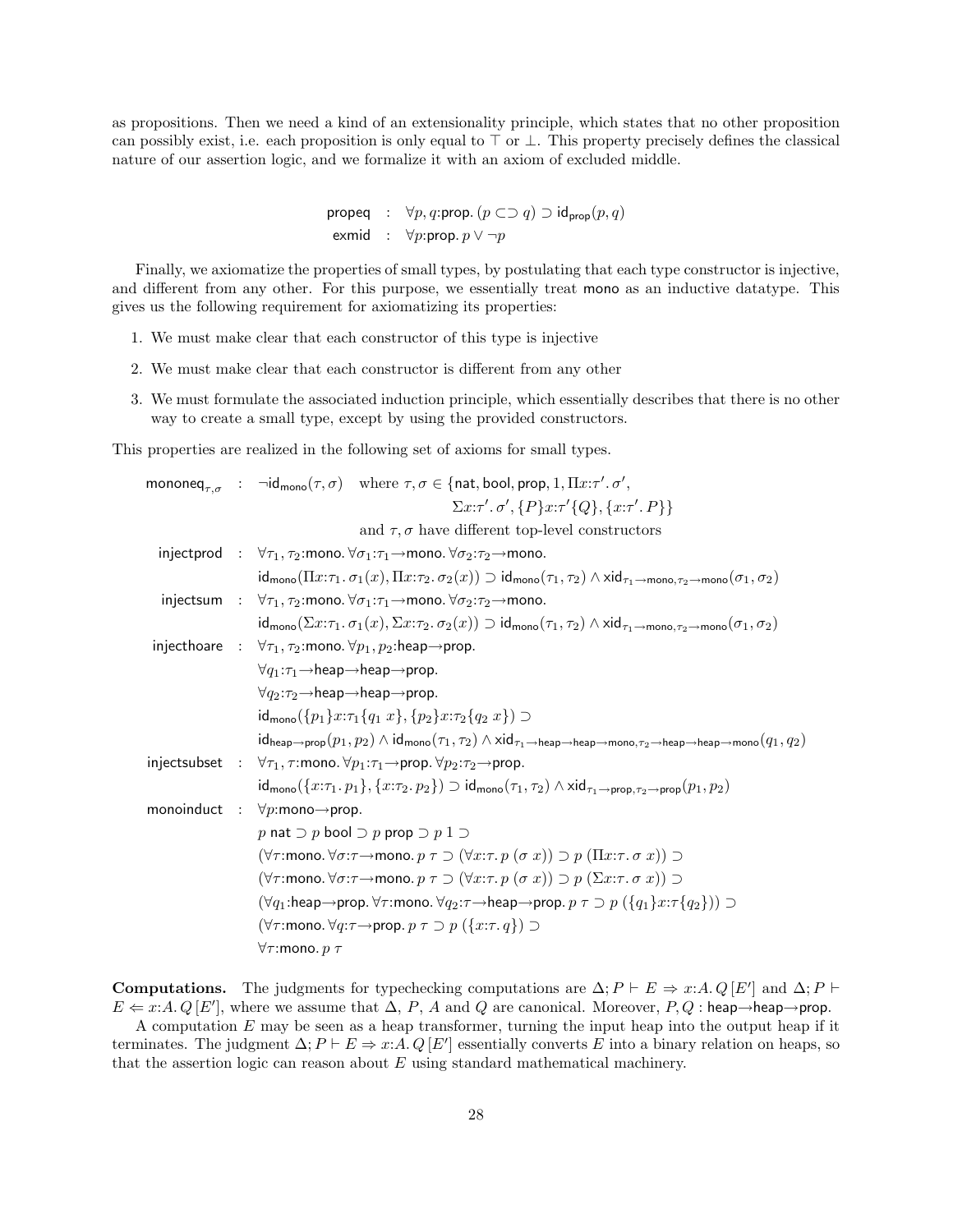The predicates P, Q:heap→heap→prop represent binary heap relations. P is the starting relation onto which the typing rules build as they convert  $E$  one command at a time. The generated strongest postcondition Q will be the relation that, intuitively, most precisely captures the semantics of E.

The judgment  $\Delta; P \vdash E \Leftarrow x:A. Q [E']$  checks if Q is a postcondition for E, by generating the strongest postcondition S and then trying to prove the implication  $S \implies Q$  in the assertion logic.

We note at this point that, although we refer to Q above as "the strongest postcondition", we do not formally prove that Q is indeed the strongest predicate describing the ending state of the computation. As a matter of fact, it need not be! The derivation of Q will at certain places take into account assertions that are explicitly given in  $E$  (e.g. as invariants of other computations or recursive functions), but which themselves are not the strongest possible. The situation is similar to the one encountered during verification of first-order code, where computing a postcondition of a loop needs to take the supplied loop invariant into account. If the loop invariant is not the strongest possible, then the computed postcondition will not, semantically, be the strongest one either, although it will be the strongest one with respect to the invariant. We believe that the problem of computing semantically strongest postconditions has to be attempted in a setting where the computations are not annotated with assertions, and thus naturally falls into the domain of type and annotation inference.

We proceed with several definitions. Given  $P, Q, S:$ heap→heap→prop, and  $R, R_1, R_2:$ heap→prop we define the following predicates of type heap $\rightarrow$ heap $\rightarrow$ prop.

$$
P \circ Q = \lambda i. \lambda m. \exists h: \text{heap.} (P \ i \ h) \land (Q \ h \ m)
$$
  
\n
$$
R_1 \rightarrow R_2 = \lambda i. \lambda m. \forall h: \text{heap.} (R_1 * \lambda h'. h' = h) (i) \supset (R_2 * \lambda h'. h' = h) (m)
$$
  
\n
$$
R \gg Q = \lambda i. \lambda m. \forall h: \text{heap.} (\lambda h'. R(h') \land h = h') \rightarrow Q(h)
$$

The predicate  $P \circ Q$  defines the standard relational composition of P and Q. The predicate  $R_1 \multimap R_2$  is the relation that selects a fragment  $R_1$  from the input heap, and *replaces* it with some fragment  $R_2$  in the output heap. We will use this relation to describe the action of memory update, where the old value stored into the memory must be replaced with the new value. The relation  $R \gg Q$  selects a fragment R of the input heap, and then behaves like Q on that fragment. This captures precisely the semantics of the "most general" computation dia E of Hoare type  $\{R\}x:A\{Q\}$ , in the small footprint semantics, and will be used in the typing rules to express the strongest postcondition of evaluating an unknown computation of type  ${R}x:A{Q}.$ 

We further require an auxiliary function to beta reduce eventual redexes created by hereditary substitutions.

$$
\begin{array}{rcl}\n\text{reduce}_A(K, x. E) & = & \text{let dia } x = K \text{ in } E \quad \text{if } K \text{ is an elim term} \\
\text{reduce}_A(\text{dia } F, x. E) & = & E' \\
\text{reduce}_A(N, x. E) & \text{fails} \quad \text{otherwise}\n\end{array}
$$

Now we can present the typing rules for computations. We start first with the generic monadic fragment.

$$
\Delta; P \vdash E \Rightarrow x:A. S [E'] \qquad \Delta, x:A, i:\text{heap}, m:\text{heap}, (S \ i \ m) \Longrightarrow (Q \ i \ m)
$$
\n
$$
\Delta; P \vdash E \Leftarrow x:A. Q [E']
$$
\n
$$
\Delta \vdash M \Leftarrow A [M']
$$
\n
$$
\overline{\Delta; P \vdash M \Rightarrow x:A. (\lambda i.\ \lambda m. (P \ i \ m) \land \text{id}_{A}(x, M')) [M']} \text{ comp}
$$
\n
$$
\Delta; \lambda i.\ \lambda m. i = m \land (R * \lambda m'. \top)(m) \vdash E \Leftarrow x:A. (R \gg Q) [E']
$$
\n
$$
\Delta \vdash \text{dia } E \Leftarrow \{R\}x:A \{Q\} [\text{dia } E'] \{ \}
$$

 $\Delta \vdash K \Rightarrow \{R\}x:A\{S\}[N']$  $\Delta$ , *i*:heap, *m*:heap,  $(P \text{ } i \text{ } m) \Longrightarrow (R * \lambda m'. \top)(m)$   $\Delta$ ,  $x:A; P \circ (R \gg S) \vdash E \Rightarrow y:B. Q [E']$  $\Delta; P \vdash$  let dia  $x = K$  in  $E \Rightarrow y:B.(\lambda i. \lambda m. \exists x:A. (Q \mid m))$  [reduce  $_A(N', x. E')]$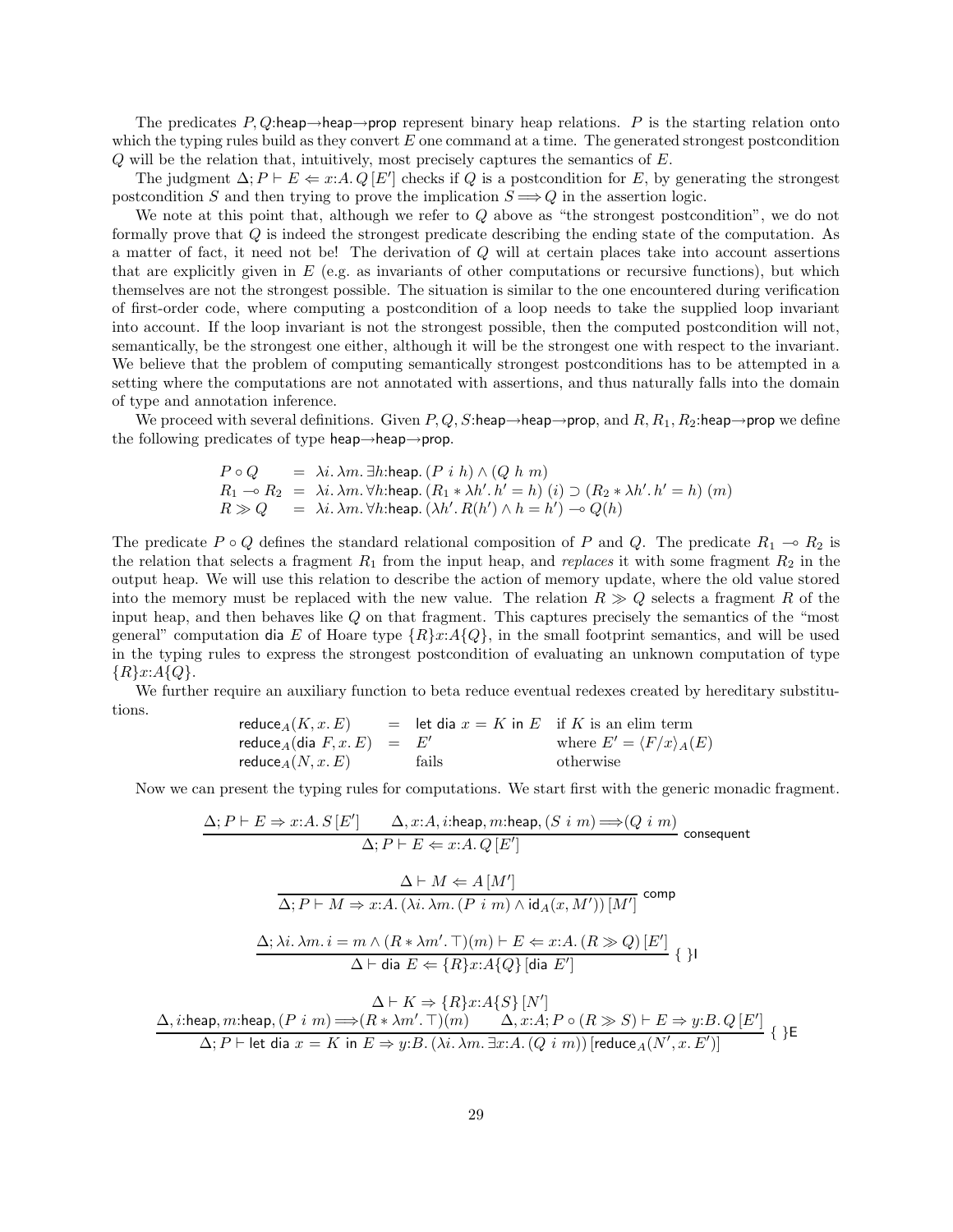The rule consequent defines the judgment  $\Delta; P \vdash E \Leftarrow x:A. Q$  in terms of  $\Delta; P \vdash E \Rightarrow x:A. S$ . As discussed before, in order to check that  $Q$  is a postcondition for  $E$ , we generate the strongest postcondition S and simply check that S implies Q.

The rule comp defines the strongest postcondition for the trivial, pure, computation  $M$ . This postcondition must include the precondition  $P$ , (as executing  $M$  does not change the heap). But also, the postcondition must state that  $M$  is the return value of the overall computation, which it does by equating (the canonical form of) M with (the canonical form of) x.

We reiterate at this occasion that all the variables appearing in the assertions in these typing rules should be eta expanded, but according to our assumed convention described previously in description of the assertion logic, we omit the explicit expansions. This abuse of notation is justified by the Lemma 9 in Section 6.

The rule for introducing dia, checks if dia E has type  $\{R\}x:A\{Q\}$ . This check essentially verifies that E has a postcondition  $R \gg Q$ , i.e. that the behavior of E can be described via the relation Q, if it is restricted to a subfragment of the input heap that satisfies  $R$ . Because  $R$  is a relation over one heap, and the typing judgments require a relation on two heaps, the checking is initialized with a diagonal relation on heaps (the condition  $i = m$  in the premise). Furthermore, we require that the global heap can be proved to contain a sub-fragment satisfying R (the condition  $(R * \lambda h'. \top)(m)$  in the premise). These requirements specified in the precondition and the postcondition capture precisely the small footprint nature of the specification  ${R}x:A{Q}.$ 

To check let dia  $x = K$  in E, where K has type  $\{R\}x:A\{S\}$ , we must first prove that the beginning heap contains a sub-fragment satisfying R (the condition  $(P \text{ } i \text{ } m) \Longrightarrow (R * \lambda h'. \top)(m)$ ), so that the precondition for K is satisfied, and K can actually be executed. The execution of K changes the heap so that it can be described by the composition  $P \circ (R \gg S)$ , which is then used in the checking of E.

Next we present the rules for the primitive commands. The rules for lookup and (strong) update are easily described.

$$
\begin{array}{c}\Delta \vdash \tau \Leftarrow \text{mono}\left[\tau'\right] \qquad \Delta \vdash M \Leftarrow \text{nat}\left[M'\right] \qquad \Delta, i:\text{heap}, m:\text{heap}, (P\ i\ m) \Longrightarrow (M' \hookrightarrow_{\tau'} -)(m)\\ \qquad \qquad \Delta, x{:}\tau'; \lambda i.\ \lambda m.\ (P\ i\ m) \land (M' \hookrightarrow_{\tau'} x)(m) \vdash E \Rightarrow y{:}B.\ Q\left[E'\right] \\ \qquad \qquad \Delta; P \vdash x = !_{\tau} \ M; E \Rightarrow y{:}B.\ (\lambda i.\ \lambda m.\ \exists x{:}\tau'.\ (Q\ i\ m))\ [x = !_{\tau'} \ M'; E']\qquad \qquad \text{lookup}\end{array}
$$

$$
\Delta \vdash M \Leftarrow \mathsf{nat}\left[M'\right] \quad \begin{array}{c} \Delta \vdash \tau \Leftarrow \mathsf{mono}\left[\tau'\right] \\ \Delta \vdash M \Leftarrow \mathsf{nat}\left[M'\right] \quad \Delta \vdash N \Leftarrow \tau'\left[N'\right] \quad \Delta, i:\mathsf{heap}, m:\mathsf{heap}, (P\ i\ m) \Longrightarrow (M' \hookrightarrow -)(m) \\ \Delta; P \circ ((M' \mapsto -) \multimap (M' \mapsto_{\tau'} N')) \vdash E \Rightarrow y:B.\ Q\left[E'\right] \\ \Delta; P \vdash M :=_{\tau} N; E \Rightarrow y:B.\ Q\left[M':=_\tau' N'; E'\right] \end{array} \mathsf{update}
$$

Before the lookup  $x = I_{\tau} M$ , we must prove that M points to a value of type  $\tau$  at the beginning (the condition  $(P \text{ i } m) \Longrightarrow M' \hookrightarrow_{\tau'} -$ ). After the lookup, the heap looks exactly as before (the condition P i m) but we also know that x equals the content of M (the condition  $M' \hookrightarrow_{\tau'} \exp_{\tau'}(x)$ ).

Before the update  $M :=_{\tau} N$ , we must prove that M is allocated and initialized with some value of with an arbitrary type (the condition  $M' \hookrightarrow -$ ). After the lookup, the old value is removed from the heap, and replaced with N (the condition  $P \circ ((M' \mapsto -) \multimap (M' \mapsto_{\tau'} N')))$ .

The typing rule for (if A M then  $E_1$  else  $E_2$ ) first checks the two branches  $E_1$  and  $E_2$  against the preconditions stating the two possible outcomes of the boolean expression  $M$ . The respective postconditions  $P_1$ and  $P_2$  are generated, and their disjunction is taken as a precondition for the subsequent computation  $E$ .

$$
\begin{array}{ll} \Delta \vdash M \Leftarrow \text{bool}\left[M'\right] & \Delta \vdash A \Leftarrow \text{type}\left[A'\right] & \Delta; \lambda i. \, \lambda m.\left(P\ i\ m\right) \wedge \text{id}_{\text{bool}}(M', \text{true}) \vdash E_1 \Rightarrow x{:}A'.\, P_1\left[E_1'\right] \\ & \Delta; \lambda i. \, \lambda m.\left(P\ i\ m\right) \wedge \text{id}_{\text{bool}}(M', \text{false}) \vdash E_2 \Rightarrow x{:}A'.\, P_2\left[E_2'\right] \\ & \Delta, x{:}A'; \, \lambda i. \, \lambda m.\left(P_1\ i\ m\right) \vee \left(P_2\ i\ m\right) \vdash E \Rightarrow y{:}B.\, Q\left[E'\right] \\ \hline \\ \Delta; P \vdash x = \text{if}_A\ M\ \text{then}\ E_1\ \text{else}\ E_2; E \Rightarrow y{:}B.\, (\lambda i. \, \lambda m.\, \exists x{:}A'.\, (Q\ i\ m))\left[x = \text{if}_{A'}\ M'\ \text{then}\ E_1'\ \text{else}\ E_2'; E'\right] \end{array}
$$

Similar explanation can be given for the typing rule for case.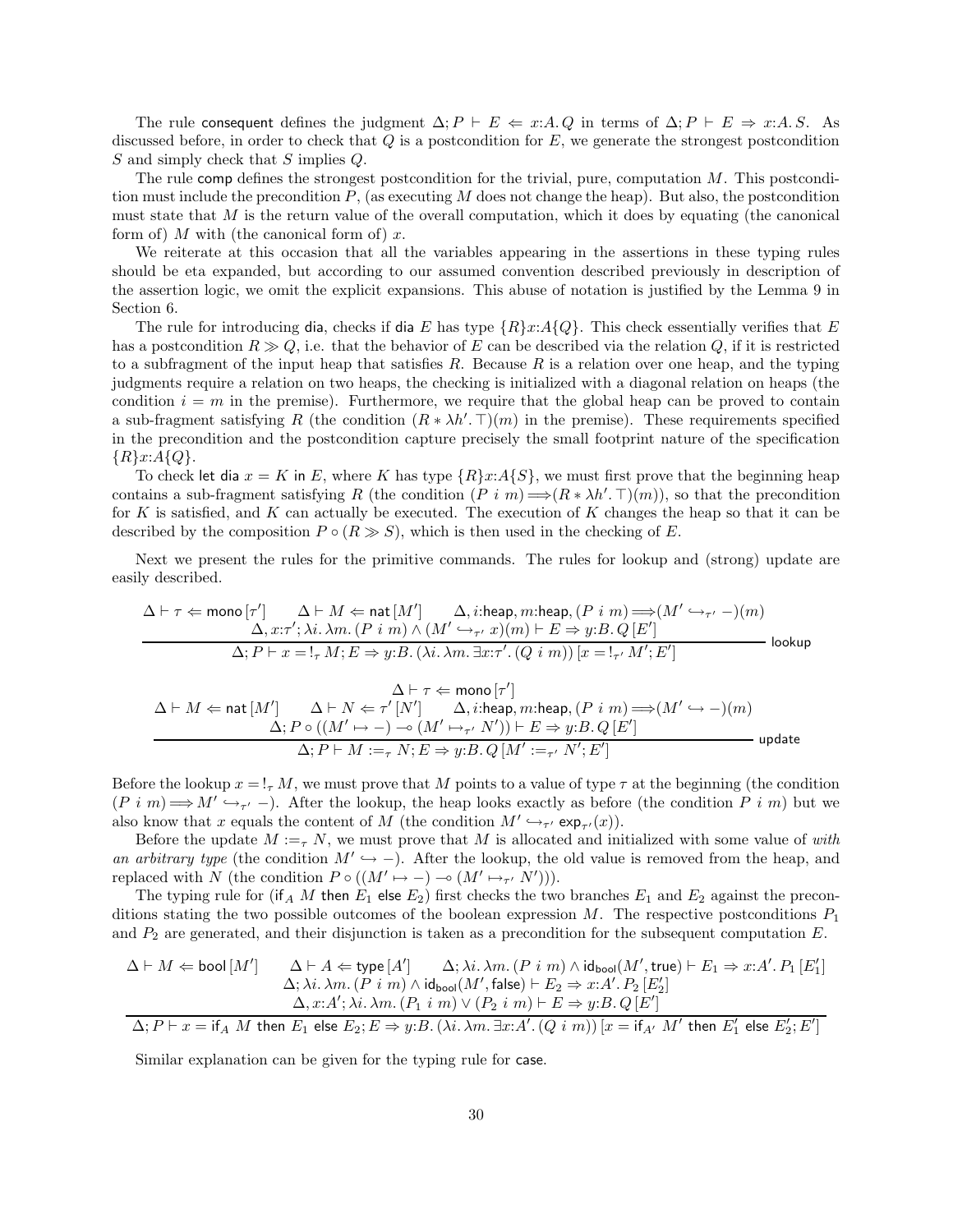$$
\Delta \vdash M \Leftarrow \text{nat}[M'] \qquad \Delta \vdash A \Leftarrow \text{type}[A'] \qquad \Delta; \lambda i. \lambda m. (P \ i \ m) \land \text{id}_{\text{nat}}(M', \mathbf{z}) \vdash E_1 \Rightarrow x:A'.\ P_1\ [E_1'] \qquad \Delta, y:\text{nat}; \lambda i. \lambda m. (P \ i \ m) \land \text{id}_{\text{nat}}(M', \mathbf{s} \ y) \vdash E_2 \Rightarrow x:A'.\ P_2\ [E_2'] \qquad \Delta, x:A'; \lambda i. \lambda m. (P_1 \ i \ m) \lor \exists y:\text{nat}. (P_2 \ i \ m) \vdash E \Rightarrow v:B.\ Q\ [E'] \qquad \Delta; P \vdash x = \text{case}_A\ M \ \text{of}\ \mathbf{z} \Rightarrow E_1 \ \text{or}\ \mathbf{s} \ y \Rightarrow E_2; E \Rightarrow v:B. (\lambda i. \lambda m. \exists x:A'. (Q \ i \ m)) \qquad \qquad [x = \text{case}_{A'}\ M' \ \text{of}\ \mathbf{z} \Rightarrow E_1' \ \text{or}\ \mathbf{s} \ y \Rightarrow E_2'; E']
$$

Finally, we present the rule for the recursion construct fix  $f(x : A) : T = \text{dia } E$  in eval f M. This construct defines the function f and then immediately applies it to  $M$  to obtain a computation. The computation is evaluated and its result is returned as the overall result of the fixpoint construct.

Here the type T must be a Hoare type, and the inference rule must check that the canonical form for T equals  $\{R\}x:B\{S\}$  for some predicates R and S.

$$
\Delta \vdash A \Leftarrow \text{type}[A'] \qquad \Delta, x:A' \vdash T \Leftarrow \text{type}[T'] \qquad T' = \{R\}y:B\{S\}
$$
\n
$$
\Delta \vdash M \Leftarrow A[M'] \qquad \Delta, i:\text{heap}, m:\text{heap}, (P \ i \ m) \Longrightarrow [M'/x]_A^p(R_1 * \lambda h.\top)(m)
$$
\n
$$
\Delta, x:A', f:\Pi x:A'.T'; \lambda i.\lambda m.\ i = m \land (R * \lambda h.\top)(m) \vdash E \Leftarrow y:B.(R \gg S) [E']
$$
\n
$$
\Delta, y:[M'/x]_A^p(B); P \circ [M'/x]_A^p(R \gg S) \vdash F \Rightarrow z:C.\ Q[F']
$$
\n
$$
\Delta; P \vdash y = \text{fix } f(x:A): T = \text{dia } E \text{ in eval } f\ M; F \Rightarrow z:C. (\lambda i.\lambda m.\exists y:[M'/x]_A^p(B).(Q \ i \ m))
$$
\n
$$
[y = \text{fix } f(x:A'):T' = \text{dia } E' \text{ in eval } f\ M'; F']
$$

Before M can be applied to the recursive function, and the obtained computation executed, we need to check that the main precondition P implies  $R * \lambda h$ . T. This means that the heap contains a fragment that satisfies R, so that the computation obtained from the recursive function can actually be executed. After the recursive call we are in a heap that is changed according to the proposition  $R \gg S$ , because this predicate describes in a most general way the behavior of the computation obtained by the recursive function. Thus, we proceed to test F with a precondition  $P \circ (R \gg S)$ . Of course, because the recursive calls are started using M for the argument x, we need to substitute the canonical form  $M'$  for x everywhere.

# 6 Substitution principles and other properties

The development of the meta-theory of HTT is split into two stages. First, we need to prove the substitution principles and the associated lemmas for the fragment containing canonical forms only. Then, using these results, we can prove the substitution principle for general forms.

In fact, it may be said that HTT can be viewed as really consisting of two layers. The first layer contains only canonical forms, and is the carrier of the semantics of HTT. The second layer contains general forms (and in particular, contains the constructor  $M(A)$ , and is used as a convenience in programming, where we do not necessarily want to only work with canonical forms. But, it should be clear that it is the first layer that is the most important.

Even if the general structure of the meta theory of HTT is inherited from the previous work, the development in the current paper is slightly more complicated because of the additions of higher-order features, like the types prop and mono. For example, one complication that arises here is that the function expand now becomes mutually recursive with the hereditary substitutions, leading to an entanglement of the identity and substitution principles.

First of all, we start the development by noting, without a formal statement, that the HTT judgments all satisfy the basic structural properties of weakening, contraction and (dependency preserving) exchange of variable ordering in the context.

We proceed then to establish a basic lemma about the expansion of variables, which shows that in welltyped contexts, a variable x:A behaves generally like the expansion expand  $_A(x)$ . We will use this property to justify our abuse of notation to abbreviate  $\exp(\tan(x))$  with x only. For example, we write  $\sin(A,B(x,y))$ instead of  $xid_{A,B}(\text{expand}_A(x), \text{expand}_B(y))$ . We have already used this convention in Section 5 when we formulated the axioms and the inference rules of the assertion logic, and the type rules for computations.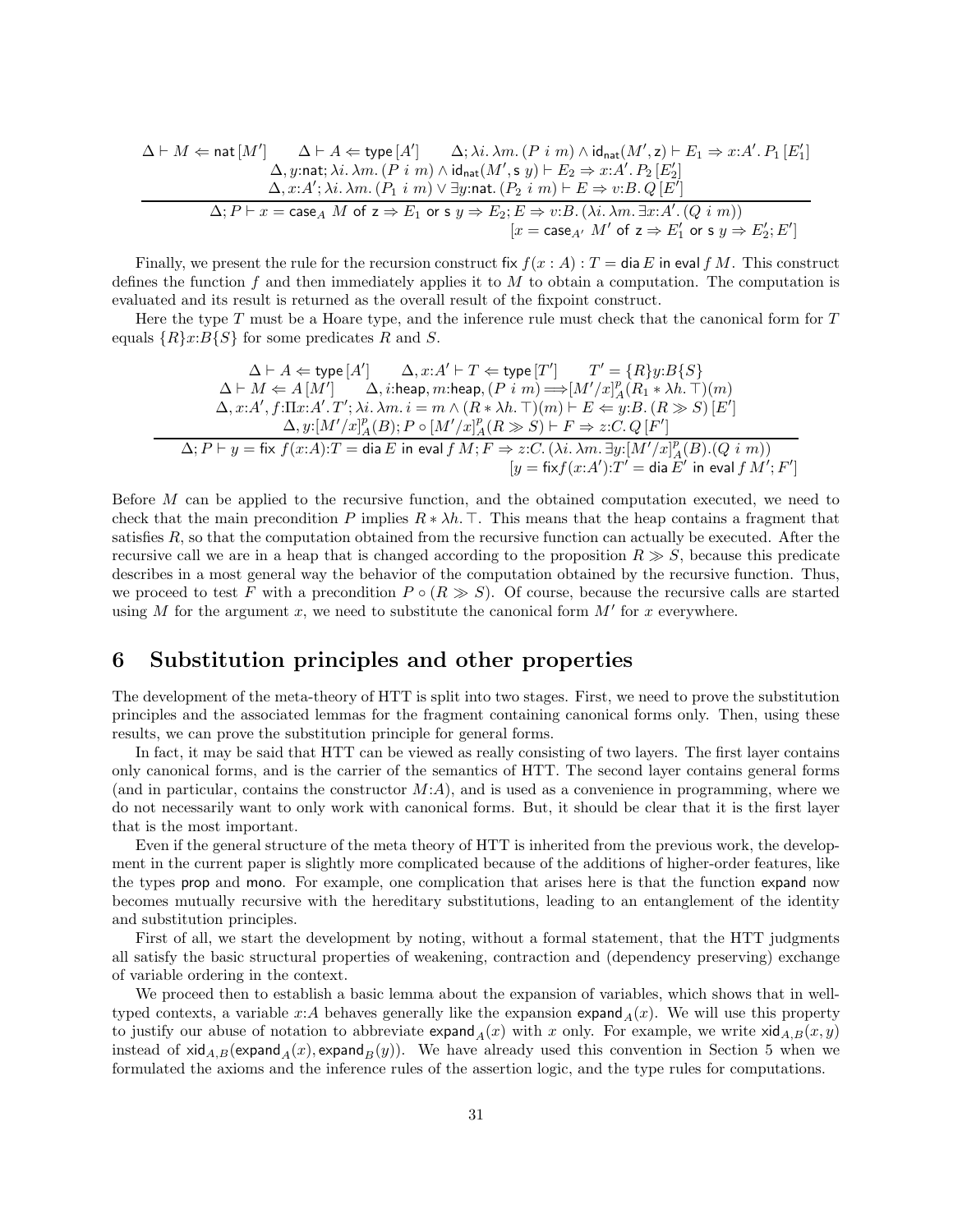In the lemma, we assume that the involved expressions are canonical. We make the canonicity assumption explicit by requiring that each term is well typed and equal to its own canonical form.

#### Lemma 9 (Properties of variable expansion)

Suppose that  $\exp \operatorname{and}_A(x)$  exists. Then the following holds:

1. If  $\Delta$ ,  $x:A, \Delta_1 \vdash K \Rightarrow B[K]$ , then  $[\text{expand}_A(x)/x]_A^k(K)$  exists, and

- (a) if  $[\exp \text{and}_A(x)/x]_A^k(K) = K'$  is an elim term, then  $K' = K$
- (b) if  $[\exp \text{and}_A(x)/x]_A^k(K) = N' :: B'$  is an intro term, then  $B' = B$  and  $N' = \exp \text{and}_B(K)$ .
- 2. If  $\Delta$ ,  $x:A, \Delta_1 \vdash N \Leftarrow B[N]$ , then  $[\text{expand}_A(x)/x]_A^m(N) = N$ .
- 3. If  $\Delta$ ,  $x:A, \Delta_1; P \vdash E \Leftarrow y:B. Q [E]$ , then  $[\textsf{expand}_A(x)/x]_A^e(E) = E$ .
- 4. If  $\Delta$ ,  $x:A, \Delta_1 \vdash B \Leftarrow$  type  $[B]$ , then  $[expand_A(x)/x]_A^a(B) = B$ .
- 5. If  $\Delta \vdash M \Leftarrow A[M]$ , then  $[M/x]_A^m(\text{expand}_A(x)) = M$ .
- 6. If  $\Delta; P \vdash E \Leftarrow x:A. Q [E],$  then  $\langle E/x \rangle_A(\text{expand}_A(x)) = E$ .

**Proof:** By mutual nested induction, first on  $m(A)$ , and then on the structure of the expressions involved. In other words, we will invoke the induction hypotheses either with a strictly smaller metric, but possibly larger expression, or with the same metric, but strictly smaller expression. The characteristic case of the lemma is 1(b), and we present its proof in more detail.

In this case, we know head(K) = x. When  $K = x$ , the statement is obvious. Consider  $K = L M$ . By typing:

$$
L \Rightarrow \Pi y:B_1.B_2
$$
  

$$
M \Leftarrow B_1
$$
  

$$
B = [M/x]_{B_1}^a(B_2)
$$

By i.h. on  $L$  and  $M$ :

$$
[\text{expand}(x)/x]_A^k(L) = \text{expand}_{\Pi y:B_1.B_2}(L) = \lambda y.\, \text{expand}_{B_2}(L\, \text{expand}_{B_1}(y))::\Pi y:B_1.B_2
$$
 
$$
[\text{expand}(x)/x]_A^m(M) = M
$$

As a consequence of the first equation, we also get by the termination theorem that  $m(\Pi y:B_1, B_2) \leq m(A)$ . Now, we compute:

$$
\begin{array}{lcl} [\mathsf{expand}(x)/x]_A^k(L\ M) & = & [M/y]_{B_1}^m(\mathsf{expand}_{B_2}(L\ \mathsf{expand}_{B_1}(y))::[M/y]_{B_1}^a(B_2) \\ \\ & = & \mathsf{expand}_B(L\ ([M/y]_{B_1}^m(\mathsf{expand}_{B_1}(y))))::B \quad \text{because} \ [M/y]_{B_1}^a(B_2) = B \\ \\ & = & \mathsf{expand}_B(L\ M):B \quad \text{by ih on} \ m(B_1) < m(\Pi y:B_1,B_2) \leq m(A) \\ \\ & = & \mathsf{expand}_B(K):B \end{array}
$$

which proves the case.

The next lemma allows us to remove a proposition from a context if the proposition is provable. One may view this property as a substitution principle for propositions. It is worth noting that this property

 $\blacksquare$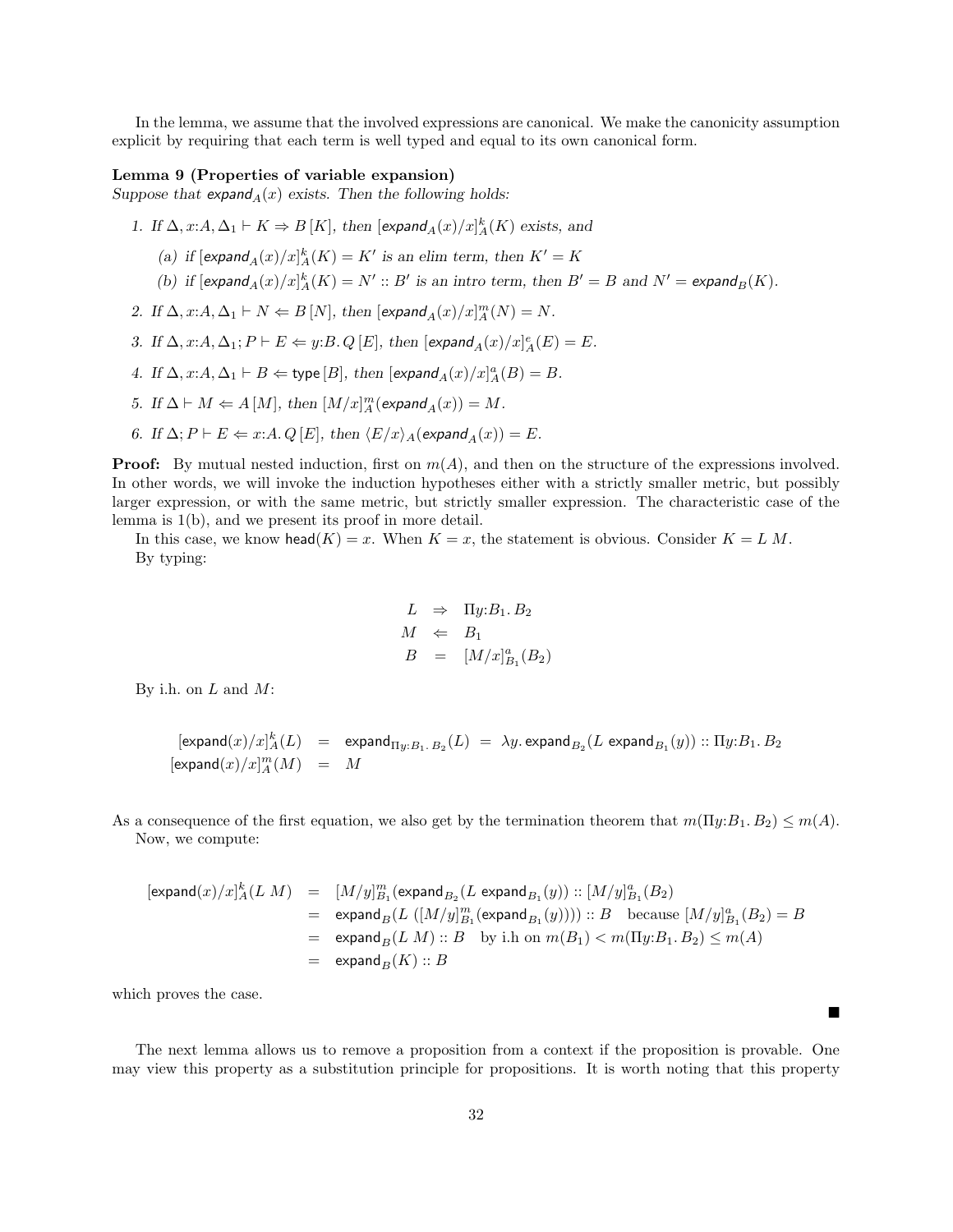is not mutually dependent with the other substitution principles, because in HTT we deal with provability, but not with proofs themselves. Thus, the removal of a proposition from a context does not impose any structural changes to the involved judgments, and thus there is no need to invoke any other substitution principles in the proof of this lemma.

### Lemma 10 (Propositional substitution principles)

Suppose that  $\Delta \Longrightarrow R$ . Then the following holds.

- 1. If  $\Delta, R \vdash K \Rightarrow B[K]$ , then  $\Delta \vdash K \Rightarrow B[K]$ .
- 2. If  $\Delta, R \vdash N \Leftarrow B[N]$ , then  $\Delta \vdash N \Leftarrow B[N]$ .
- 3. If  $\Delta, R; P \vdash E \Leftarrow y:B. Q [E],$  then  $\Delta; P \vdash E \Leftarrow y:B. Q [E].$
- 4. If  $\Delta, R \vdash B \Leftarrow$  type  $[B]$ , then  $\Delta \vdash B \Leftarrow$  type  $[B]$ .
- 5. If  $\Delta, R \Longrightarrow Q$ , then  $\Delta \Longrightarrow Q$ .

**Proof:** By straightforward induction on the structure of the first given derivation in each case.

The next lemma restates in the context of HTT the usual properties of Hoare logic, like weakening of the consequent and strengthening of the precedent. We also include here the property on Compositionality (which we called "Preservation of History" in the previous papers), which essentially states that a computation does not depend on how the heap in which it executes may have been obtained. Thus, if the computation has a precondition  $P$  and a postcondition  $Q$ , these can be composed with an arbitrary proposition  $R$  into a new precondition  $R \circ P$  and a new postcondition  $R \circ Q$ .

### Lemma 11 (Properties of computations)

Suppose that  $\Delta; P \vdash E \Leftarrow x:A. Q [E']$ . Then:

- 1. Weakening consequent. If  $\Delta$ , x:A, i:heap, m:heap, Q i m  $\Longrightarrow$  R i m, then  $\Delta$ ;  $P \vdash E \Leftarrow x:A$ . R[E'].
- 2. Strengthening precedent. If  $\Delta$ , *i*:heap, m:heap, R i m  $\Longrightarrow$  P i m, then  $\Delta$ ; R  $\vdash$  E  $\Leftarrow$  x:A. Q [E'].
- 3. Composition. If  $\Delta \vdash R \Leftarrow$  heap $\rightarrow$ heap $\rightarrow$ prop [R], then  $\Delta$ ;  $(R \circ P) \vdash E \Leftarrow x:A$ .  $(R \circ Q)$  [E'].

**Proof:** To prove weakening of consequent, from  $\Delta; P \vdash E \Leftarrow x:A. Q[E']$  we know that there exists a predicate S : :heap→heap→prop, such that  $\Delta; P \vdash E \Rightarrow x:A, S$  where  $\Delta, x:A, i:$ heap, m:heap, S i m  $\Longrightarrow Q$  i m. Applying the rule of cut, we get  $\Delta$ , x:A, i:heap, m:heap, S i  $m \Longrightarrow R$  i m, and thus  $\Delta$ ;  $P \vdash E \Leftarrow x:A$ .  $R[E']$ .

Strengthening precedent and composition are proved by induction on the structure of E. In both statements, the characteristic case is E = let dia  $y = K$  in F. In this case, from the typing of E we obtain:  $\Delta \vdash$  $K \Rightarrow \{R_1\}y: B\{R_2\}$   $[N']$  where  $\Delta$ , *i*:heap, *m*:heap,  $(P \in m) \Longrightarrow (R_1 * \lambda m'. \top)$  *m*, and  $\Delta$ ,  $y: B; P \circ (R_1 \gg R_2) \vdash$  $F \Rightarrow x:A. S[F']$  where also  $\Delta, x:A, i:$ heap, m:heap,  $\exists y:B.$   $(S \; i \; m) \Longrightarrow (Q \; i \; m)$ , and  $E' =$  reduce $_B(N', y. F').$ 

For strengthening precedent,  $(\Delta; R \vdash E \Leftarrow x:A. Q [E'])$ , we need to establish that:

- 1.  $\Delta$ , *i*:heap, *m*:heap, *R i*  $m \Longrightarrow (R_1 * \lambda m'. \top)(m)$ , and
- 2. ∆,  $y:B; R \circ (R_1 \gg R_2) \vdash F \Rightarrow x:A. S' [F']$  for some  $S'$ :heap→heap→prop such that  $\Delta$ , x:A, *i*:heap, m:heap, ∃y:B.  $(S' \, i \, m) \Longrightarrow (Q \, i \, m)$ .

The sequent (1) follows by the rule of cut, from the assumption R i  $m \Longrightarrow P$  i m and the sequent P i  $m \Longrightarrow (R_1 * R_2)$  $\lambda m'. \top(m)$  obtained from the typing of E. To derive (2), we first observe that  $\Delta, y:B; P \circ (R_1 \gg R_2) \vdash F \Rightarrow$ x:A. S [F'] implies  $\Delta$ , y:B;  $P \circ (R_1 \gg R_2) \vdash F \Leftarrow x:A.$  S [F'], by the inference rule consequent, and using the initial sequent S i  $m \Longrightarrow S$  i m. It is also easy to show that the sequent  $\Delta$ , i:heap, m:heap,  $(R \circ (R_1 \gg$  $(R_2)$ ) i  $m \Longrightarrow (P \circ (R_1 \gg R_2))$  i m is derivable, after first expanding the definition of the operator "∘" on the left, and then on the right. Now, by induction hypothesis on F, we have  $\Delta, y: B$ ;  $R \circ (R_1 \gg R_2) \vdash F \Leftarrow$  $x:A.S[F']$ .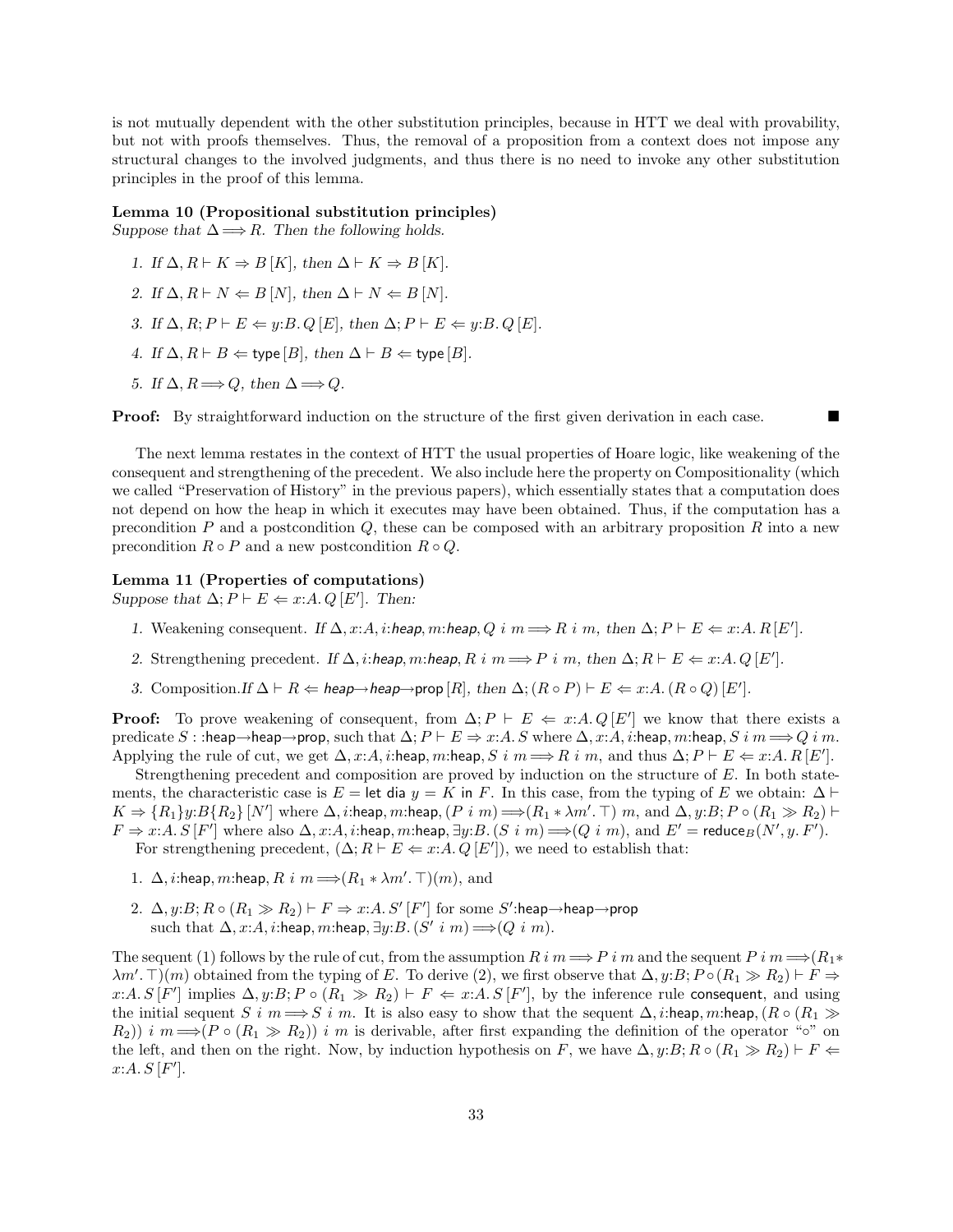The later means that there exists S':heap→heap→prop such that  $\Delta, y: B: R \circ (R_1 \gg R_2) \vdash F \Rightarrow$ x:A. S' [F'] where  $\Delta$ , y:B, x:A, i:heap, m:heap, S' i  $m \Longrightarrow S$  i m. But then we can clearly also have the sequent  $\Delta$ , x:A, i:heap, m:heap,  $\exists y: B$ .  $(S' \in m) \Longrightarrow \exists y: B$ .  $(S \in m)$ . Now, by the rule of cut applied to the sequent  $\exists y: B. (S \in \mathbb{R}) \Longrightarrow Q \in \mathbb{R}$  (which was derived from the typing of E), we obtain

 $\Delta$ , x:A, i:heap, m:heap, ∃y:B. (S' i m)  $\Longrightarrow$  (Q i m), which finally shows the derivability of (2).

In order to show preservation of history  $(\Delta; R \circ P \vdash E \Leftarrow x:A. (R \circ Q) [E'])$ , we need to establish that:

- 3.  $\Delta$ , *i*:heap, *m*:heap,  $(R \circ P)$  *i*  $m \Longrightarrow (R_1 * \lambda m'. \top)(m)$ , and
- 4.  $\Delta, y:B; (R \circ P) \circ (R_1 \gg R_2) \vdash F \Rightarrow x:A. S'[F']$  where  $\Delta$ ,  $x:A$ ,  $i:$ heap,  $m:$ heap,  $\exists y:B$ .  $(S' \ i \ m) \Longrightarrow (R \circ Q) \ i \ m$ .

Sequent (3) follows by cut from the sequents  $(R \circ P)$  i  $m \Longrightarrow \exists h$ :heap. P h m and  $\exists h$ :heap. P h  $m \Longrightarrow (R_1 * R_2)$  $\lambda m'. \top(m)$ . The first sequent is trivially obtained after expanding the definition of "∘". To prove the second sequent, we eliminate the existential on the left to obtain the subgoal  $P$  i  $m \Longrightarrow (R_1 * \lambda m'. \top)(m)$ . But this subgoal is already given as a consequence of the typing of E. To derive (4), we apply the induction hypothesis on the typing derivation for F, to obtain  $\Delta, y: B; R \circ (P \circ (R_1 \gg R_2)) \vdash F \Leftarrow x:A. (R \circ S)$ . This gives us  $\Delta$ , y:B;  $(R \circ P) \circ (R_1 \gg R_2) \vdash F \Leftarrow x:A$ .  $(R \circ S)$  by using strengthening of precedent and associativity of " $\circ$ " (which is easy to show).

The last derivation means that  $\Delta, y: B$ ;  $(R \circ P) \circ (R_1 \gg R_2) \vdash F \Rightarrow x: A \cdot S'$  for some proposition S' for which  $\Delta$ , y:B, i:heap, m:heap, S' i  $m \Longrightarrow (R \circ S)$  i m. By the rules of the assertion logic, and the fact that  $y \notin$  $\mathsf{FV}(R)$ , we now have  $\exists y: B \colon (S' \in \mathbb{R}) \implies \exists y: B \colon ((R \circ S) \in \mathbb{R}) \implies (R \circ (\lambda i. \lambda m. \exists y: B \in S \in \mathbb{R})) \in \mathbb{R} \implies (R \circ Q) \in \mathbb{R}$ By cut,  $\exists y: B$ .  $(S' \in m) \Longrightarrow (R \circ Q) \in m$ , thus proving the derivability of (4).

The other cases of Composition are proved in a similar way relying on the properties that  $R \circ (\lambda i. (P i *$  $X)$ ) =  $\lambda i$ . ((R◦P) i∗X) (in the case of alloc) and  $R ◦(\lambda i.\lambda m.(P i m \land X m)) = \lambda i.\lambda m.$  ((R◦P) i m  $\land X m$ ) (in the case of lookup). Both of these equations are easy to prove.

The substitution principle for canonical forms is now mutually recursive with the identity principle, because the definition of hereditary substitutions is mutual recursive with the definition of eta expansion.

### Lemma 12 (Canonical identity and substitution principles)

- 1. **Identity.** If  $\Delta \vdash K \Rightarrow A[K]$ , then  $\Delta \vdash$  expand<sub>A</sub> $(K) \Leftarrow A$  [expand<sub>A</sub> $(K)$ ].
- 2. Variable substitution. Suppose that  $\Delta \vdash M \Leftarrow A[M]$ , and  $\vdash \Delta, x:A, \Delta_1$  ctx and that the context  $\Delta_1' = [M/x]_A(\Delta_1)$  exists and is well-formed (i.e.  $\vdash \Delta, \Delta_1'$  ctx). Then the following holds.
	- (a) If  $\Delta$ , x:A,  $\Delta_1 \vdash K \Rightarrow B[K]$ , then  $[M/x]_A^k(K)$  and  $B' = [M/x]_A^a(B)$  exist and is well-formed (i.e.  $\Delta, \Delta_1' \vdash B' \Leftarrow$  type  $[B'])$  and
		- i. if  $[M/x]_A^k(K) = K'$  is an elim term, then  $\Delta, \Delta'_1 \vdash K' \Rightarrow B'[K']$ ii. if  $[M/x]_A^k(K) = N' :: C'$  is an intro term, then  $C' = B'$  and  $\Delta, \Delta'_1 \vdash N' \Leftarrow B'[N']$ .
	- (b) If  $\Delta$ , x:A,  $\Delta_1 \vdash N \Leftarrow B[N]$ , and the type  $B' = [M/x]_A^a(B)$  exists and is well-formed (i.e.,  $\Delta, \Delta_1' \vdash B' \Leftarrow$  type  $[B']$ ), then  $\Delta, \Delta_1' \vdash [M/x]^m_A(N) \Leftarrow B'$   $[[M/x]^m_A(N)]$ .
	- (c) If  $\Delta$ , x:A,  $\Delta_1$ ;  $P \vdash E \Leftarrow y$ :B. Q[E], and  $y \notin FV(M)$ , and the predicates  $P' = [M/x]_A^p(P)$  and  $Q' = [M/x]_A^p(Q)$  and the type  $B' = [M/x]_A^a(B)$  exist and are well-formed (i.e.,  $\Delta, \Delta_1' \vdash P' \Leftarrow$ heap→heap→prop  $[P'], \Delta, \Delta_1' \vdash B' \Leftarrow$  type  $[B']$  and  $\Delta, \Delta_1', y: B' \vdash Q' \Leftarrow$  heap→heap→prop  $[Q'],$ then  $\Delta, \Delta'_1; P' \vdash [M/x]_A^e(E) \Leftarrow y: B'. Q' [[M/x]_A^e(E)].$
	- (d) If  $\Delta$ ,  $x: A, \Delta_1 \vdash B \Leftarrow$  type [B], then  $\Delta$ ,  $\Delta'_1 \vdash [M/x]^a_A(B) \Leftarrow$  type  $[[M/x]^a_A(B)]$ .
	- (e) If  $\Delta$ , x:A,  $\Delta_1 \Longrightarrow P$ , and the assertion  $P' = [M/x]_A^p(P)$  exists and is well-formed (i.e.,  $\Delta$ ,  $\Delta'_1 \vdash$  $P' \Leftarrow \text{prop}[P']$  then  $\Delta, \Delta'_1 \Longrightarrow P'.$
- 3. Monadic substitution. If  $\Delta; P \vdash E \Leftarrow x:A. Q [E]$ , and  $\Delta, x:A; Q \vdash F \Leftarrow y:B. R [F]$ , where  $x \notin E$  $FV(B, R)$ , then  $\Delta; P \vdash \langle E/x \rangle_A(F) \Leftarrow y:B. R \left[ \langle E/x \rangle_A(F) \right].$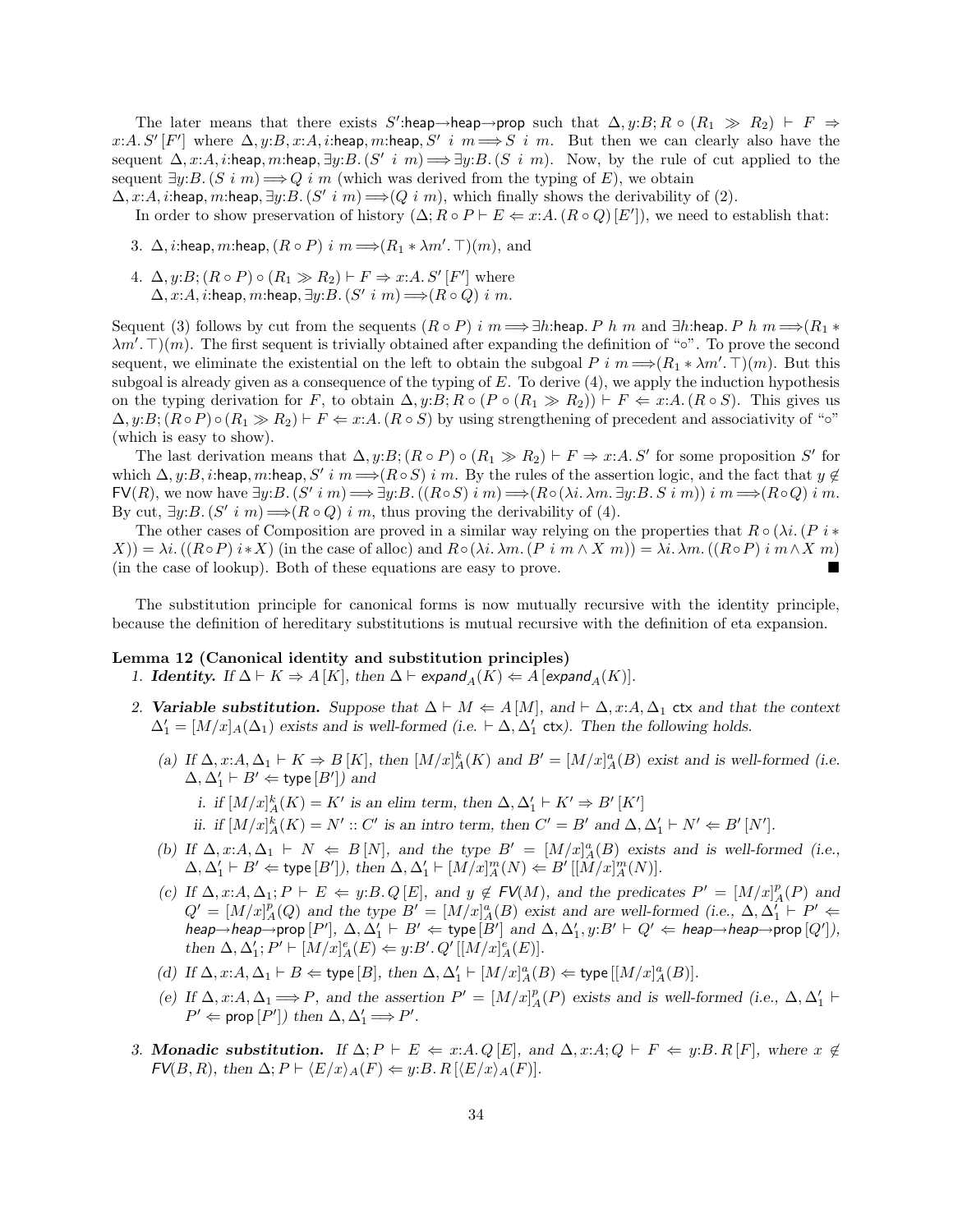**Proof:** By nested induction, first on the metric  $m(A)$ , and then, for the variable substitution principle on the derivation of the first typing or sequent judgment in each case, and for the monadic substitution principle on the typing derivation for E.

For the identity principle (Statement 1), the most interesting case is when  $A = \{P\}x:B\{Q\}$ . In this case, expand  $_A(K) =$  dia (let dia  $y = K$  in expand  $_B(y)$ ). In order for this term to check against A, the typing rules require that the following sequents be proved:

- 1.  $\Delta$ , *i*:heap, *m*:heap, (this  $i \infty \wedge (P * \lambda m'. \top)(m) \Longrightarrow (P * \lambda m'. \top)(m)$
- 2. ∆,  $x:B$ ,  $i:$ heap,  $m:$ heap,  $\exists y:B.$   $\exists h:$ heap. id $_{\mathsf{heap}}(i,h) \wedge (P * \lambda m'. \top)(h) \wedge ((P \gg [y/x]Q) \ h \ m) \wedge \mathsf{id}_B(x,y) \Longrightarrow (P \gg p)$  $Q)$  i m

The first sequent shows that the precondition for K is satisfied at the point in the computation where K is executed. The sequent is easy to derive, by applying the axioms for conjunction.

The second sequent shows that the strongest postcondition generated for let dia  $y = K$  in expand  $_B(y)$ with respect to the precondition  $\mathsf{id}_{\mathsf{heap}}(i, m) \wedge P$  actually implies  $P \gg Q$ . In the statement of the sequent we have used the previously stated syntactic convention to abbreviate expand $B(x)$  and expand $B(y)$  by x and y respectively, and similarly for the heaps  $i, h, m$ .

The sequent can easily be proved by noticing that  $\mathrm{id}_B(x, y)$  and  $(P \geq y/x|Q)$  h m imply  $(P \geq Q)$  h m. and then  $id_{\text{heap}}(i, h)$  leads to  $(P \gg Q)$  i m, as required.

In case  $A = \Sigma x:B_1.B_2$ , we need to show that

$$
\mathsf{expand}_{A_1}(\mathsf{fst}\;K)\;\;\Leftarrow\;\;A_1\,[\mathsf{expand}_{A_1}(\mathsf{fst}\;K)]
$$

 $\mathsf{expand}_{[\mathsf{expand}_{A_1}(\mathsf{fst}\;K)/x]_{A_1}^a(A_2)}(\mathsf{snd}\;K) \;\;\Leftarrow\;\;\;[\mathsf{expand}_{A_1}(\mathsf{fst}\;K)/x]_{A_1}^a(A_2)\,[\mathsf{expand}_{[\mathsf{expand}_{A_1}(\mathsf{fst}\;K)/x]_{A_1}^a(A_2)}(\mathsf{snd}\;K)]_{A_1^a(A_2)}$ 

The first judgment follows by induction on  $m(A_1) < m(A)$ . The second judgment is proved first by induction on  $m(A_1) < m(A)$  in order to establish the existence of the type  $[\text{expand}_{A_1}(\text{fst } K)/x]_{A_1}^a(A_2)$ , and then by induction on  $m([\text{expand}_{A_1}(\text{fst } K)/x]_{A_1}^a(A_2)) < m(A)$  in order to establish that the expansion is well typed. Here the inequality  $m(\text{[expand}_{A_1}(\text{fst } K)/x)_{A_1}^a(A_2)) < m(A)$  that justifies the induction step is obtained by the Termination theorem (Theorem 3, case 4).

For the Variable Substitution Principle (Statement 2), we also present several cases.

First, the case of (c) when  $E = \text{let dia } z = K$  in F and  $[M/x]K$  is an introduction term dia  $E_1$ , as this is the most involved case. To abbreviate the notation, we write  $(-)'$  instead of  $[M/x]_A^*(-)$ .

In this case, by the typing derivation of E, we know that  $\Delta$ , x:A,  $\Delta_1$   $\vdash$  K  $\Rightarrow$  {R<sub>1</sub>}z:C{R<sub>2</sub>} [K], and  $\Delta$ , x:A,  $\Delta_1$ , *i*:heap, m:heap,  $(P \in m) \Longrightarrow (R_1 * \lambda m'. \top)(m)$ , and  $\Delta$ , x:A,  $\Delta_1$ , z:C;  $P \circ (R_1 \gg R_2) \vdash F \Leftarrow$ y:B. Q [F] and  $\Delta$ ,  $\Delta'_1$ ;  $\lambda i$ .  $\lambda m$ . (this i m)  $\wedge (R'_1 * \lambda m'. \top)(m) \vdash E_1 \Leftarrow z:C'. R'_1 \gg R'_2 E_1$ . By induction hypothesis on K, we know that  $[M/x]K = diaE_1 :: \{R'_1\}z:C'\{R'_2\}$ , and thus,  $m(C') < m(\{R'_1\}z:C'\{R'_2\}) < m(A)$ by Theorem 3. And, of course, by definition  $E' = \langle E_1/z \rangle_C(F')$ .

From the typing of  $E_1$ , by Composition (Lemma 11),  $\Delta$ ,  $\Delta'_1$ ;  $P' \circ (\lambda i. \lambda m.$  (this  $i \in \mathfrak{m}) \wedge (R'_1 * \lambda m'. \top)(m)$ )  $\vdash$  $E_1 \Leftarrow z:C'.P' \circ (R'_1 \gg R'_2)[E_1]$ . From the typing of F, by induction hypothesis,  $\Delta, \Delta'_1, z:C';P' \circ (R'_1 \gg R'_2)[E_1]$ .  $R'_2$   $\vdash$   $F' \Leftarrow$   $y: B'. Q'[F']$ . By induction hypothesis on  $m(C') < m(A)$  and from the above two judgments, by monadically substituting  $E_1$  for z in  $F'$ , we obtain  $\Delta, \Delta'_1$ ;  $P' \circ (\lambda i. \lambda m.$  (this  $i \in m) \wedge (R'_1 * \lambda m'. \top)(m)) \vdash$  $E' \Leftarrow y:B'. Q'[E'].$ 

Finally, by induction hypothesis on the derivation of the sequent P i  $m \Longrightarrow (R_1 * \lambda m'. \top)(m)$  we obtain  $P' \, i \, m \Longrightarrow (R'_1 * \lambda m'. \top)(m)$ , and therefore also  $P' \, i \, m \Longrightarrow (P' \circ (\lambda i. \lambda m. (\text{this } i \, m) \land (R'_1 * \lambda m'. \top)(m))) \, i \, m.$ Now we can apply strengthening of the precedent (Lemma 11) to derive the required  $\Delta, \Delta_1; P' \vdash E' \Leftarrow$  $y: B'. Q'[E'].$ 

Yet another interesting case is (b) when  $N = \text{eta}_K L$ . Let us consider the subcase when head(K) = x and head( $L$ )  $\neq x$ .

In this case by typing, we know that  $\Delta, x:A \Delta_1 \vdash L \Rightarrow K[L]$  where  $K = B$  and  $\Delta, x:A \Delta_1 \vdash K \Leftarrow$ type [K]. Because K is a term, we also know that  $\Delta$ ,  $x:A, \Delta_1 \vdash K \Leftarrow \text{mono}[K]$ .

By i.h. on K, we know that  $[M/x]_A^k(K) = B'$  :: mono. By i.h. on L, we know that  $\Delta, \Delta'_1 \vdash L' \Rightarrow B'$ .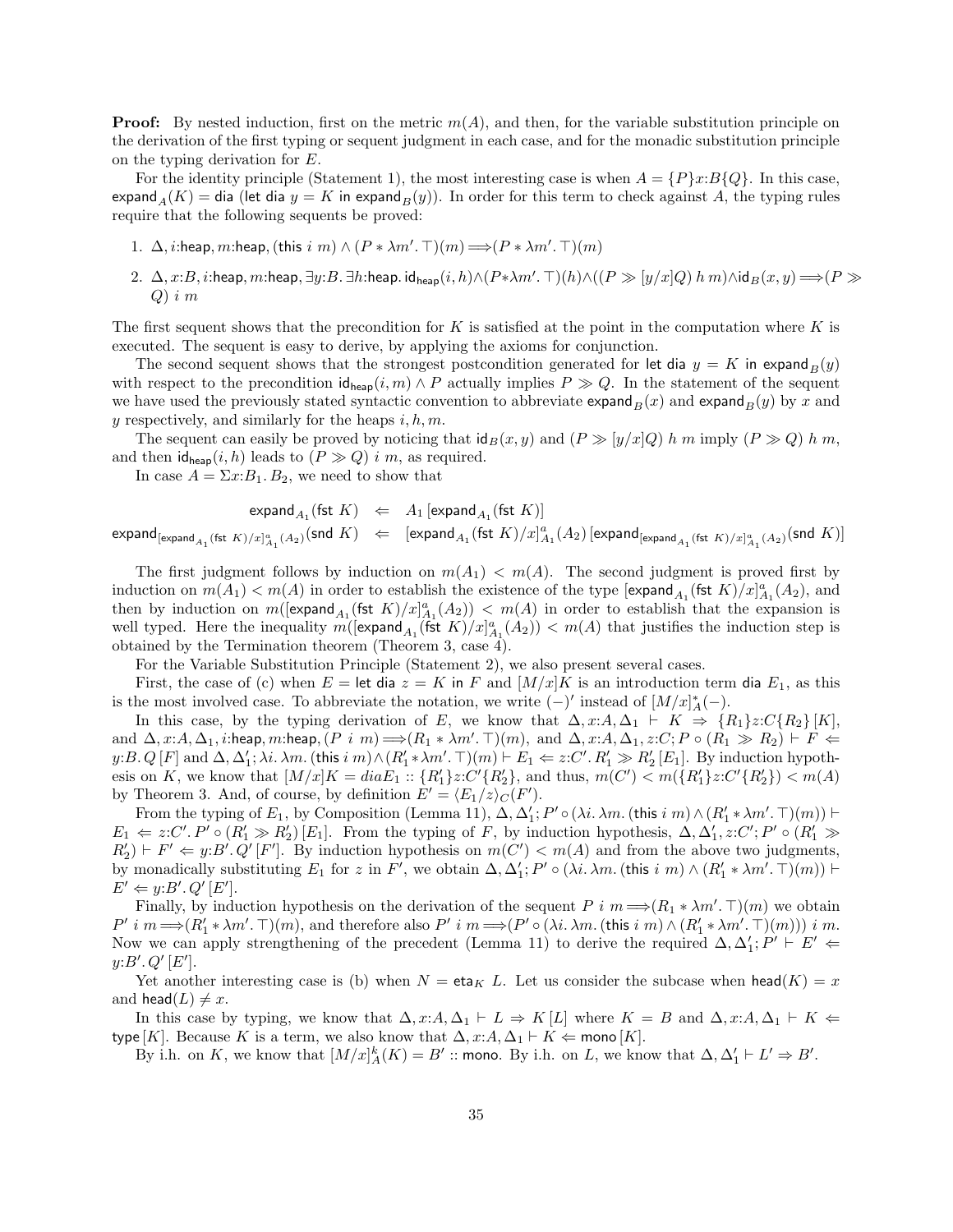By definition,  $[M/x](e^{\tan K} L) = \text{expand}_{B'}(L')$ . Now, by appealing to the identity principle as an induction hypothesis with  $m(B') = m([M/x]K) < m(\text{mono}) \le m(A)$ , we obtain  $\exp \text{and}_{B'}(L') \Leftarrow B'[\exp \text{and}_{B'}(L')],$ which is precisely what we needed to show.

Another interesting case is (a) when  $K = \text{snd } L$ .

By typing derivation, we know that  $\Delta$ ,  $x:A$ ,  $\Delta_1 \vdash L \Rightarrow \Sigma y:B_1.B_2[L]$  and  $B = [\text{expand}_{B_1}(\text{fst } (L))/y]_{B_1}(B_2)$ . Now, we have two subcases:  $head(K) = head(L) = x$  and  $head(K) = head(L) \neq x$ . - subcase head( $K, L$ ) = x.

In this case, we know that  $[M/x]L = N' :: \Sigma y: B'_1, B'_2$ , and by i.h. on L:

 $\Delta, \Delta'_1 \vdash N' \Leftarrow \Sigma y:B'_1.B'_2[N'].$ 

By inversion, it must be  $N' = (N'_1, N'_2)$ , where  $\Delta, \Delta'_1 \vdash N'_2 \Leftarrow [N'_1/y]_{B'_1}(B'_2)[N'_2]$ 

Now, by definition  $[M/x](\text{snd } K) = N'_2$ , so it only remains to be proved that  $[N'_1/y]_{B'_1}(B'_2) = [M/x]B =$  $[M/x]$ [expand $_{B_1}$ (fst  $L)/y]_{B_1}(B_2)$ .

To prove the last equation, we first notice that

$$
[M/x]_A(\text{expand}_{B_1}(\text{fst } L)) = [[M/x]_A(\text{fst } L)/z]_{[M/x](B_1)}(\text{expand}_{[M/x](B_1)}z)
$$
  
\n
$$
= [N'_1/z]_{[M/x](B_1)}(\text{expand}_{[M/x](B_1)}z)
$$
  
\n
$$
= N'_1 \text{ by Lemma 9.5 on properties of variable expansion}
$$

Now by composition of hereditary substitutions, we can push  $[M/x]$  inside in the expression  $[M/x]$ [expand<sub>B<sub>1</sub></sub> (fst L)/y]<sub>B<sub>1</sub></sub>(B<sub>2</sub>) to obtain the equivalent:  $[N'_1/y]_{B'_1}(B'_2)$ . But this is precisely what we wanted to show.

- subcase head(K) = head(L)  $\neq x$  is similar, but we end up having to show that

$$
[M/x]_A(\text{expand}_{B_1}(\text{fst } L)) = \text{expand}_{[M/x]_A(B_1)}(\text{fst }[M/x]_L).
$$

■

But this property follows from the composition of hereditary substitutions.

The following lemma shows that canonical forms of expressions obtained as output of the typing judgments, are indeed canonical in the sense that they are well-typed and invariant under further normalization. In other words, the process of obtaining canonical forms is an involution. The lemma will be important subsequently in the proof of the substitution principles. It will establish that the various intermediate expressions produced by the typing are canonical, and thus subject to the canonical substitution principles from Lemma 12.

### Lemma 13 (Involution of canonical forms)

- 1. If  $\Delta \vdash K \Rightarrow A[K']$ , and K' is an elim term, then  $\Delta \vdash K' \Rightarrow A[K']$ .
- 2. If  $\Delta \vdash K \Rightarrow A[N']$  and N' is an intro term, then  $\Delta \vdash N' \Leftarrow A[N']$ .
- 3. If  $\Delta \vdash N \Leftarrow A[N']$ , then  $\Delta \vdash N' \Leftarrow A[N']$ .
- 4. If  $\Delta; P \vdash E \Leftarrow x:A. Q [E'], \text{ then } \Delta; P \vdash E' \Leftarrow x:A. Q [E'].$
- 5. If  $\Delta \vdash A \Leftarrow$  type  $[A'],$  then  $\Delta \vdash A' \Leftarrow$  type  $[A'].$

Proof: By straightforward simultaneous induction on the structure of the given typing derivations. We discuss here the statement 3. The cases for the introduction forms are trivial, and so is the case for the eta rule. Notice that in the case of the eta rule, by the form of the rule, we already know that  $N = N'$ , so there is nothing to prove.

The only remaining case is when the last rule in the judgment derivation is  $\Rightarrow \Leftarrow$ , and correspondingly, we have  $N = K$  is an elimination term.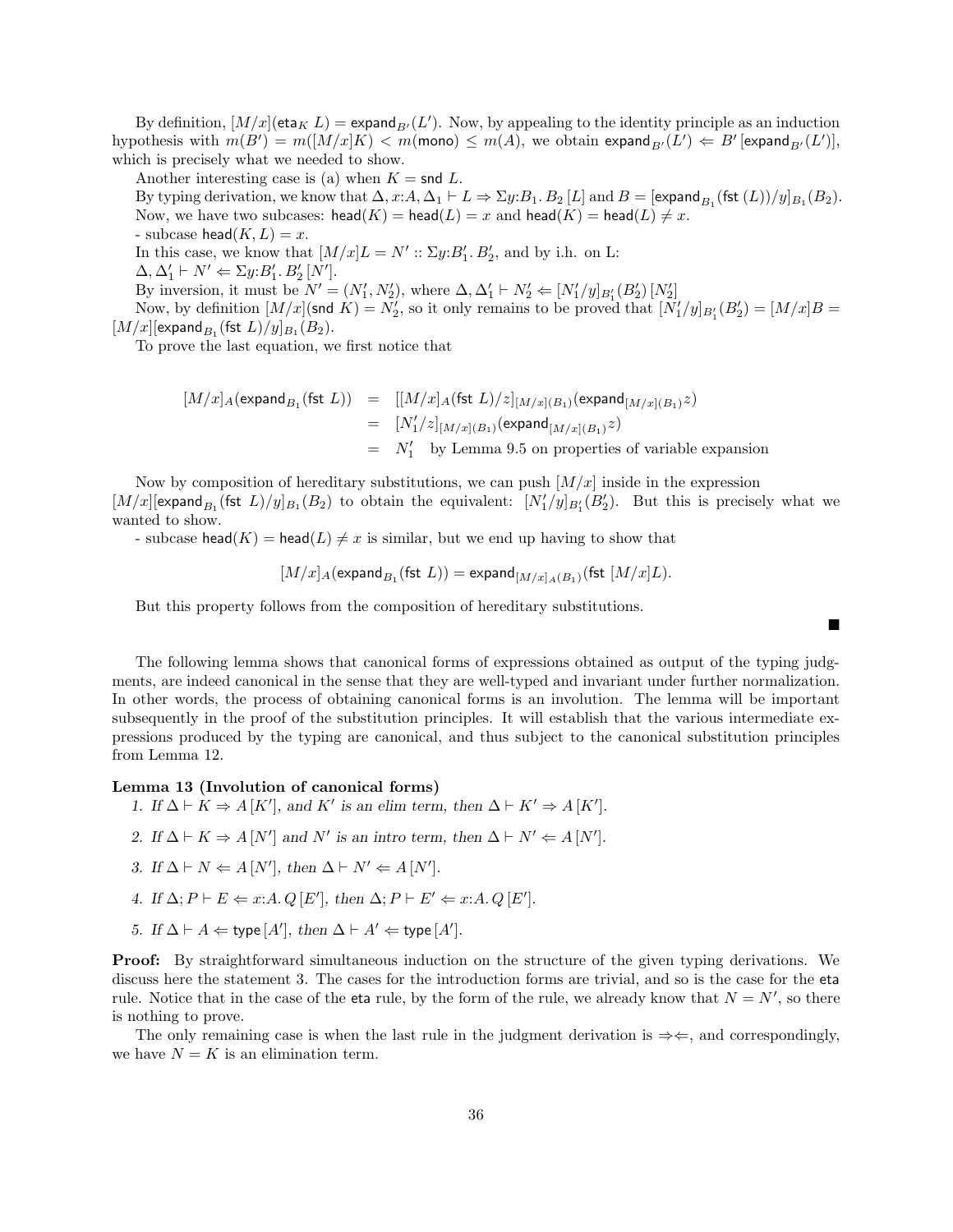In this case, by the typing derivation, we know that  $\Delta \vdash K \Rightarrow B[M']$  and  $A = B$  and  $N' = \exp_A(M')$ . Now, if  $M'$  is an introduction term, then  $N' = M'$  and the result immediately follows by induction hypothesis 2. On the other hand, if  $M' = K'$  is an elimination term, then  $N' = \text{expand}_A(K')$  and by induction hypothesis 1,  $\Delta \vdash K' \Rightarrow A[K']$ , and then by the identity principle (Lemma 12.1),  $\Delta \vdash$  expand $_A(K') \Leftarrow A$  [expand $_A(K')$ ]. İ

Finally, we can state the substitution principles for the general forms.

### Lemma 14 (General substitution principles)

Suppose that  $\Delta \vdash A \Leftarrow$  type  $[A']$  and  $\Delta \vdash M \Leftarrow A'[M']$ . Then the following holds.

- 1. If  $\Delta$ ,  $x:A', \Delta_1 \vdash K \Rightarrow B[N']$ , then  $\Delta$ ,  $[M'/x]_{A'}(\Delta_1) \vdash [M : A/x]_K \Rightarrow [M'/x]_{A'}^a(B) [[M'/x]_{A'}^m(N')]$ .
- 2. If  $\Delta$ ,  $x:A', \Delta_1 \vdash N \Leftarrow B[N']$ , then  $\Delta$ ,  $[M'/x]_{A'}(\Delta_1) \vdash [M : A/x]_{N} \Leftarrow [M'/x]_{A'}^{a}(B) [[M'/x]_{A'}^{m}(N')]$ .
- 3. If  $\Delta$ , x: A',  $\Delta_1$ ;  $P \vdash E \Leftarrow y$ : B. Q[E'], and  $y \notin FV(M)$ , then  $\Delta$ ,  $[M'/x]_{A'}(\Delta_1)$ ;  $[M'/x]_{A'}^p(P) \vdash [M :$  $A/x]E \Leftarrow y:[M'/x]_{A'}^{a}(B)$ .  $[M'/x]_{A'}^{p}(Q) [[M'/x]_{A'}^{e}(E')]$ .
- 4. If  $\Delta$ ,  $x:A', \Delta_1 \vdash B \Leftarrow$  type  $[B'],$  then  $\Delta$ ,  $[M'/x]_{A'}(\Delta_1) \vdash [M : A/x]B \Leftarrow$  type  $[[M'/x]_{A'}^a(B')]$ .
- 5. If  $\Delta; P \vdash E \Leftarrow x:A'. Q [E']$  and  $\Delta, x:A'; Q \vdash F \Leftarrow y:B.R [F'],$  where  $x \notin FV(B,R)$ , then  $\Delta; P \vdash \langle E/x : E \rangle$  $A\rangle F \Leftarrow y:B. R[\langle E'/x\rangle_A(F')]$ .

**Proof:** By simultaneous induction on the structure of the principal derivations. The proofs are largely similar to the proofs of the canonical substitution principles.

One distinction from the canonical forms analogue is that the case  $N = \text{eta}_{\alpha} K$  does not arise here, because general forms are assumed not to contain the constructor eta.

# 7 Operational semantics

In this section we consider the operational semantics of the canonical fragment of HTT. We focus on the canonical fragment, because canonical forms carry the real meaning of terms in HTT, while the general forms can be viewed merely as a convenience for describing programs in a more concise way.

When we want to evaluate a general form, we first convert it into its canonical equivalent, and then evaluate that canonical equivalent according to the formalism presented in this section.

If one really wants to define an operational semantics directly on general forms, that is certainly possible, and we refer the reader to our previous work on the first-order version of HTT [30, 31], where we presented a call-by-value operational semantics for the general forms. However, general forms introduce a lot of clutter, which may obscure the nature of the system.

That is why in this section we focus on canonical forms. This means that all the pure terms that may be encounter during the evaluation have already been fully reduced, so that we only need to consider the evaluation of effectful computations.

The evaluation judgment for the canonical operational semantics has the form  $\chi_1 \triangleright E_1 \longrightarrow \chi_2 \triangleright E_2$ . Here, of course,  $E_1$  is a (canonical) computation,  $\chi_1$  is the heap in which the evaluation of  $E_1$  starts,  $E_2$  is the computation obtained after one step, and  $\chi_2$  is the new heap obtained after one step.

The heaps  $\chi_1$  and  $\chi_2$  belong to a new syntactic category of *run-time heaps* defined as follows.

*Run-time heaps* 
$$
\chi
$$
 ::=  $\cdot | \chi, n \mapsto_{\tau} M$ 

Here we assume that n is a numeral,  $\tau$  is a canonical small type, and  $M:\tau$  is also canonical. Furthermore, each numeral  $n$  appears at most once in the run-time heap.

Run-time heaps are  $-$  as their name says  $-$  a run-time concept, unlike heaps from Section 2 which are expressions used for reasoning in the assertion logic. That the two notions actually correspond to each other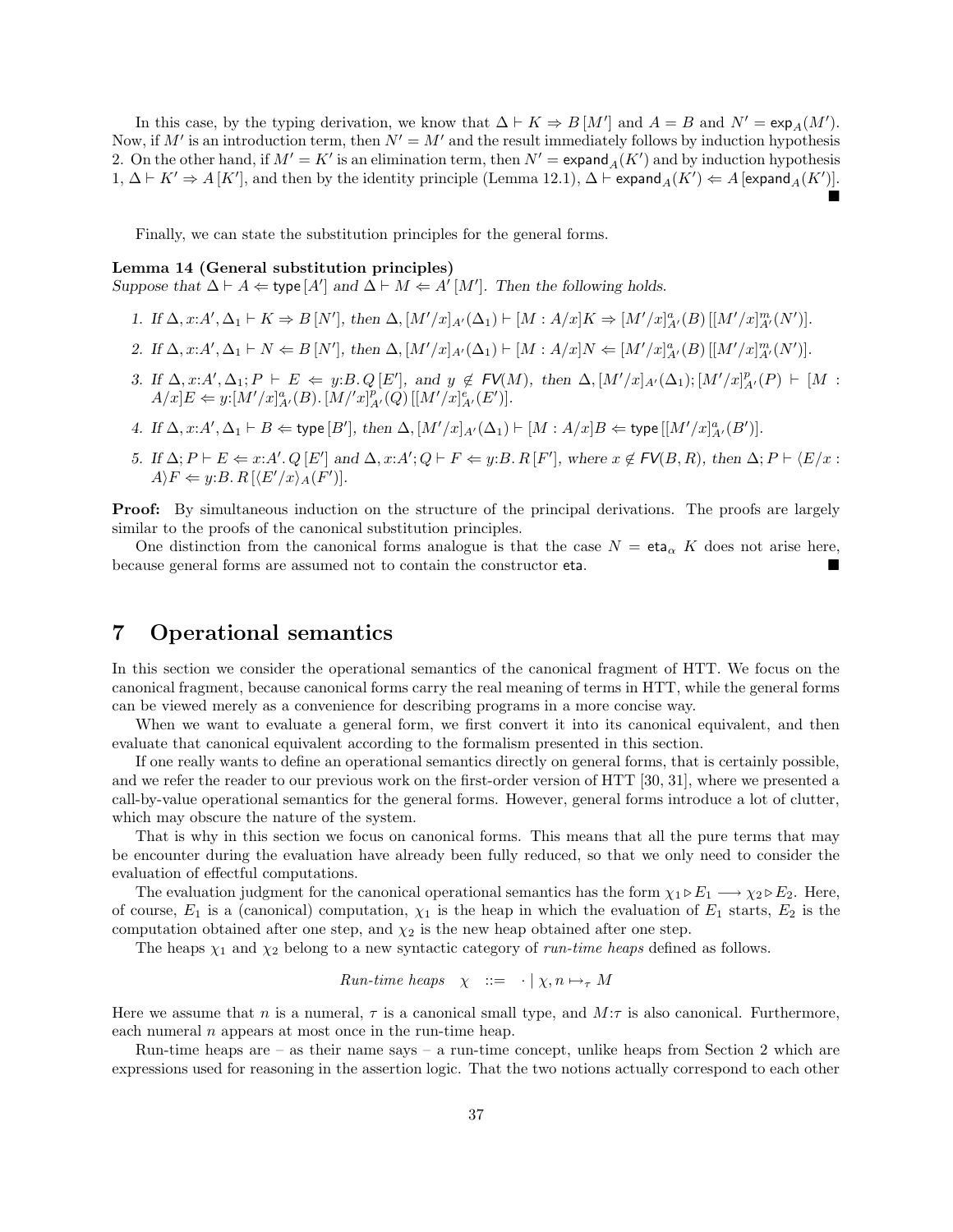is the statement of the *Heap Soundness* lemma, given later in this section, which shows that HTT correctly reasons about its objects of interest (in this case, the run-time heaps).

Clearly, each run-time heap can be seen as a partial function mapping a natural number  $n$  into a pair  $(\tau, M)$ . Thus, we write  $\chi(n) = (\tau, M)$  if the heap  $\chi$  assigns the value  $M:\tau$  to the location n, and we write  $\chi[n \mapsto_{\tau} M]$  for a heap obtained by updating the location n so that it points to the value  $M:\tau$ .

There is an obvious embedding  $(\chi)^+$  of run-time heaps into HTT heaps given as

$$
(\cdot)^+ = \text{empty}
$$
  

$$
(\chi, n \mapsto_{\tau} N)^+ = \text{upd} \chi^+ n \tau N
$$

Moreover, this embedding respects the operations  $\chi(n)$  and  $\chi[n \mapsto_{\tau} M]$  which become respectively seleq and upd. Thus, we will abuse the notation and freely use run-time heaps as if they were HTT heaps when we need them in the HTT assertions. Whenever  $\chi$  appears in an assertion, it is assumed implicitly converted into an HTT term by the embedding  $\chi^+$ .

We will use the name *abstract machine* for the pair  $\chi \triangleright E$ , and we use  $\mu$  and variants to range over abstract machines. The rules of the evaluation judgment  $\mu_1 \longrightarrow \mu_2$  are given below.

$$
\frac{\chi(n) = (\tau, M)}{\chi \triangleright x = !_{\tau} n; E \longrightarrow \chi \triangleright [M/x]_{\tau}^{e}(E)}
$$
\n
$$
\frac{\chi(n) = (\tau, M)}{\chi \triangleright n :=_{\sigma} N; E \longrightarrow \chi[n \mapsto_{\sigma} N] \triangleright E}
$$
\n
$$
\chi \triangleright x = \text{if } A \text{ true then } E_1 \text{ else } E_2; E \longrightarrow \chi \triangleright \langle E_1/x \rangle_A(E)
$$
\n
$$
\chi \triangleright x = \text{if } A \text{ false then } E_1 \text{ else } E_2; E \longrightarrow \chi \triangleright \langle E_2/x \rangle_A(E)
$$
\n
$$
\chi \triangleright x = \text{case } A \neq 0 \text{ for } s \neq E_2; E \longrightarrow \chi \triangleright \langle E_1/x \rangle_A(E)
$$
\n
$$
\chi \triangleright x = \text{case } A \neq 0 \text{ for } s \neq E_2; E \longrightarrow \chi \triangleright \langle [n/y]_{\text{nat}}^{e}(E_2)/x \rangle_A(E)
$$
\n
$$
C = \{R_1\} z : B\{R_2\} \qquad N = \lambda w. \text{ dia (fix } f(y:A): C = \text{dia } F \text{ in eval } f w)
$$
\n
$$
\chi \triangleright x = \text{fix } f(y:A): C = \text{dia } F \text{ in eval } f M; E \longrightarrow \chi \triangleright \langle [M/y]_{A}^{e}[N/f]_{\text{Hy}.A \cdot C}(F)/x \rangle_{B}(E)
$$

Before we can state the theorems, we need a judgment for typing of abstract machines. Given  $\mu = \chi \triangleright E$ , the typing judgment  $\vdash \mu \Leftarrow x:A$ . Q holds iff  $\vdash \chi \Leftarrow \text{heap}[\chi]$  and  $\cdot; \lambda i. \lambda m. \text{ id}_{\text{heap}}(m, \chi) \vdash E \Leftarrow x:A$ . Q [E]. In this section we only work with canonical forms, so we will omit the canonical expressions returned as the output of the typing judgments, since they are guaranteed to be equal to the input expressions.

#### Theorem 15 (Preservation)

If  $\mu_0 \longrightarrow \mu_1$  and  $\vdash \mu_0 \Leftarrow x:A. Q$ , then  $\vdash \mu_1 \Leftarrow x:A. Q$ .

Proof: By case analysis on the evaluation judgment.

case  $\mu_0 = \chi \triangleright y = !_\tau n$ ; E. Then  $\chi(n) = (\tau, M)$  and  $\mu_1 = \chi \triangleright [M/x]_\tau^e(E)$ . In this case, by the typing of  $\mu_0$ we know that

- 1.  $\vdash M \Leftarrow \tau$
- 2.  $y:\tau; \lambda i. \lambda m.$  id<sub>heap</sub> $(m, \chi) \wedge (n \hookrightarrow_{\tau} y)(m) \vdash E \Leftarrow x:A. Q$

We need to show that  $\vdash \mu_1 \Leftarrow x:A. Q$ , i.e., that  $\cdot; \lambda i. \lambda m. \mathsf{id}_{\mathsf{heap}}(m, \chi) \vdash [M/x]_{\tau}^e(E) \Leftarrow x:A. Q$ . But this follows from (2) by the substitution principle, and then by strengthening precedent. We just need to show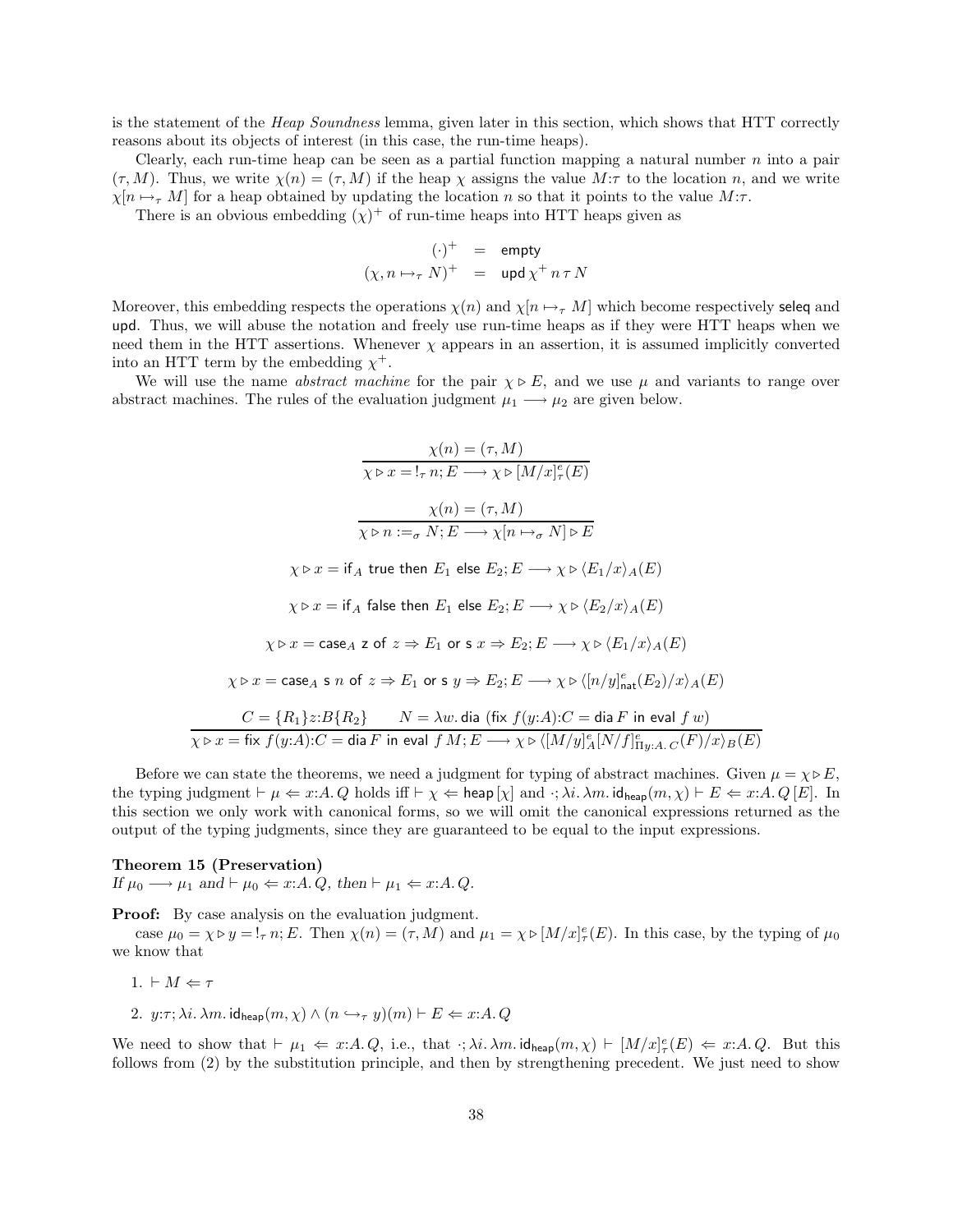that  $id_{\text{heap}}(m, \chi)$  implies  $id_{\text{heap}}(m, \chi) \wedge (n \hookrightarrow_{\tau} M)(\chi)$ . The last implication follows by the substitution of equals for equals, and the assumption  $\chi(n) = (\tau, M)$ , which obviously implies  $(n \hookrightarrow_{\tau} M)(\chi)$ , which can easily be shown by the induction on the size of  $\chi$ .

case  $\mu_0 = \chi \triangleright y :=_{\sigma} N; E$ . Then  $\chi(n) = (\tau, M)$ , and  $\mu_1 = \chi[n \mapsto_{\sigma} N] \triangleright E$ . In this case, by typing of  $\mu_0$ , we have

1. 
$$
\cdot ; (\lambda i. \lambda m. \mathrm{id}_{\mathrm{heap}}(m, \chi)) \circ (n \mapsto_{\tau} - \multimap n \mapsto_{\sigma} N) \vdash E \Leftarrow x : A. Q
$$

We need to show that  $\vdash \mu_1 \Leftarrow x:A. Q$ , i.e., that  $\cdot; \lambda i. \lambda m. \mathsf{id}_{\mathsf{heap}}(m, \chi[n \mapsto_{\sigma} N]) \vdash E \Leftarrow x:A. Q$ . But this again immediately follows from (1) by strengthening of the precedent, because  $id_{\text{heap}}(m, \chi[n \mapsto \sigma N]) \supset$  $\exists h:$ heap. id<sub>heap</sub> $(h, \chi) \wedge (n \mapsto_{\tau} - \infty n \mapsto_{\sigma} N)$  h m (which is unrolling of the composition above). Indeed, we know by assumption that  $\chi(n) = (\tau, M)$ , so there is a subheap of  $\chi$  containing only n of which  $n \mapsto_{\tau} M$ and hence  $n \mapsto_{\tau}$  – holds. After the update, we have simply replaced that subheap with a new one of which  $n \mapsto_{\sigma} N$  holds, while keeping everything else intact. Thus, the heaps  $h = \chi$  and  $m = \chi[n \mapsto_{\sigma} N]$  validate the proposition  $(n \mapsto_{\tau} - \infty n \mapsto_{\sigma} N) h m$ .

case  $\mu_0 = \chi \triangleright y = \text{fix } f(z:B):C = \text{dia } F$  in eval  $f M$ ; E. Then  $\mu_1 = \chi \triangleright \langle [M/z][N/f](F)/y\rangle(E)$ , where N is as described in the typing rule. In this case, by typing of  $\mu_0$ , we know

- 1.  $C = \{R_1\} \cup i:D\{R_2\}$
- 2. z:B;  $f:\Pi z:B. C; R_1*\top \vdash F \Leftarrow y:D. R_1 \gg R_2$  (we abuse the notation slightly here and omit the excessive lambda abstraction of  $i$  and  $m$  in the precondition)
- 3.  $y:[M/z]D; (\lambda i. \lambda m. \mathrm{id}_{\mathrm{heap}}(m, \chi)) \circ [M/z](R_1 \gg R_2) \vdash E \Leftarrow x:A. Q.$

4. 
$$
\Longrightarrow
$$
 id<sub>heap</sub> $(m, \chi) \supset [M/z](R_1 * \top)$ 

From (2) we can conclude that  $N \leftarrow \Pi z:B.C$  (where N is as defined in the typing rule), and then by the substitution principle  $\cdot$ ;  $[M/z](R_1 * \top) \vdash [M/z][N/f]F \Leftarrow y:[M/z]D$ .  $[M/z](R_1 \gg R_2)$ .

By the compositionality of computations, if we take  $R = \lambda i$ .  $\lambda m$ . id<sub>heap</sub> $(m, \chi)$ , we get  $\cdot$ ;  $R \circ [M/z](R_1 * \top)$  $[M/z][N/f](F) \Leftarrow y:[M/z]D$ .  $R \circ [M/z](R_1 \gg R_2)$ . From here, and the monadic substitution principle over (3), we get  $\cdot$ ;  $R \circ [M/z](R_1 * \top) \vdash \langle [M/z][N/f](F)/y \rangle(E) \Leftarrow x:A. Q.$ 

But, by using (4), we know that  $id_{\text{heap}}(m, \chi) \supset (R \circ [M/z](R_1 * \top))$  *i m*, and hence, by strengthening precedent:  $\cdot$ ; id<sub>heap</sub> $(m, \chi) \vdash \langle [M/z][N/f](F)/y \rangle (E) \Leftarrow x:A. Q$ . But this is precisely the required  $\vdash \mu_1 \Leftarrow$ x:A. Q.

The rest of the cases involving the conditionals are proved in a similar, straightforward fashion.

We note that Preservation and Progress theorems together establish that HTT is sound with respect to evaluation. The Progress theorem is proved under the assumption that HTT assertion logic is Heap Sound, but we establish this Heap Soundness subsequently, using denotational semantics.

Notice that in the evaluation rules we must occasionally check that the types given at the input abstract machine are well-formed, so that the output abstract machine is well-formed as well. The outcome of the evaluation, however, does not depend on type information, and the Progress theorem proved below shows that type checking is unnecessary (i.e., it always succeeds) if the evaluation starts with well-typed abstract machines.

But before we can state and prove the progress theorem, we need to define the property of the assertion logic which we call heap soundness.

### Definition 16 (Heap soundness)

The assertion logic of HTT is heap sound iff for every run-time heap  $\chi$  and numeral n, the existence of a derivation of m:heap  $\vdash id_{\mathsf{heap}}(m, \chi) \supset (n \hookrightarrow_{\tau} -)(m)$  implies that  $\chi(n) = (\tau, M)$  for some canonical expression M such that  $\vdash M \Leftarrow \tau$ .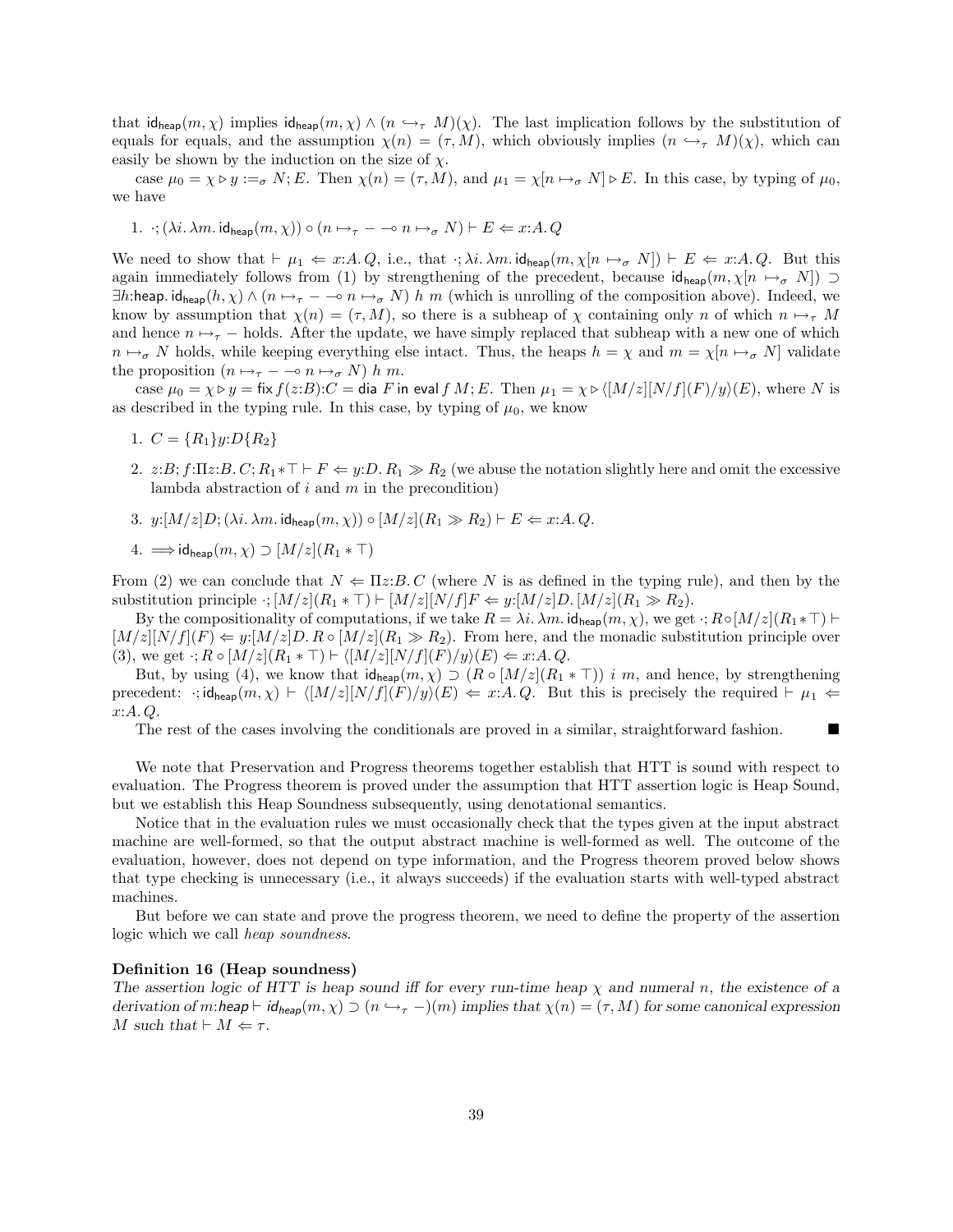Notice that the opposite of Heap soundness, i.e. that if  $\chi(n) = (\tau, M)$  implies  $id_{\text{heap}}(m, \chi) \supset (n \rightarrow_{\tau} -)(m)$ is easy to prove (say by induction on the size of  $\chi$ ), and we have already used this fact in the proof of the Preservation theorem.

However, the Heap Soundness itself is much harder. The definition of heap soundness correspond to the side conditions that need to be derived in the typing rules for the primitive commands of lookup and update. Heap soundness essentially shows that the assertion logic soundly reasons about run-time heaps, so that facts established in the assertion logic will be true during evaluation. If the assertion logic proves that  $n \leftrightarrow_{\tau}$ , then the evaluation will be able to associate a term M with this location, which is needed, for example, in the evaluation rule for lookup.

We now state the Progress theorem, which can be seen as a statement of soundness of the type system of HTT with respect to evaluation, relative to the heap soundness of the assertion logic. Heap soundness is established subsequently.

#### Theorem 17 (Progress)

Suppose that the assertion logic of HTT is heap sound. If  $\vdash \chi_0 \triangleright E_0 \Leftarrow x:A. Q$ , then either  $E_0 = N$ , or  $\chi_0 \triangleright E_0 \longrightarrow \chi_1 \triangleright E_1.$ 

Proof: The proof is by straightforward case analysis. The only interesting cases are when the first command in  $E_0$  is a lookup or an update. One of these command may fail to make a step if the premise of its corresponding evaluation rule is not satisfied. However, by Heap Soundness, we immediately conclude that the premises in these two rules must be satisfied if  $\chi_0 \triangleright E_0$  is well-typed (as is assumed). No other evaluation rules have any premises (the premises in the rule for fix are merely notational abbreviations, not real conditions), so they are guaranteed to make a step.

### 8 Heap Soundness

In this section we show that the assertion logic is heap sound. We do so by means of a simple, and somewhat crude, set-theoretic semantics of HTT. Our set-theoretic model depends, as the denotational model in our previous work [31] did, on the observation that the assertion logic does not include axioms for computations; reasoning about computations is formalized via the typing rules and soundness of those is proved above via progress and preservation assuming soundness of the assertion logic (heap soundness).

Thus in our set-theoretic model, we chose to simply interpret the type  $\{P\}x:A\{Q\}$  as a one-element set, emphasizing that the assertion logic cannot distinguish between different computations. Given this basic decision we are really just left with interpreting a type theory similar to the Extended Calculus of Constructions with a (assertion) logic on top. The type theory has two universes (mono and other types) and is similar to the Extended Calculus of Construction (ECC), except that the mono universe is not impredicative. Hence we can use a simplified version of Luo's model of ECC [21, Ch. 7] for the types. Thus our model is really fairly standard and hence we only include a sketch of it here.

As in [21, Ch. 7] our model takes place in ZFC set theory with infinite inaccessible cardinals  $\kappa_0, \kappa_1, \ldots$ (see loc. cit. for details). The universe mono is the set of all sets of cardinality smaller than  $\kappa_0$ . The type nat is interpreted as the set of natural numbers, bool as the set of booleans, Πx:A. B as dependent product in sets,  $\Sigma x$ : A. B as dependent sum in sets. Predicates P on a type are interpreted as subsets in the classical way. Finally, of course,  $\{x:A, P\}$  is just interpreted as the set-theoretic subset given by the interpretation of P.

Thus we clearly get a sound model of classical higher-order logic and the assertion logic is clearly heap sound.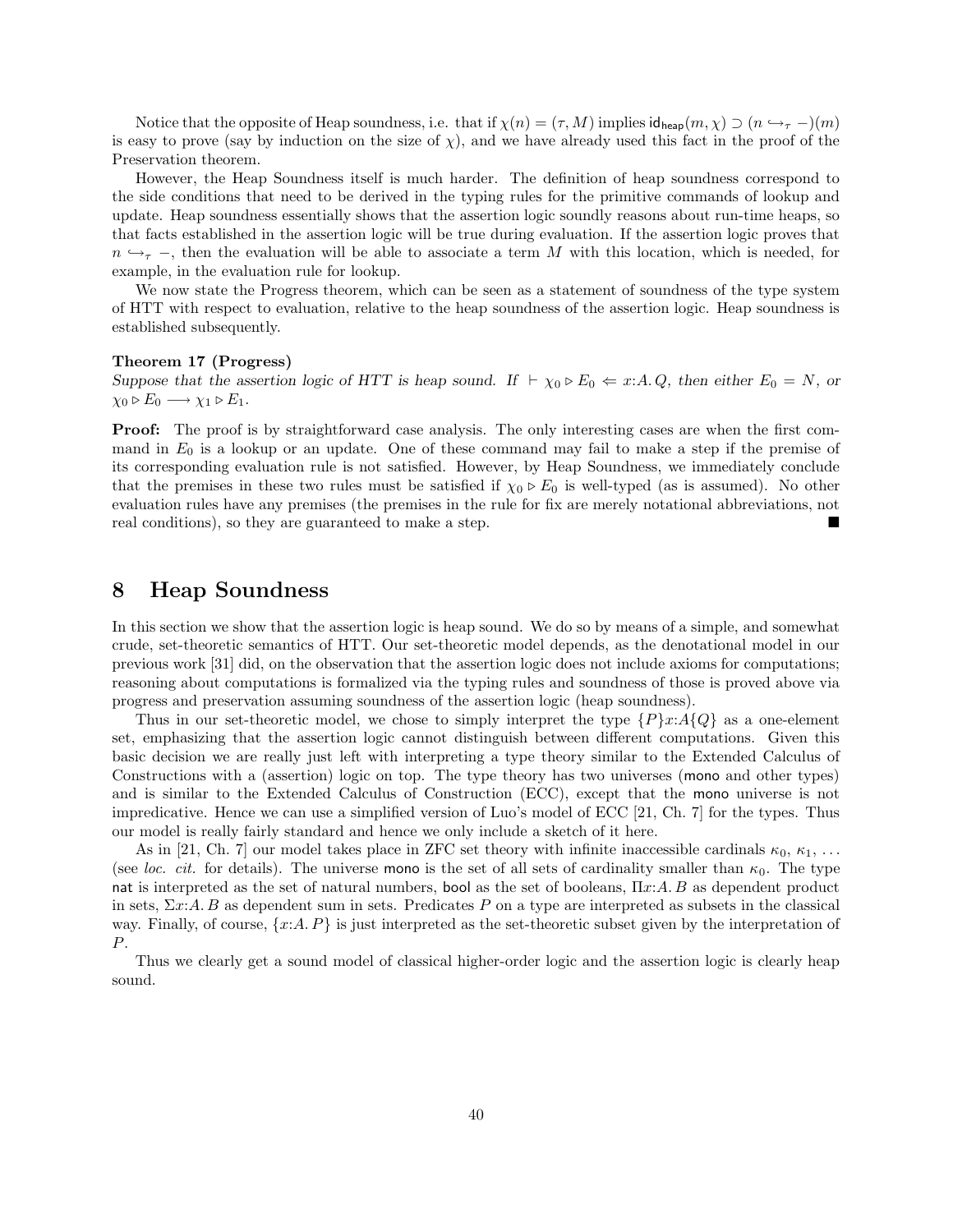### 9 Conclusions, related and future work

In this paper we present an extension our Hoare Type Theory (HTT), with higher-order predicates, and allow quantification over abstract predicates at the level of terms, types and assertions. This significantly increased the power of the system to encompass definition of inductive predicates, abstraction of program invariants, and even first-class modules that can contain not only types and terms, but also specifications of properties that the types and the terms are required to satisfy.

Technically, the main additions are dependent sums, subset types and the types prop and mono. Elements of the type prop are assertions, and thus quantifying over them provides the power of higher-order logic. Similarly, elements of mono are (small) types, and we can abstract over and compute with them. The later provides HTT with enough power to express some important programming features from mainstream module systems, like abstract types, structures and signatures and functions over them (i.e. functors).

From the point of view of application, we have shown that abstracting higher-order predicates at the level of terms, leads to a type system that can express ownership, sharing and invariants on local state of higher-order functions and abstract datatypes.

Recently, several variants of Hoare logics for higher-order languages have appeared. Yoshida, Honda and Berger [43, 4, 15] define a logic for PCF with references, and Krishnaswami [18] defines a logic for core ML extended with a monad. Also Birkedal et al. [6] defines a Higher-Order Separation Logic for reasoning about ADTs in first-order programs. Neither of these logics considers strong updates, pointer arithmetic or source language features like type polymorphism, modules, or dependent types. While Hoare Logics (for first- or higher-order languages) can certainly adequately represent a large class of program properties, we believe that a type theoretic formulation like HTT has certain advantages. In particular, a Hoare logic cannot really interact with the type system of the underlying language. It is not possible to abstract over specifications in the source programs, aggregate the logical invariants of the data structures with the data itself, compute with such invariants, or nest the specifications into larger specifications or types. These features are essential ingredients for data abstraction and information hiding, and, in fact, a number of researchers have tried to address this shortcoming and add such abstraction mechanisms to Hoare-like logics, usually without formal semantical considerations. Examples include bug-finding and verification tools and languages like Spec $\#$  [2], SPLint [10], and Cyclone [16], and ESC/Java [9]. As an illustration, in ESC/Java, the implementation of an ADT can be related to the interface by so called *abstraction dependencies* [20], which roughly corresponds to the invariants that we pair up with code in HTT.

The work on dependently typed systems with stateful features, has mostly focused on how to appropriately restrict the language of types so that effects do not pollute the types. If types only depend on pure terms, it becomes possible to use logical reasoning about them. Such systems have mostly employed singleton types to enforce purity. Examples include Dependent ML by Xi and Pfenning [42], Applied Type Systems by Xi [41] and Zhu and Xi [44], and a type system for certified binaries by Shao et al. [38]. HTT differs from all these approaches, because types are allowed to depend on monadically encapsulated effectful computations. We also mention the theory of type refinements by Mandelbaum et al. [23], which reasons about programs with effects, by employing a restricted fragment of linear logic. The restriction on the logic limits the class of properties that can be described, but is undertaken to preserve decidability of type checking.

Finally, we mention that HTT may be obtained by adding effects and the Hoare type to the Extended Calculus of Constructions (ECC) [21]. There are some differences between ECC and the pure fragment of HTT, but they are largely inessential. For example, HTT uses classical assertion logic, whereas ECC is intuitionistic, but consistent with classical extensions. The later has been demonstrated in Coq [24] which implements and subsumes ECC. A related property is that ECC interprets each proposition as a type of its proofs, while in the current paper, there is no explicit syntax for proofs; proofs are discovered by invoking, as an oracle, the judgment that formalizes the assertion logic. Another difference is that HTT contains only two type universes (small and large types), while ECC is more general, and contains the whole infinite tower. However, we do not expect that the proof terms, intuitionism, or the full universe tower would be particularly difficult to combine with HTT.

This opens a question if HTT can perhaps be shallowly embedded into ECC or Coq, so that HTT functions are represented by Coq functions, and a Hoare type is represented as a function space from heaps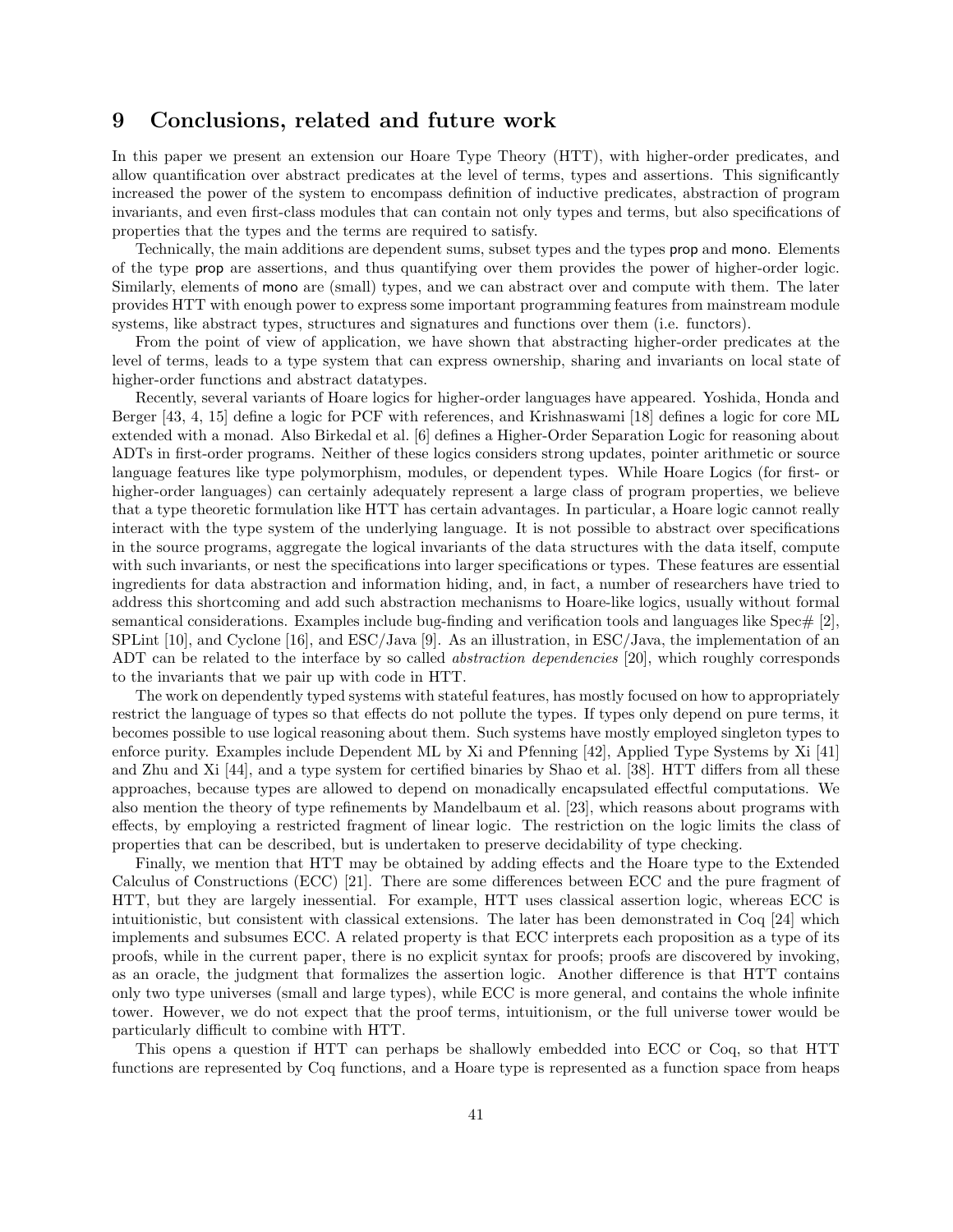to heaps. We believe that this embedding is not possible, but do plan to investigate the issue further. The main problem is that Hoare types contain a certain impredicativity in their definition. For example, the type  $\{P\}x:\tau\{Q\}$  is small (if  $\tau$  is small), even though it classifies computations on heaps. But heap is a large type because heaps can contain pointers to any small type, including small Hoare types. The definition of Hoare types (and Hoare types only) thus exhibits a certain impredicativity which is essential for representing higher-order store. While Coq can soundly support an impredicative type universe Set, it requires that the type of propositions does not belong to this universe. In such a setting, quantification over local state, as we have done it in Section 3, will produce results that belong to a strictly larger universe, and thus cannot be stored in the heap. If only first-order store is considered, than Coq can certainly support Hoare-like specifications. An example can be found in the work of Filliâtre [11], who develops a Hoare-like logic for a language without pointer aliasing, where assertions can be drawn from Coq (or, for that matter, from several other logical frameworks, like PVS, Isabelle/HOL, HOL Light, etc).

The described impredicativity and disparity in size does not lead to unsoundness in HTT because computations are encapsulated within the monad. The monad prevents the unrolling of effectful computations during normalization, but we pay for this by not having as rich an equational reasoning over computations as we would over usual heap functions. Currently, the only equations over computations that HTT supports are the generic monadic laws [27, 28, 17, 39], and the beta and eta rules for the pure fragment. In the future, we intend to investigate which additional equations over stateful computations can soundly be added to HTT.

# References

- [1] A. Banerjee and D. A. Naumann. Ownership confinement ensures representation independence in object-oriented programs. Journal of the ACM, 52(6):894–960, November 2005.
- [2] M. Barnett, K. R. M. Leino, and W. Schulte. The Spec# programming system: An overview. In CASSIS 2004, Lecture Notes in Computer Science. Springer, 2004.
- [3] N. Benton. Abstracting Allocation: The New new Thing. In International Workshop on Computer Science Logic, CSL'06, pages ??–??, 2006.
- [4] M. Berger, K. Honda, and N. Yoshida. A logical analysis of aliasing in imperative higher-order functions. In O. Danvy and B. C. Pierce, editors, International Conference on Functional Programming, ICFP'05, pages 280–293, Tallinn, Estonia, September 2005.
- [5] Y. Bertot and P. Castéran. *Interactive Theorem Proving and Program Development. Coq'Art: The* Calculus of Inductive Constructions. Texts in Theoretical Computer Science. Springer Verlag, 2004.
- [6] B. Biering, L. Birkedal, and N. Torp-Smith. BI hyperdoctrines, Higher-Order Separation Logic, and Abstraction. Technical Report ITU-TR-2005-69, IT University of Copenhagen, Copenhagen, Denmark, July 2005.
- [7] T. Coquand and C. Paulin-Mohring. Inductively defined types. In P. Martin-Löf and G. Mints, editors, Proceedings of Colog'88, volume 417 of Lecture Notes in Computer Science. Springer-Verlag, 1990.
- [8] R. DeLine and M. Fahndrich. Enforcing high-level protocols in low-level software. In Conference on Programming Language Design and Implementation, PLDI'01, pages 59–69, 2001.
- [9] D. L. Detlefs, K. R. M. Leino, G. Nelson, and J. B. Saxe. Extended static checking. Compaq Systems Research Center, Research Report 159, December 1998.
- [10] D. Evans and D. Larochelle. Improving security using extensible lightweight static analysis. IEEE Software, 19(1):42–51, 2002.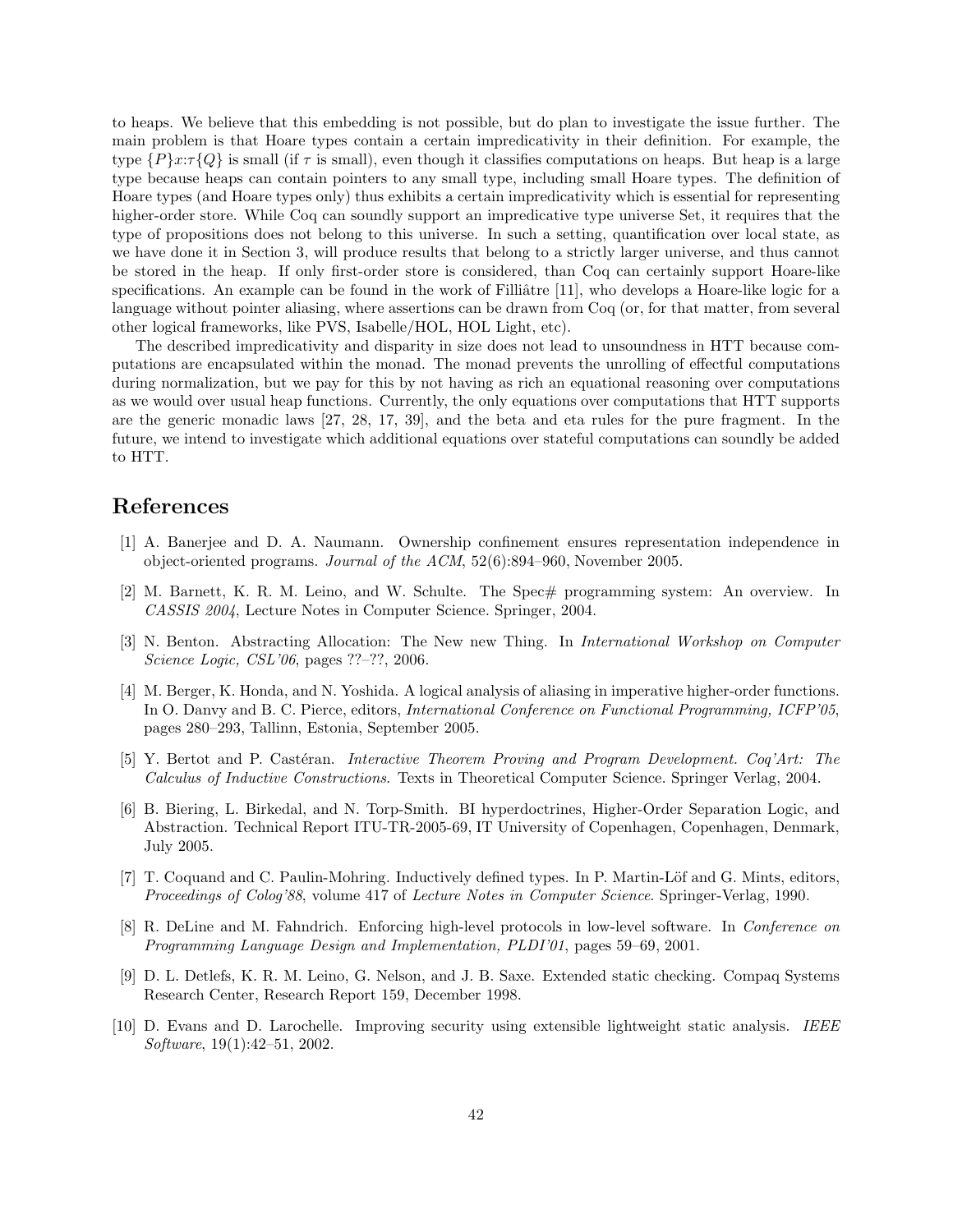- [11] J.-C. Filliâtre. Verification of non-functional programs using interpretations in type theory. *Journal of* Functional Programming, 13(4):709–745, July 2003.
- [12] I. Greif and A. Meyer. Specifying programming language semantics: a tutorial and critique of a paper by Hoare and Lauer. In Symposium on Principles of Programming Languages, POPL'79, pages 180–189, New York, NY, USA, 1979. ACM Press.
- [13] R. Harper, J. C. Mitchell, and E. Moggi. Higher-order modules and the phase distinction. In Symposium on Principles of Programming Languages, POPL'90, pages 341–354, San Francisco, California, January 1990.
- [14] J. Harrison. Inductive definitions: automation and application. In *Higher Order Logic Theorem Proving* and Its Applications, volume 971 of Lecture Notes in Computer Science, pages 200–213. Springer, 1995.
- [15] K. Honda, N. Yoshida, and M. Berger. An observationally complete program logic for imperative higherorder functions. In Symposium on Logic in Computer Science, LICS'05, pages 270–279, Chicago, Illinois, June 2005.
- [16] T. Jim, G. Morrisett, D. Grossman, M. Hicks, J. Cheney, and Y. Wang. Cyclone: A safe dialect of C. In USENIX Annual Technical Conference, pages 275–288, Monterey, Canada, June 2002.
- [17] S. L. P. Jones and P. Wadler. Imperative functional programming. In Symposium on Principles of Programming Languages, POPL'93, pages 71–84, Charleston, South Carolina, 1993.
- [18] N. Krishnaswami. Separation logic for a higher-order typed language. In Workshop on Semantics, Program Analysis and Computing Environments for Memory Management, SPACE'06, pages 73–82, 2006.
- [19] N. Krishnaswami and J. Aldrich. Permission-based ownership: encapsulating state in higher-order typed languages. In PLDI '05: Proceedings of the 2005 ACM SIGPLAN conference on Programming language design and implementation, pages 96–106, New York, NY, USA, 2005. ACM Press.
- [20] K. R. M. Leino and G. Nelson. Data abstraction and information hiding. ACM Transactions on Programming Languages and Systems, 24(5):491–553, 2002.
- [21] Z. Luo. An Extended Calculus of Constructions. PhD thesis, University of Edinburgh, 1990.
- [22] D. MacQueen. Using dependent types to express modular structure. In Symposium on Principles of Programming Languages, POPL'86, pages 277–286, St. Petersburg Beach, Florida, 1986.
- [23] Y. Mandelbaum, D. Walker, and R. Harper. An effective theory of type refinements. In International Conference on Functional Programming, ICFP'03, pages 213–226, Uppsala, Sweden, September 2003.
- [24] The Coq development team. The Coq proof assistant reference manual. LogiCal Project, 2004. Version 8.0.
- [25] C. McBride. Dependently Typed Functional Programs and their Proofs. PhD thesis, University of Edinburgh, 1999.
- [26] J. C. Mitchell. Foundations for Programming Languages. MIT Press, 1996.
- [27] E. Moggi. Computational lambda-calculus and monads. In Symposium on Logic in Computer Science, LICS'89, pages 14–23, Asilomar, California, 1989.
- [28] E. Moggi. Notions of computation and monads. Information and Computation, 93(1):55–92, 1991.
- [29] G. Morrisett, D. Walker, K. Crary, and N. Glew. From System F to typed assembly language. ACM Transactions on Programming Languages and Systems, 21(3):527–568, 1999.